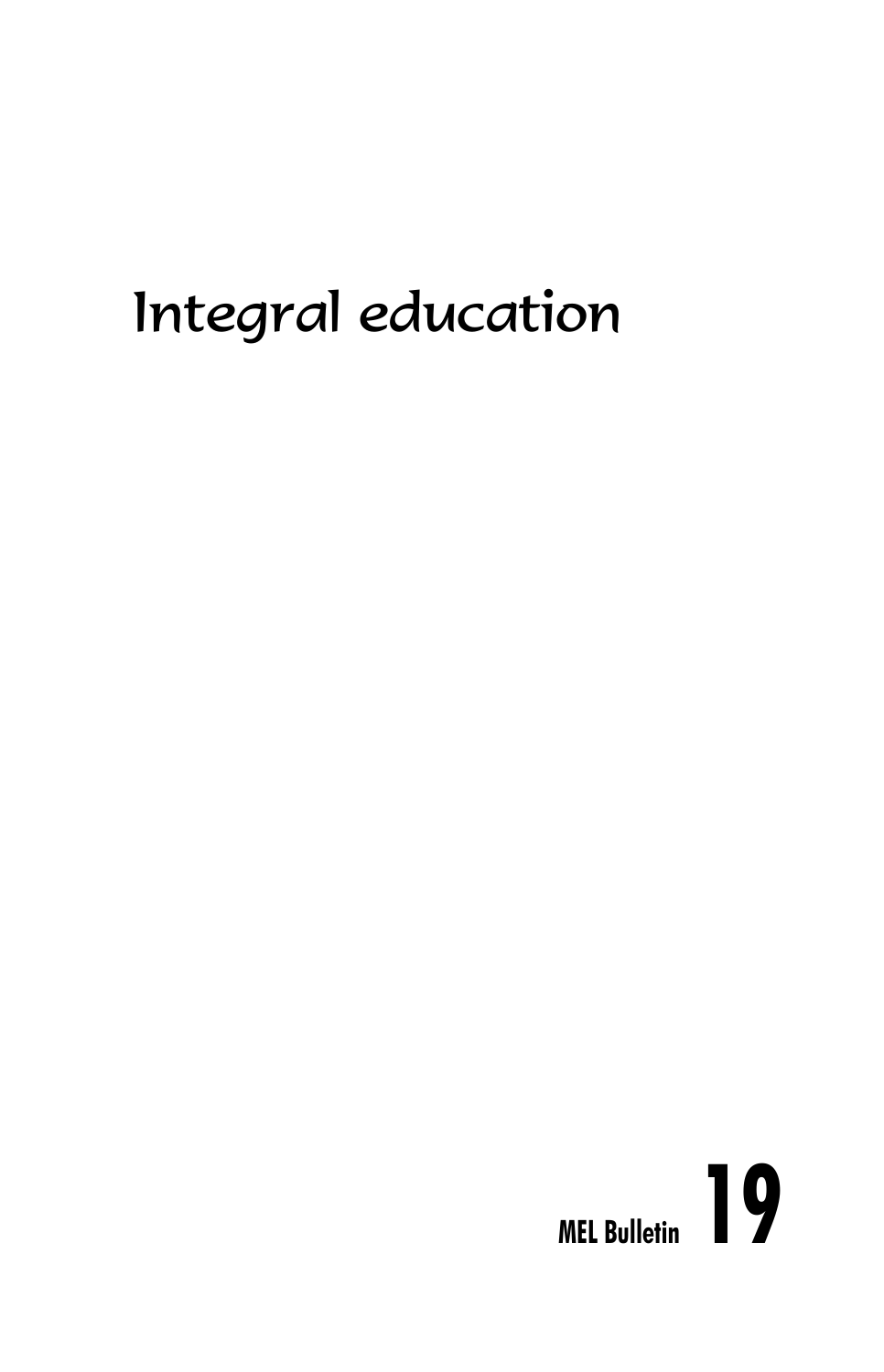Brothers of the Christian Schools Via Aurelia 476 00165 Rome, Italy

June 2005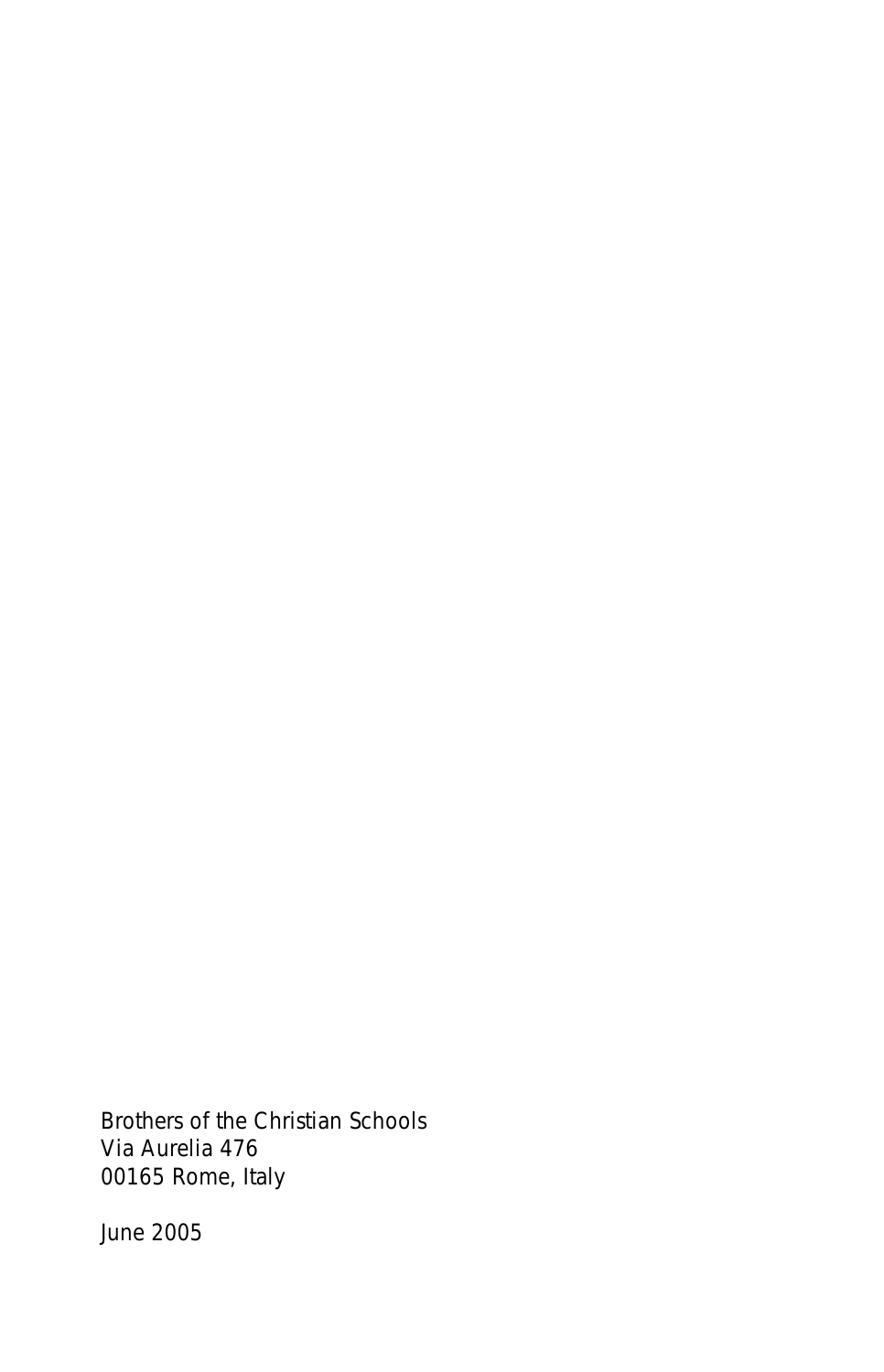The term "integral education" is an expression that not everyone understands in the same way. Over the course of time this expression has acquired at least three meanings that are recalled here to put into context the Tijuana and Chile experiences that follow:

- Revolutionaries of the  $19<sup>th</sup>$  century all approached the question of education as part of the goal to transform society. This was a radically different way of viewing the school, removing the child from the control of the Church and the State so as to allow the forming of free adults likely to change the world. The guiding principle of integral education in this sense is to develop a person's full potential, preparing him or her both for the world of thought and for that of work. This kind of education, of course, means equal for everyone, co-educational, and secular. Guided by the light of reason and science and by the observation of facts in an environment free of coercion, the child will go from discovery to knowledge. The first person to put these ideals into practice was Paul Robin (1837-1912), in France.
- As for the final document of the World Conference on Human Rights, organized by the United Nations in 1993, it asks nations to "orient education toward the full development of the person and the strengthening of the rights of men and of fundamental liberties." This view of integral education "is an education that can prepare people to be morally autonomous and respectful of the liberty and dignity of others. This is its essential objective. Education for the rights of man makes reference to this goal of education."
- More recently, in a specific context, we find integral education defined differently.

Here it refers to the **EVA** Program developed in the Cameroon in struggling with the challenges of AIDS. EVA (*Education for Life and Love*) is a program of integral education for humans introduced in the primary and second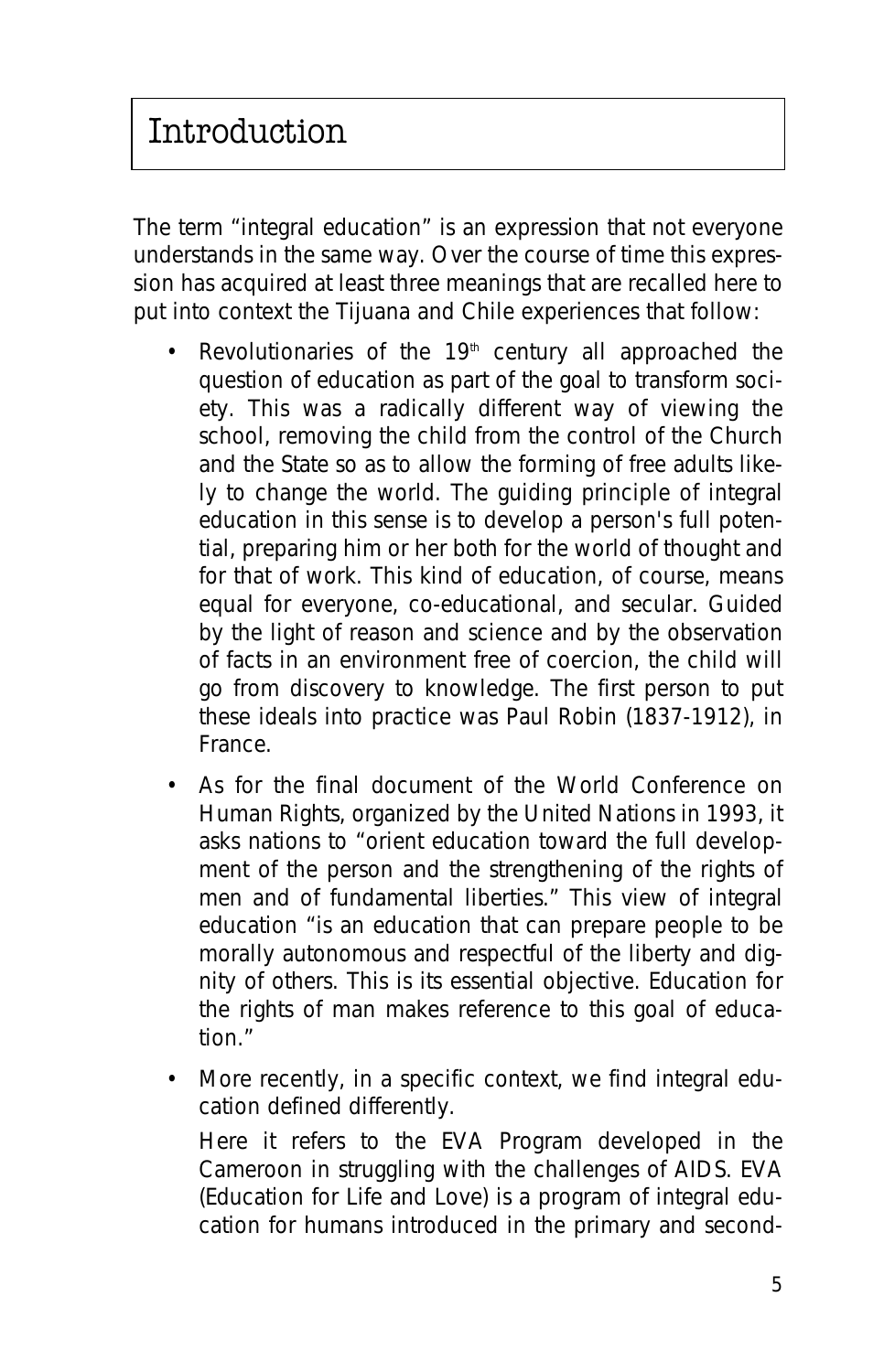ary levels of technical and general education in the Cameroon. In operation since 1986, **EVA** organizes young people by sexual education for the prevention of AIDS and STD (Sexually Transmitted Disease) with the goal of having them change their behavior in conformity with worldwide and regional action, taking into account the psycho-affective, social, cultural, religious, and family context. This program consists of three facets: integral human education, access to health services, and gathering up the sick. Let us note that this program was conceived and put into practice by Canadian **Brother Rock Delud**, who dedicated to it the entire end of his missionary life in the Cameroon.

In the booklet called **MEL** that you have in hand, I use the term "integral education" with an added meaning. I believe that it is more radical because it clarifies the definitive place in which the educational act occurs. The reader can evaluate my explanation.

While visiting the Centre in Tijuana and remaining several days with the team of assessors and promoters I discovered what is meant by "integral education". People come here driven by the necessities of life, looking for formation and practical skills for confronting their existence: to learn a trade, to put together some knowledge, to prepare for an exam… This is their first motivation; but having come into contact with the proposals for human and spiritual improvement at the Centre, other needs appear, linked notably to a whole process of rebuilding the person and recovering one's own self-esteem.

This seemed to me a distinctive feature of the Tijuana Centre. In fact the people who come there have very often experienced trials which have shaken them to their depths to the extent of making them strangers to themselves, to the extent of making them doubt their own value and dignity. But the fraternal pedagogy of the Centre applies itself to making them discover that the most urgent matter is the rebuilding of their self-image and their true identity. This is achieved imperceptibly but consciously thanks to three things: first of all from the professional responses given, then from the proposals for spiritual, pastoral and religious formation (they are not imposed but each person has to choose at least one which suits him and is adapted to his present personal development), and finally thanks to the former promoters who have in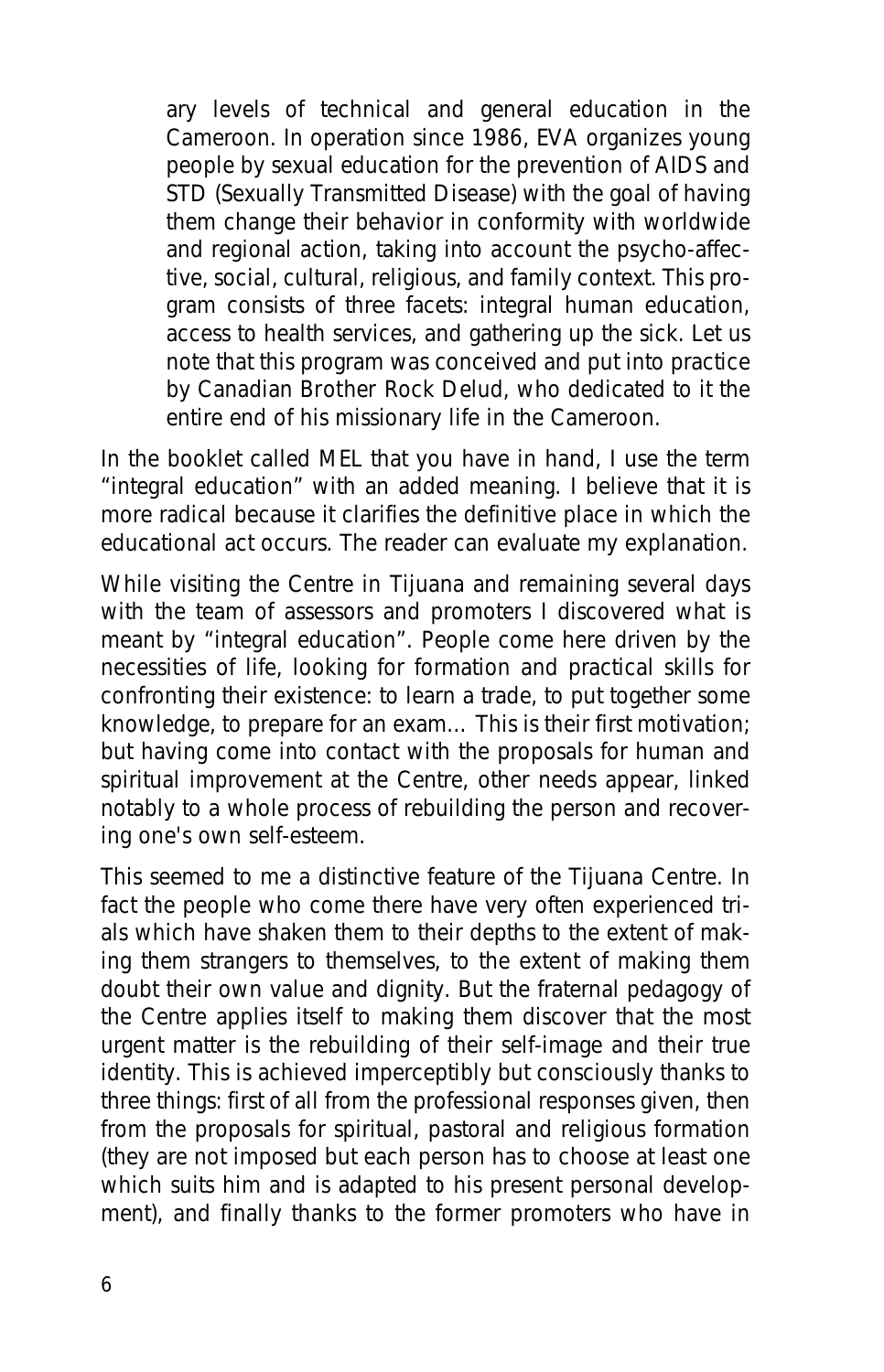their turn become assessors and thus bear witness to their own personal reconstruction.

This is what is meant by a Centre of 'integral formation': it is the heart (in the biblical sense of the word) which is at stake in the pedagogy of Tijuana. This is why spirituality has its full place here. Because it is in the spirituality of each one that self-esteem, a capacity for welcoming, for the gift of self, for pardon, for commitment, is developed; it is there that new paths of dialogue, a new look at life and the strength to make new beginnings, open up. It is in this inviolable and free centre of the person that our adherence to life and the response we decide to make in spite of the ups and downs we have previously experienced, are mysteriously played out.

The Tijuana Centre is not a technical place of formation, but a place of human and spiritual improvement. Its educational approach is Lasallian.

Several thousand kilometres further south one finds this same preoccupation. In Chile it is catechetical practice with children which spilled over from its own context to thinking in a more integral way about the steps being taken.

In fact the child and the young person are not little flowers thrown in the desert. They are growing in a soil which has already been cultivated a lot, full of presentations, customs, practices, foundation myths, sensitivities and sentiments carried along by the river of their family history.

In the catechetical situation the child or the young person carries - without knowing it - a whole personality already quite developed which could in due course stifle in him the call of his interior liberty and be an obstruction on the road which is his and that no other person will take.

Family catechesis has this concern for the natural and cultural environment of the child and the young person. It is a respectful concern because it counts on the parents who are also educators and witnesses of spirituality and in doing this they too are invited to follow their own road of faith, watched by their children.

Here as in Tijuana people are welcomed with all that they are, with all their history. The pedagogy being implemented wants to "touch hearts". It proposes means for setting this in motion, a set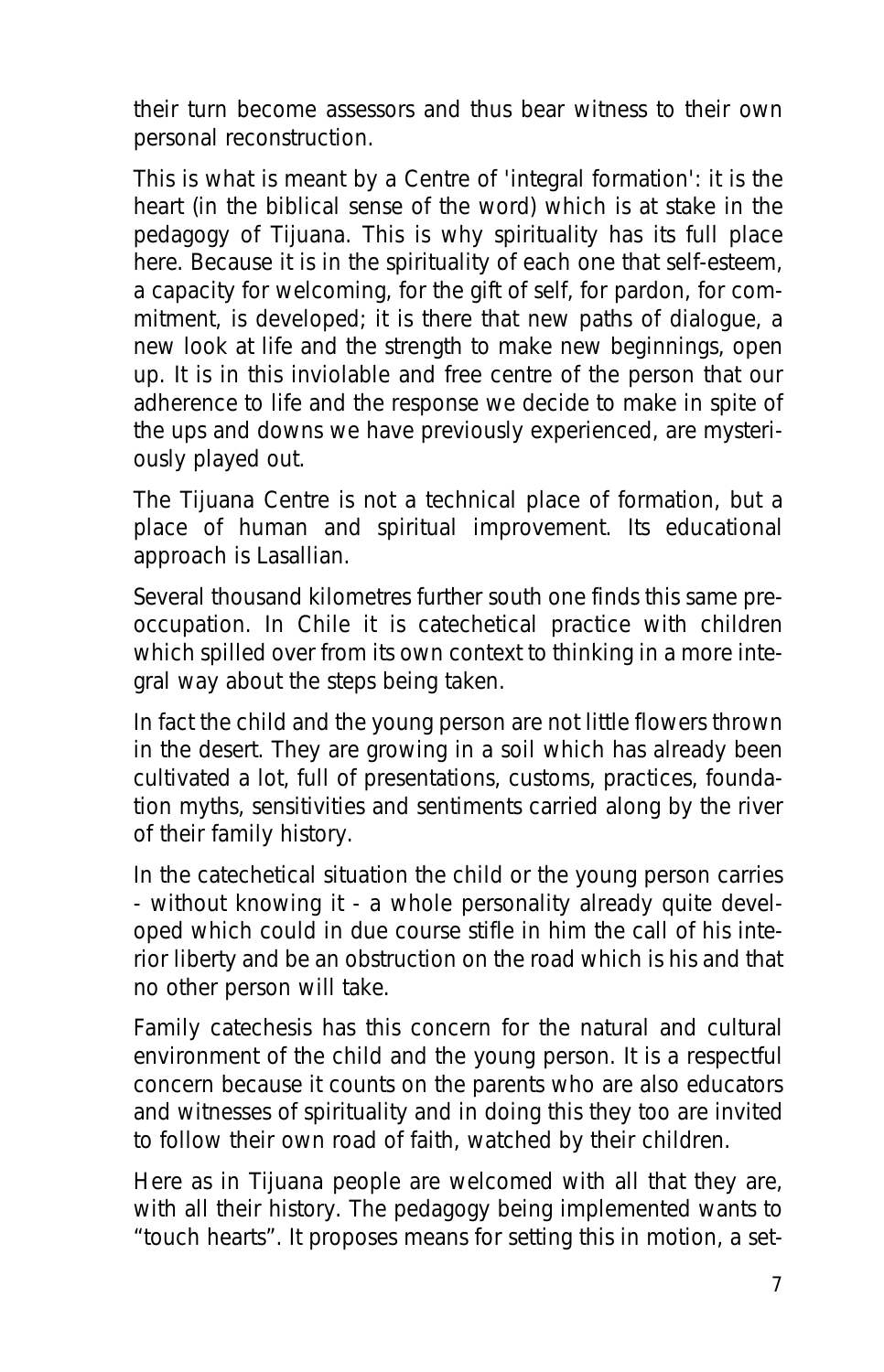ting in motion which could produce an opening, a decision, a commitment in this intimate place where the person (child, young person or adult) is awakening to himself, to others, to a God of relationships.

Our Lasallian educational intervention is this integrated education.

Our colleagues in Tijuana and Chile keep telling us this. Let us thank them.

Br. Nicolas Capelle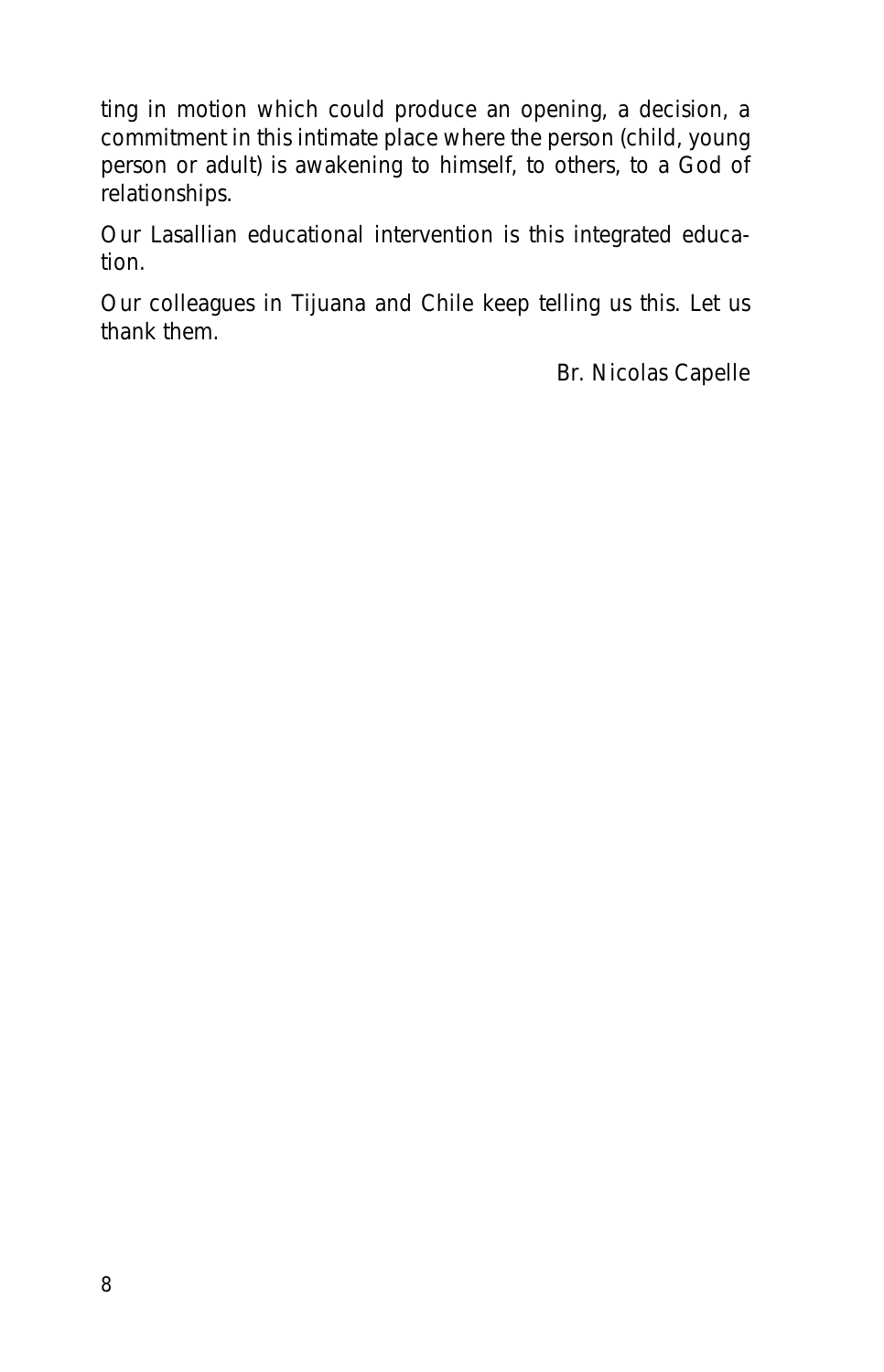# Districts involved: North Mexico and San Francisco, USA

By Lorenzo González Kipper, fsc

# La Salle comprehensive formation center. Tijuana, B.C. Mexico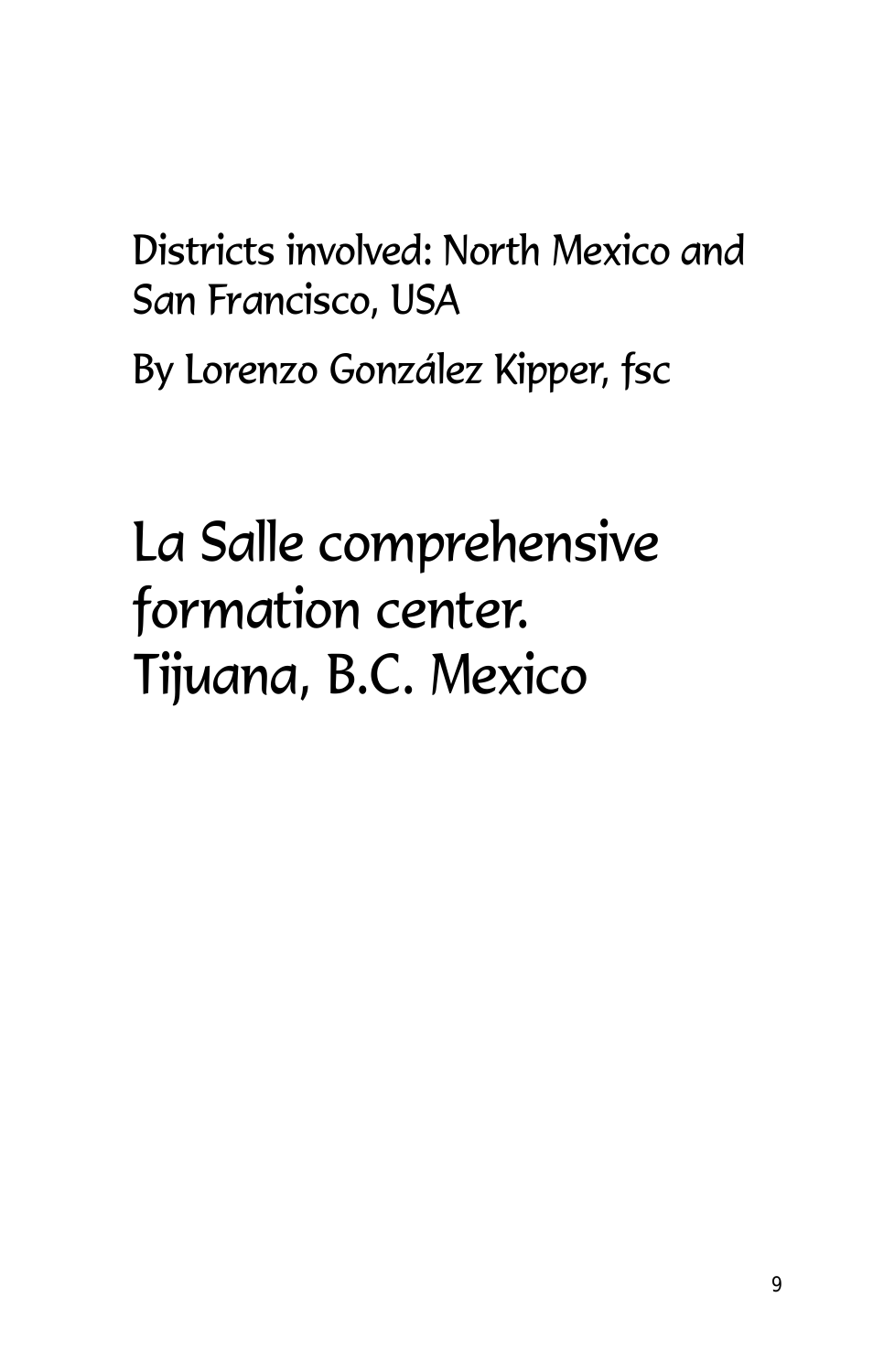*This report, by Brother Lorenzo González Kipper, was written with help from Brother Nicolas Capelle, who spent time at the Center in 2004, and from Brother Carlos Manuel Castañeda C., who made a report on this ministry during the CIL session in Rome in October 2004.*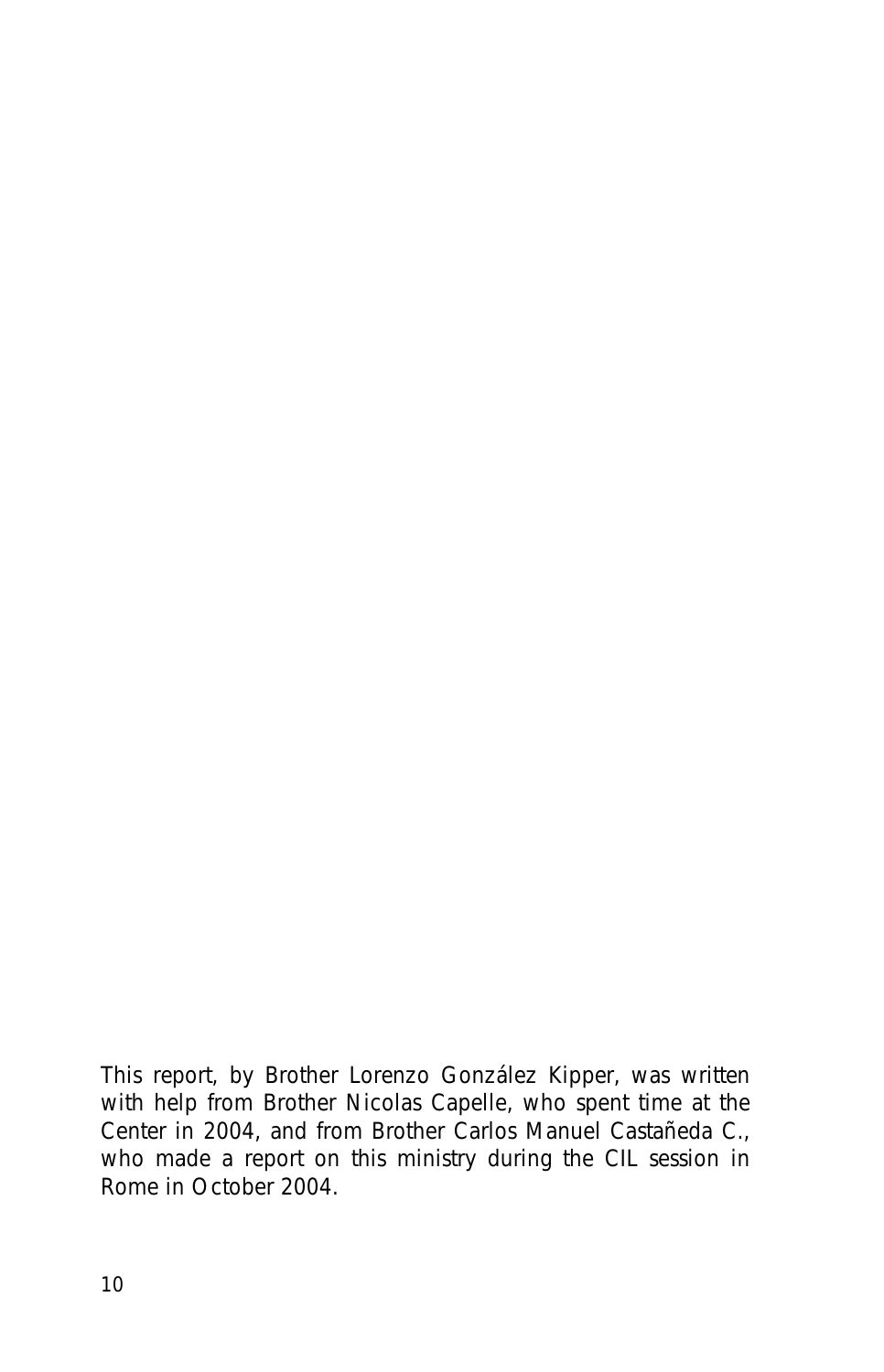## The Reality

Beginning in the 1970s, due to a structural financial crisis which continues to the present day, a great number of Mexicans had to migrate to the United States. The resident Mexican population in the United States drastically increased by 53% between 1990 and 2000, to a total of 20.6 million persons, according to the latest numbers from the US Census Bureau. The Mexican portion of the Hispanic population in the United States had the greatest increase, bringing the total of Hispanics in the United States to 35.3 million. (http://www.contactomagazine.com/mexicanos0515.htm)

The results of the Twelfth Population and Housing Census reveal that the Municipality of Tijuana has a population of 1,210,820 inhabitants, which represents 49% of the population of the entire state. During the last 20 years Tijuana's population growth had an average rate of 4.9%, somewhat higher than the growth rate during the same period in the state (3.9%) and in the nation (2.3%). According to data from the 2000 Census, only 40% of Tijuana residents were born in the state Baja California, some 48% were born in other Mexican states, some 3% were born in another country and the remaining 9% did not indicate their place of birth.

In line with the projections from the State Council on Population (CONEPO), the city will have 1,380,742 inhabitants in 2002 and by the end of 2004 the number will be 1,574,510. These projections are the result of a conservative estimate of a 4% growth rate, even though the growth rate between 1990 and 2000 produced a population increase of 4.9%.

(http://www.tijuana.gob.mx/Copladem/pmd\_2.htm)

No city in Mexico has grown as fast in terms of population in less than a century. The changing population, which goes to and comes from the United States searching for the opportunity to live "the American dream", or which accepts the opportunities that Tijuana offers, is about 200,000 souls, according to unofficial estimates. (http://www.neticoop.org.uy/documentos/dc0203.html).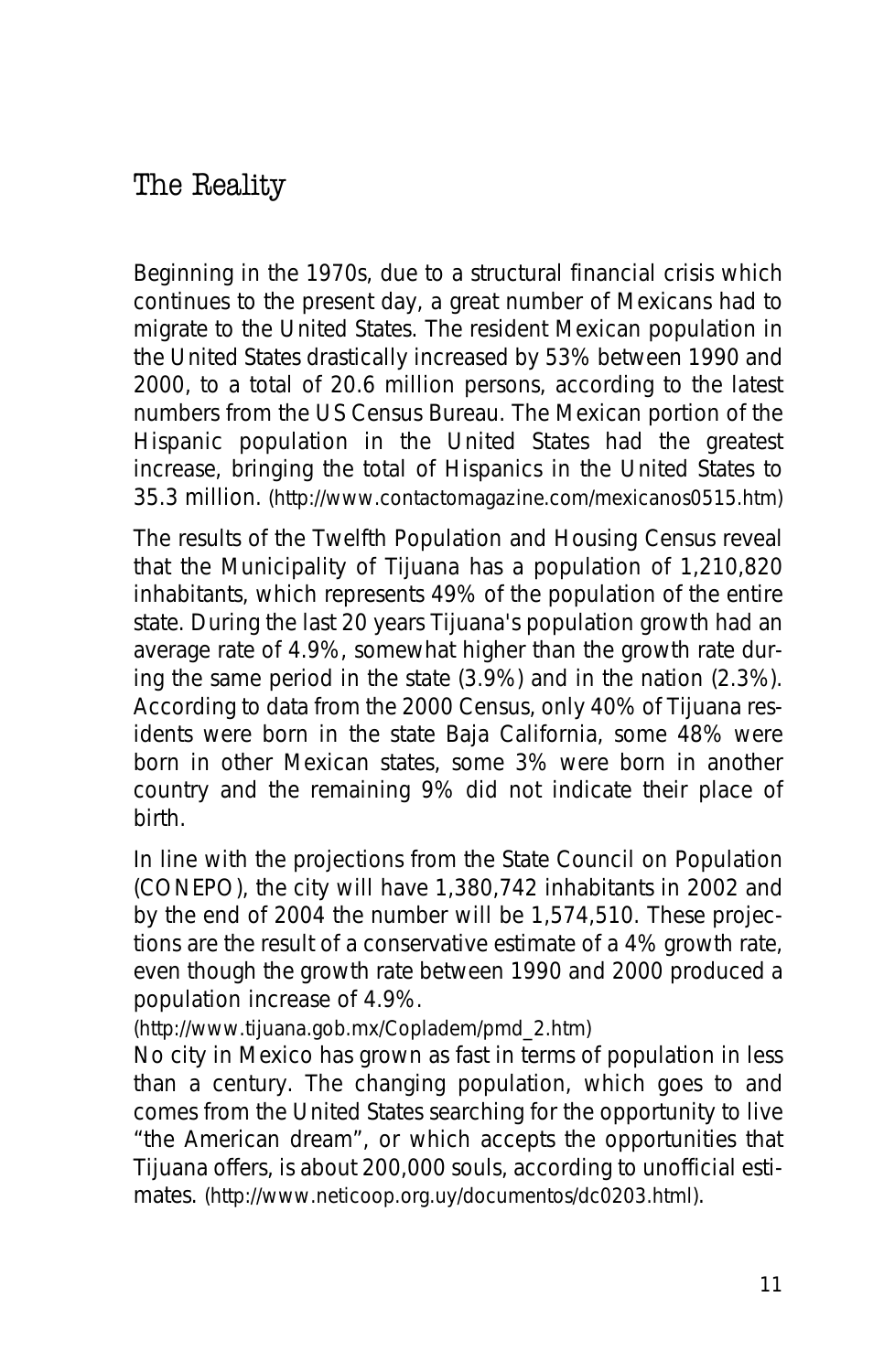Juan

Juan is seventeen years old and lives in the middle of the country. Like his parents, he farms land but the economic situation leads him to "look North", like his father did, for alternative employment that will help his family.

After a long and grueling journey he reaches Tijuana, the urban center of northwest Mexico, known for its expansion and for its organized drug-trafficking as well as its human-trafficking of those without proper documents, two practices which have taken over the city. Tijuana is in a privileged position to afford entry into the United States: there are thirteen legal entrances and there is one barrier, electrically and electronically protected which should be done away with because there are thousands of persons without proper documents who, not without much suffering, succeed in crossing it to work as laborers in companies in North America.

Juan has not yet succeeded in realizing his dream of entering the United States. Defenseless, with no home or office, he finds himself without any opportunities for advancement in this great urban center of two million inhabitants which is characterized by:

- an exponential growth in population in recent years.
- the number of inhabitants who are considered to be "floaters".
- being the center of operations of a well-established network of drug-traffickers.
- being a center for sexual exploitation.
- being the world's most crossed border.

| YEAR                                                           | 2000 | 2001 | 2002 | 2003 |
|----------------------------------------------------------------|------|------|------|------|
| Total number of $ 52,253,560 54,559,883 68,828,263 72,702,577$ |      |      |      |      |

While it is true that not everything in Tijuana is negative, nevertheless the environment that Juan encountered does not facilitate his desire to move forward. Furthermore, he has not finished secondary school and he knows no other trade than that of farming.

Juan and many others have found a place that will help them in their personal growth and which offers them the tools, at no cost,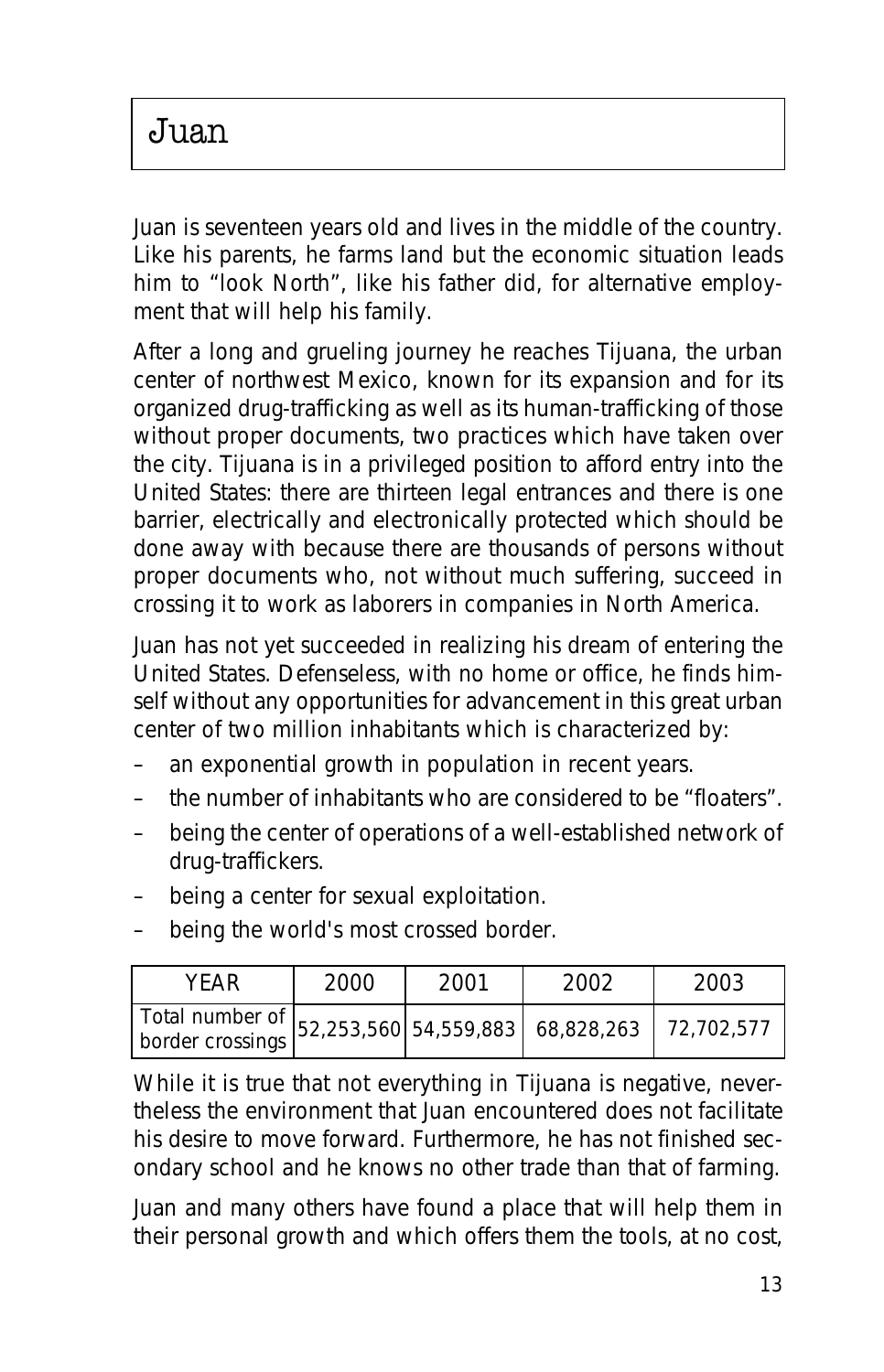to work in an office. Thanks to these tools, they can get some money together so that they can live decently and - why not? return to their homes more sure of themselves, having done some studies and having a greater capacity for finding a job.

The La Salle Comprehensive Formation Center responds to the desire for personal improvement and Christian formation shown by Juan and by many other persons. The Center accepts all persons without regard to philosophy, religion, culture or sex.

Educational activities are carried out in an atmosphere of fraternity and openness to others. Work is done in a way that integrates the social and cultural milieu of the population. People are supported by the close cooperation between advisors ("teachers") and promoters ("students") to respond to human and spiritual needs of those come to the Center.

# A Historical Sketch of the Center

The beginnings of the Formation Center in Tijuana date from 1979 when, through the initiative of Brother Armando García of the District of San Francisco in California, young North Americans went on simple mission trips to the marginalized areas of the city. These activities were known and appreciated by the Bishop, Juan Jesús Posadas Ocampo, who sought to have this service consolidated by creating a Lasallian Center in favor of the people from the Diocese of Tijuana. From its foundation, the idea was to create something appropriate and suitable for this city with its specific set of problems, concretely its influx of adult immigrants. The challenge was how to be a sign of faith and human development in this populous and diverse city, where a murder is reported every 48 hours and where each day seven persons are injured in acts of violence?

The challenge was accepted and the first group of four Brothers arrived on August 16, 1981. The pioneer community was made up of Brothers Antonio Gonzága, Armando García, Juan Gómez, and Enrique Vargas, Director. From those first days the community discerned its objectives, but it was not easy to find a way to achieve them. Based on analyzing the needs of the Diocese, it was thought that primary importance had to be the formation of leaders in human and spiritual areas, so that, in turn, these people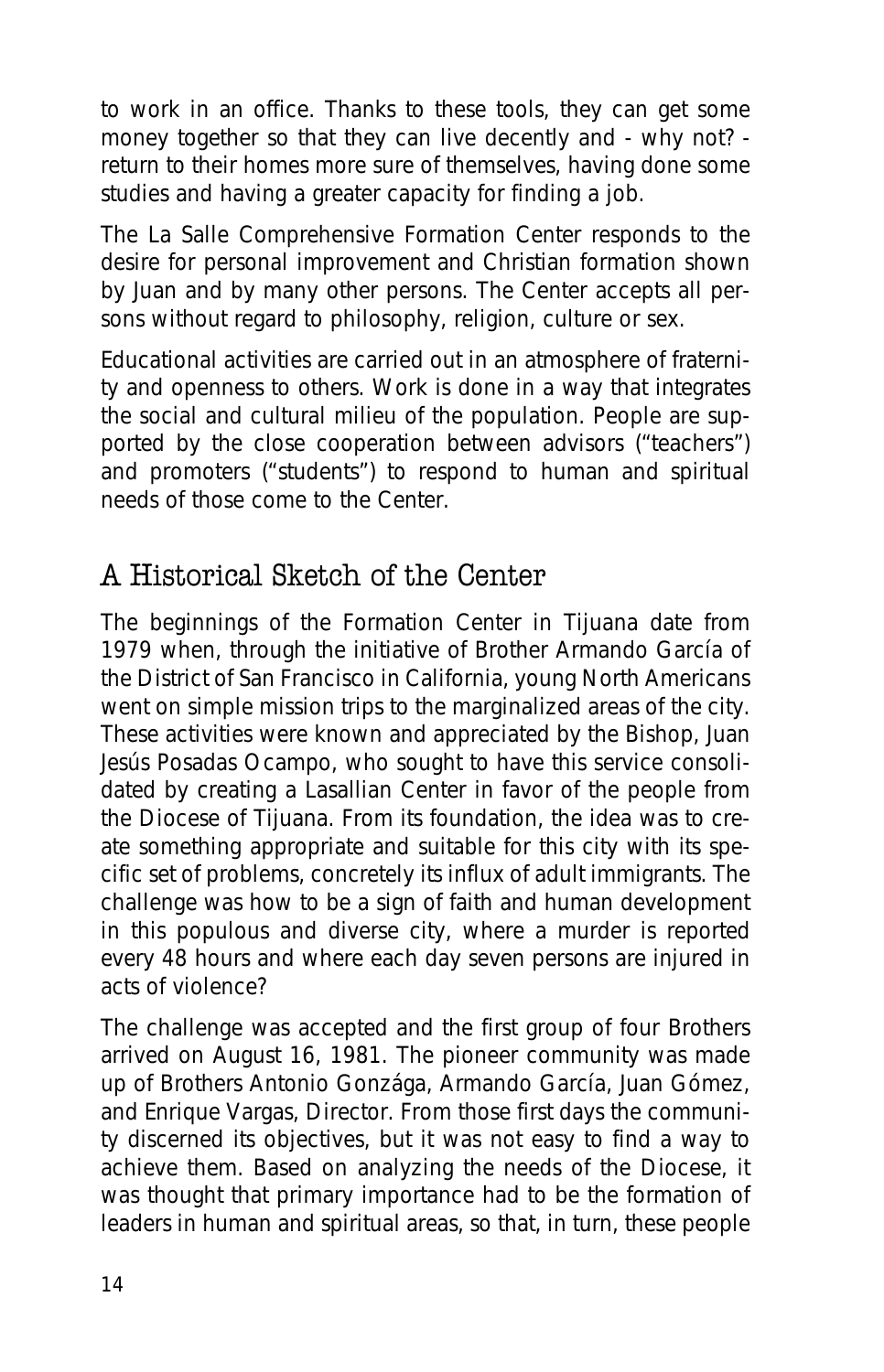could serve as ferment for the population. Registration was opened on January 23, 1982, and two days later the first adult student signed up. This Center admitted adults only. A Board was formed to support the Center's finances. As years went by, the Center grew stronger. At the beginning, La Salle Center cared for people who were in some way connected to the parishes in Tijuana, but it was soon discovered that many other persons required the Center's help and educational services were offered to any person in need of those services. In the beginning, the following courses were offered: English for Beginners, Organizing and Planning Youth Groups, Communication Strategies for Youth Leaders, Catechetical Formation for Teachers of Adolescents, Organizing Sports Programs, Introduction to the Bible, Family Relationships. The advisors ("teachers") offered their services free of charge. Over the years the number of advisors has increased and they have been joined by many "promoters" who wish to share their knowledge and ability. The current number (2005) of advisors is 130. The Center's outreach has grown and now extends to nearby towns such as Rosario (12 kilometers away) and to other far-away communities.

#### **Vision of the La Salle Community**

The La Salle Community was "struck" by the situation of abandonment in terms of the poor of Tijuana - the poor who:

- Could not stay with their families nor where they were born because of their need to actively support their families.
- Could not complete their basic educational studies because they had to work to support their families.
- Know no other trade that might help them earn an honest living.
- Have no knowledge of fundamental rights.
- Have not received any type of formation or training that would enable them to understand and to fight to preserve and increase human values which they should enjoy because of their "Dignity as Persons".
- Have no knowledge or have a very basic knowledge of God present in their lives and, therefore, they have not heard the call to full freedom as children of God.

For these people the La Salle Comprehensive Formation Center offers educational experience that facilitates: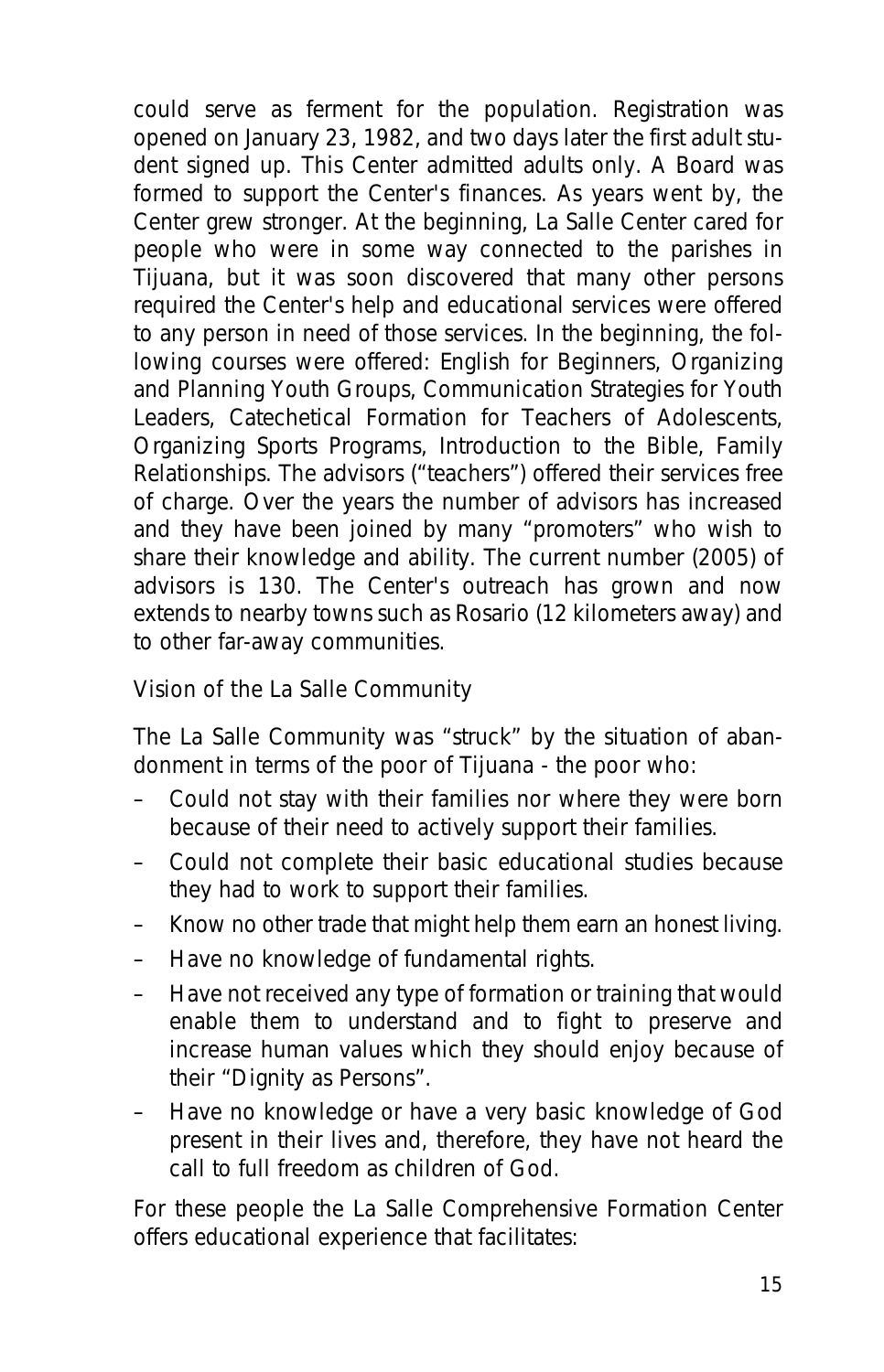- The development of the promoters' skills with a view to a more decent personal and family life and a suitable response to the demands of society.
- The promotion of responsibility, social awareness, and commitment to serve within the Church and society.
- The emergence and enabling of leaders who will serve in parishes and within the Diocese of Tijuana.
- The creation of a climate of responsibility, of doing a job well and of continual updating.
- Continual renewal of a participative didactic methodology that is open, flexible, active, and which fosters ongoing interest and motivation.
- Education for productive work and education for leisure time and the good use of free time.
- Personal and family formation and training in different trades and artistic fields.
- Learning English.
- The opportunity for religious instruction, catechesis, practicing the sacraments, experiences in prayer, moral education, Christian social commitment, family formation, psychological formation.

Based on lived experience, the mission of this ministry has become more focused:

The La Salle Comprehensive Formation Center of Tijuana is an educational institution, inspired in the charism of Saint John Baptist de La Salle, which offers free, non-formal education programs, preferentially aimed at persons with few resources and who are 15 years of age or older. The purpose of these programs is to promote human and Christian development of persons, by means of acquiring skills that will enable them to live more fully their dignity as persons as well as to improve their family environment and that of society in general.

# The Vision for 2008

The La Salle Comprehensive Formation Center, energized by Lasallian processes of association: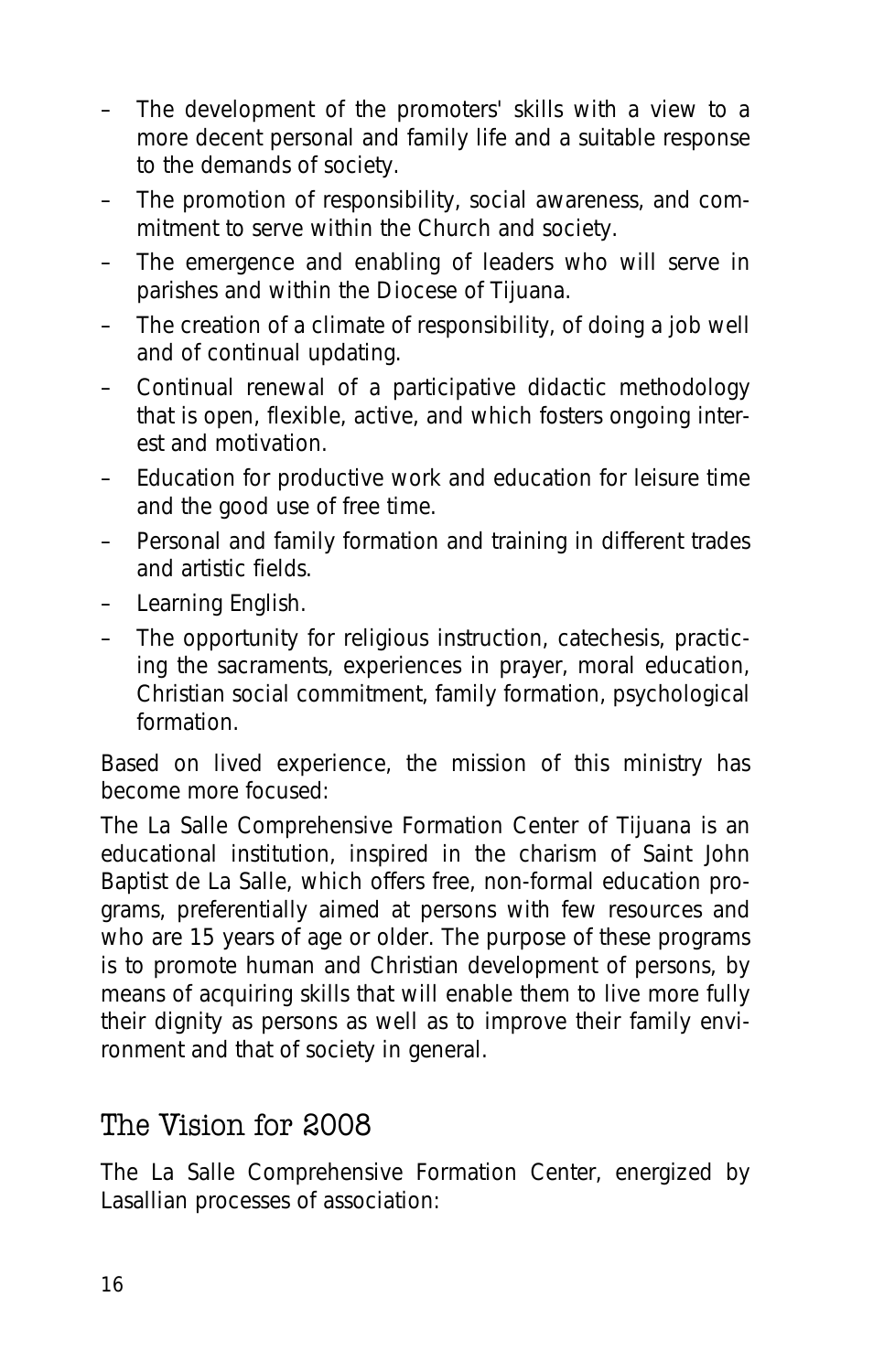- Will offer quality education based on a curriculum defined in response to the needs of the city of Tijuana.
- Will generate and implement strategies that will increase its outreach and presence in the most needy areas of Tijuana and in parishes within the Diocese.
- Will be a volunteer Center in which laity deepen their Lasallian spirituality and grow in their commitment over a determined period of time.

# Courses

Course content and the integration-reflection days that the Center offers are in the following five areas: religious training (including the Lasallian dimension), humanities, technical training, training in manual and artistic skills, and an open school for primary and secondary students.

The 13 courses that have to do with the humanities include: values formation, personal improvement, human relations, personal motivation, leadership, school for parents, adolescent psychology, help for drug addiction and alcoholism, winners males, successful women and training young people to be responsible.

Technical training courses include healthcare, learning English, computer science, training for secretaries, and journalism.

Several of the courses (currently there are 46) have to do with training in manual and artistic skills: culinary arts, baking, dressmaking, plastic arts, hairdressing, hair design, cosmetology, painting, ceramics, decoration, musical instruments, voice training, yoga, aerobics, techniques in sports training, orthopedics, natural medicine, formal dance, modern dance, choreography, theatre, organizing free time.

Among the 25 courses dealing with religious training, current offerings include: catechetics, Bible studies, liturgy, pastoral ministry, family ministry, youth ministry, the social doctrine of the Church, Church history, ecumenical dialogue, Christian spirituality, Lasallian spirituality.

Adults are given the opportunity to take open-ended primary, secondary, and university preparatory courses. The program is based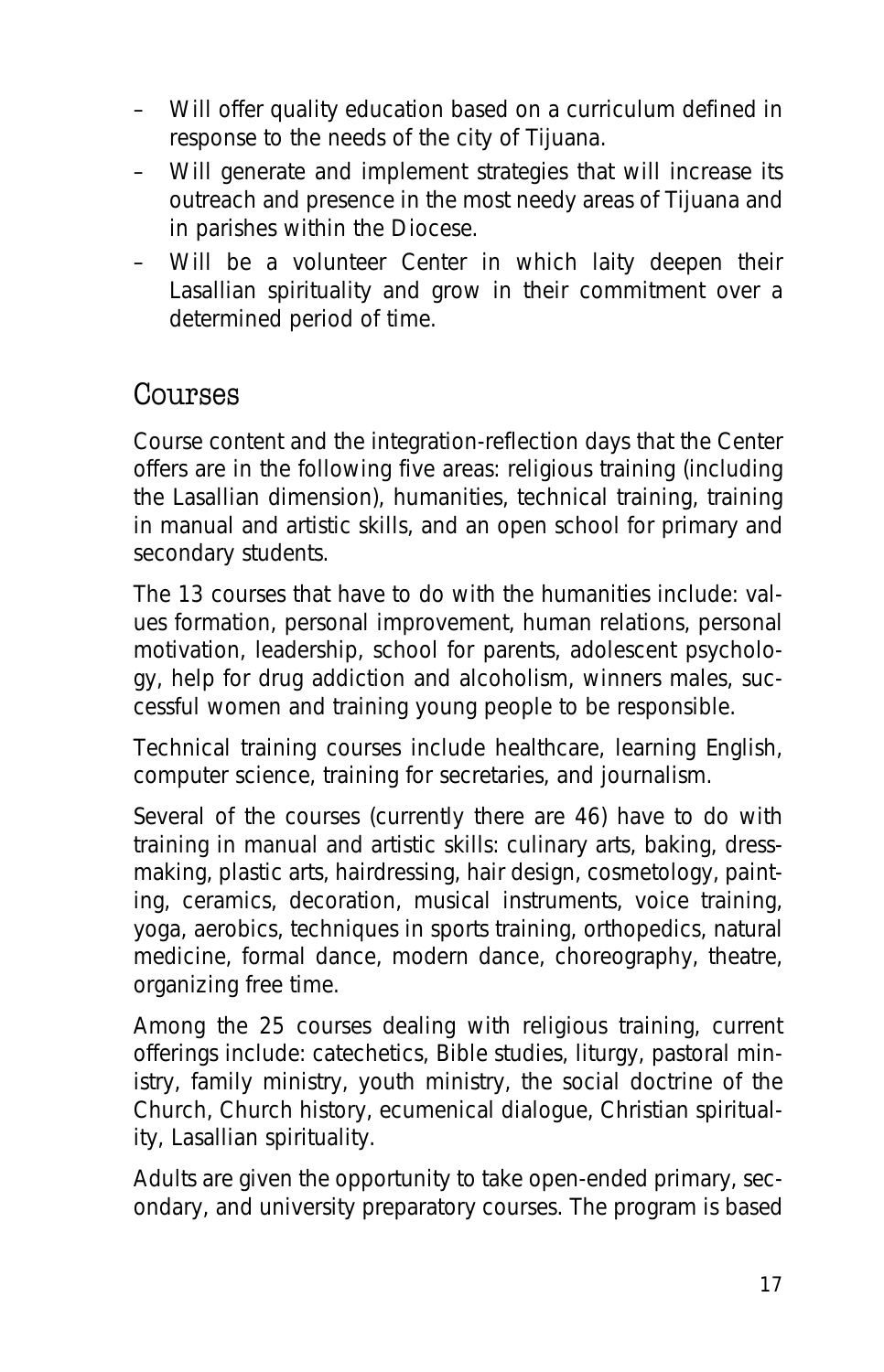on intensive courses and assignments and there is a weekly personal evaluation.

From the very beginning, it was thought that the best way to reach out to the population would be by the idea of "ferment for the masses" and for this there was created the training center for leaders. These leaders would spread what they had learned in various places, especially reaching out to many people in the diocese of Tijuana. To ensure this wide-ranging service, it is free. All the courses are free of charge, including the registration.

# Schedule

The Center begins operations at 7:30 AM. The usual morning courses are: personal improvement, yoga, and aerobics. Sessions last one and one-half hours and they meet three times per week.

At 9:00 AM the principal morning session begins. The schedule is variable and there are 14 large rooms available and they are used according to the published schedule.

At 1:00 PM the Center's activity is at a low ebb. At this time of day there are generally only active courses dealing with secretarial and computer skills.

At 3:00 PM general activity resumes in the 14 large rooms.

The courtyard is the privileged place for informal meetings. It is a welcoming space where birds sing, fountains flow, and where flowers and the shade of trees help to create an atmosphere of peace and tranquility.

The secretariat closes at 7:00 PM but the work in the large rooms continues on until 8:00 or 9:00 PM. Usually it is the youth group advisors or the teachers of journalism who are the last to leave.

Saturdays are devoted to catechetical work - for young children, teenagers, and adults. There is sacramental preparation and liturgical training. In the afternoon there are open courses and intensive English courses and these attract a large student population. There are also activities available for youth groups.

# The leadership team

The international community of Brothers is at the heart of the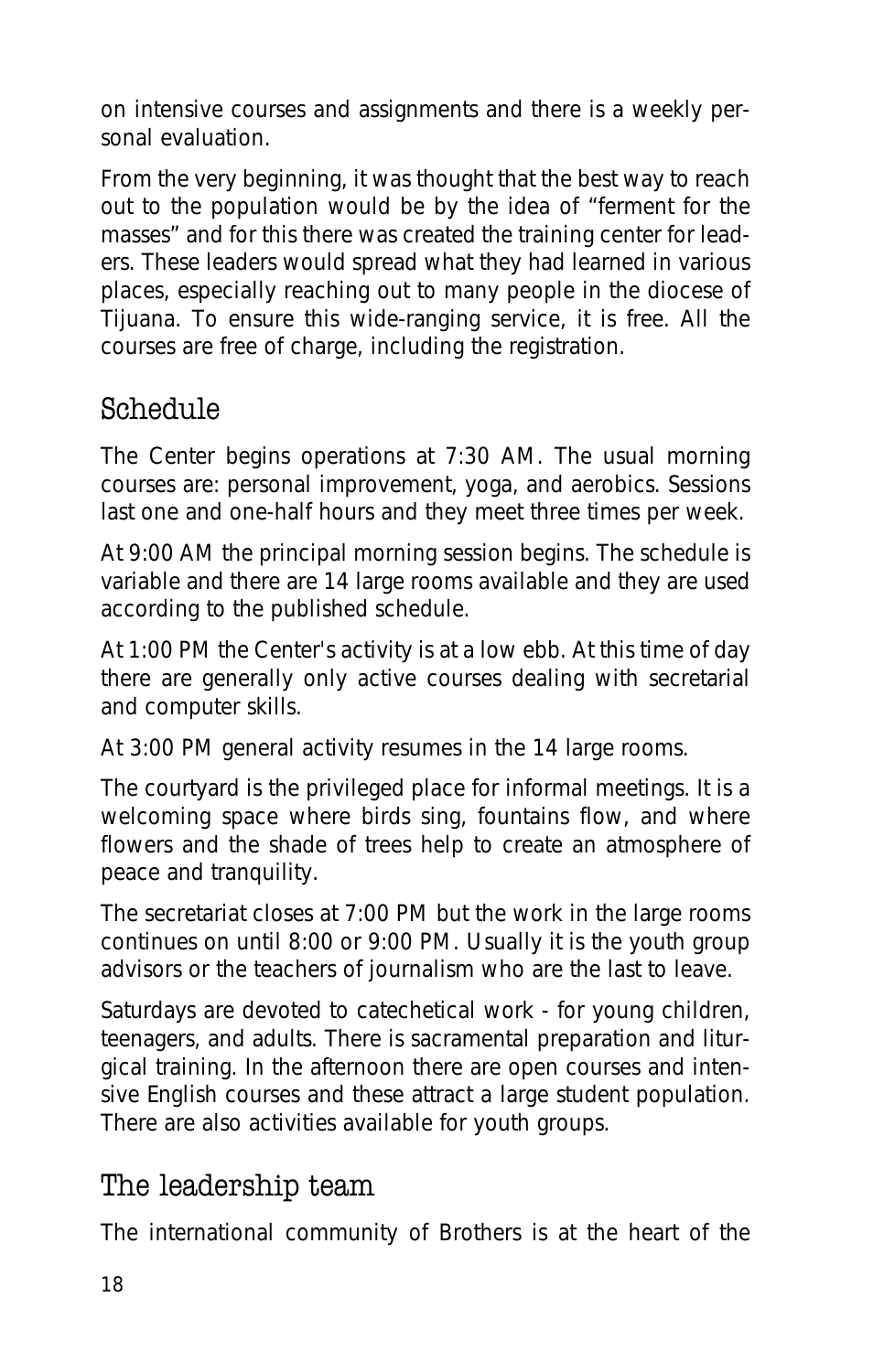Center's leadership. From the beginning, the community was made up of Brothers from Mexico and from North America. Two Brothers from Spain have also helped out. The community of Brothers is closely linked with the 130 advisors ("teachers") who freely offer their services as guides and as mentors of the 1,250 promoters ("students").

Participation in the Lasallian formation courses allows partners and promoters to integrate the Lasallian thinking and spirituality, and together to envision new service projects for the needy. Rather than theory, daily living together in fraternity and prayer as a concrete response to the needs of the marginalized has brought about the association of Brothers, other religious and the laity along the lines of the 43<sup>rd</sup> General Chapter.

Church authorities, since the very beginning, have favored frequent communication with the educational community and have offered valuable support. The parishes of the diocese are seen as the fortunate recipients of Christian leaders, lay and religious, who have been trained at the La Salle Center and who want to respond to the concrete needs of the local Church.

Municipal authorities not only recognize the altruistic work of the promotion of adults that the La Salle Center does, but they also support it.

# Financing

A Board, comprised of twelve families, ensures support for the Center. The group meets regularly to evaluate activities and to plan events (celebrations, raffles, candy sales...) that will raise the funds necessary for the Center's support. The Districts of North Mexico and San Francisco financially support the Brothers' community as well as improvements in the Center itself.

# Results and Impact

The La Salle Center's contribution to the diocese and the society of Tijuana is very much appreciated. Various evaluations have confirmed that:

– The open primary, secondary, and university preparatory courses have allowed a great number of young people and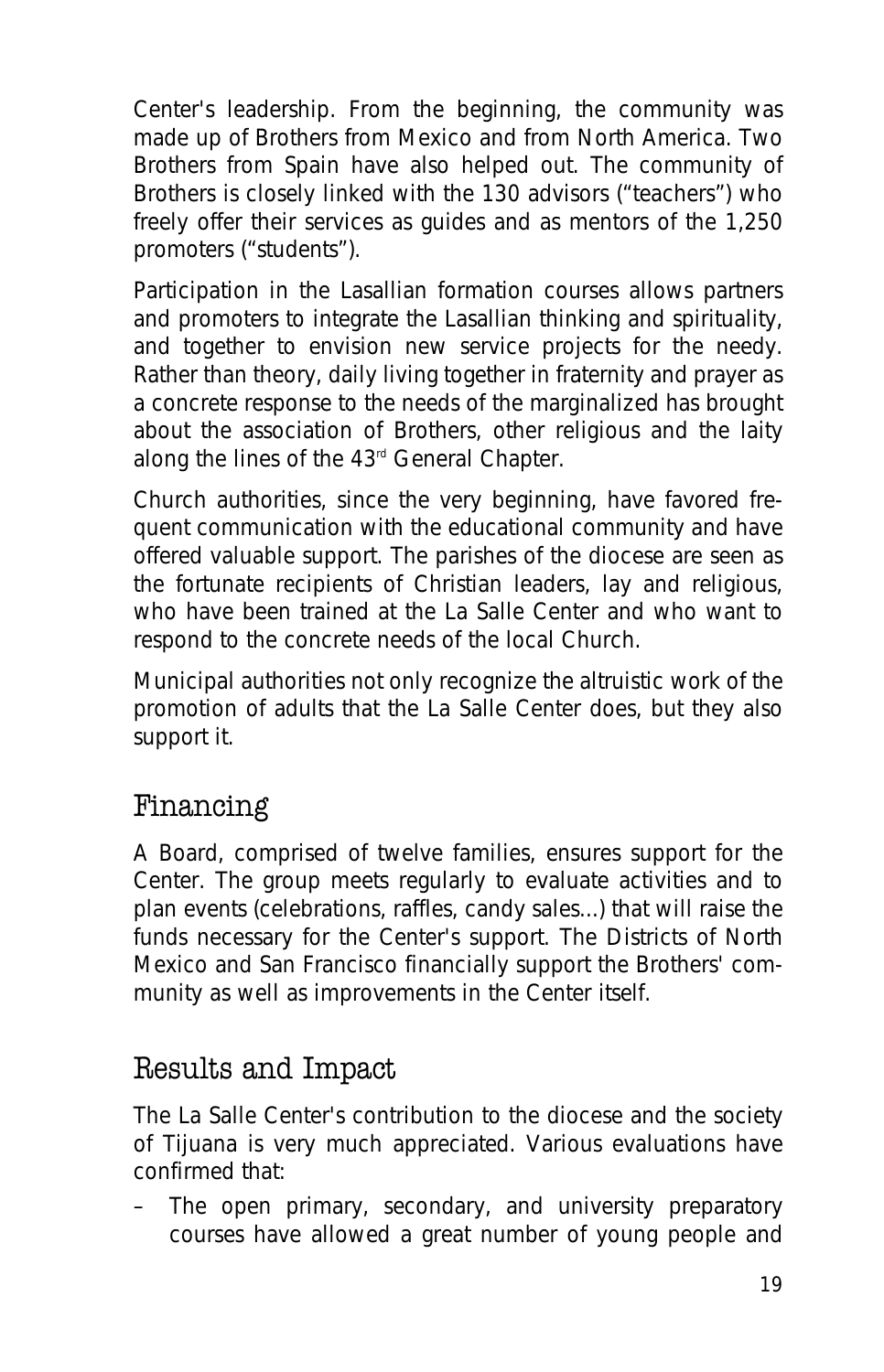adults to attain basic academic training, evidenced by corresponding official certification.

- Parishes have benefitted from the support of trained and motivated young people and adults.
- A good number of adults have been interested in and enriched by courses in the humanities and in religious training.
- Thanks to the development of personal skills many persons have become self-employed and financially self-sufficient.
- Persons in their later years have grown in their self-esteem.
- Personal improvement and courses in human relations have had positive repercussions in families and in parishes.
- The financial situation for a good number of promoters and former promoters has improved.

In these ways the La Salle Comprehensive Formation Center has continually responded to the practical needs of the people and of the Church. The Center's strategic plan for the coming years envisions a continuous improvement of the services provided and, in particular,

- To establish academic plans and programs for each one of the courses and certificates offered by the Center.
- To generate strategies for recruitment and training that will guarantee teacher availability and ensure quality educational service put forward by the Center.
- To design and implement activities that will inform povertystricken parishes and neighborhoods about the services offered by the Center.
- To organize community services so that students can be involved in activities of human and religious development as a way to give something back for what they have received.
- To adapt the Center's organizational structure in such a way that there are appropriate programs and structures which enable volunteers to carry out their duties in accordance with the institutional program.
- To establish plans to train and to mentor volunteers that will ensure their growth as well as assist them as they carry out the Educational Mission.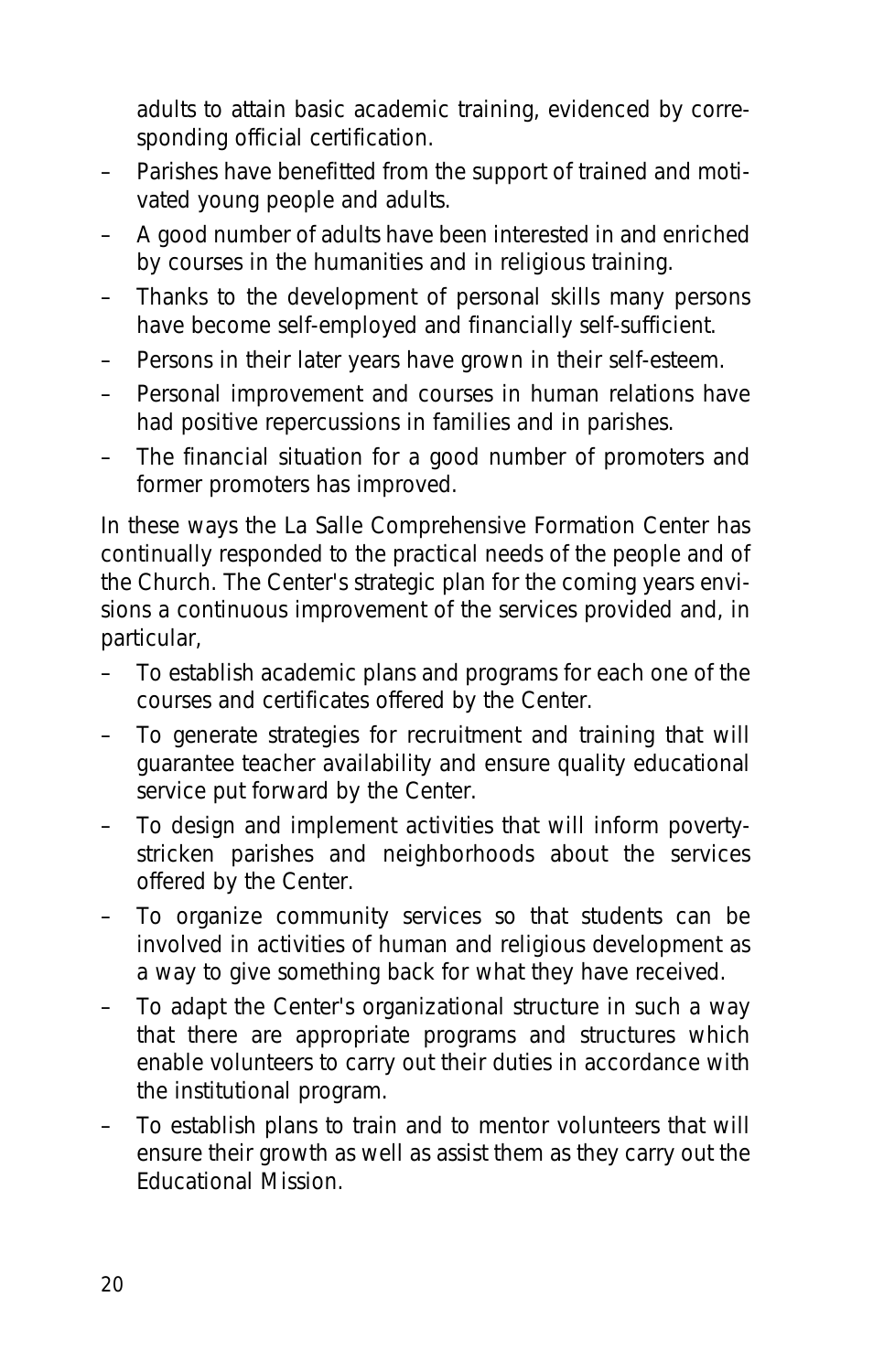– To execute a development plan that will ensure the presence of volunteers who possess the necessary characteristics required by the District and by the Center.

Lasallian vitality is a daily driving force for the Center's advisers and promoters as they live together the charism of Christian education and the building of a world that is more just and fraternal.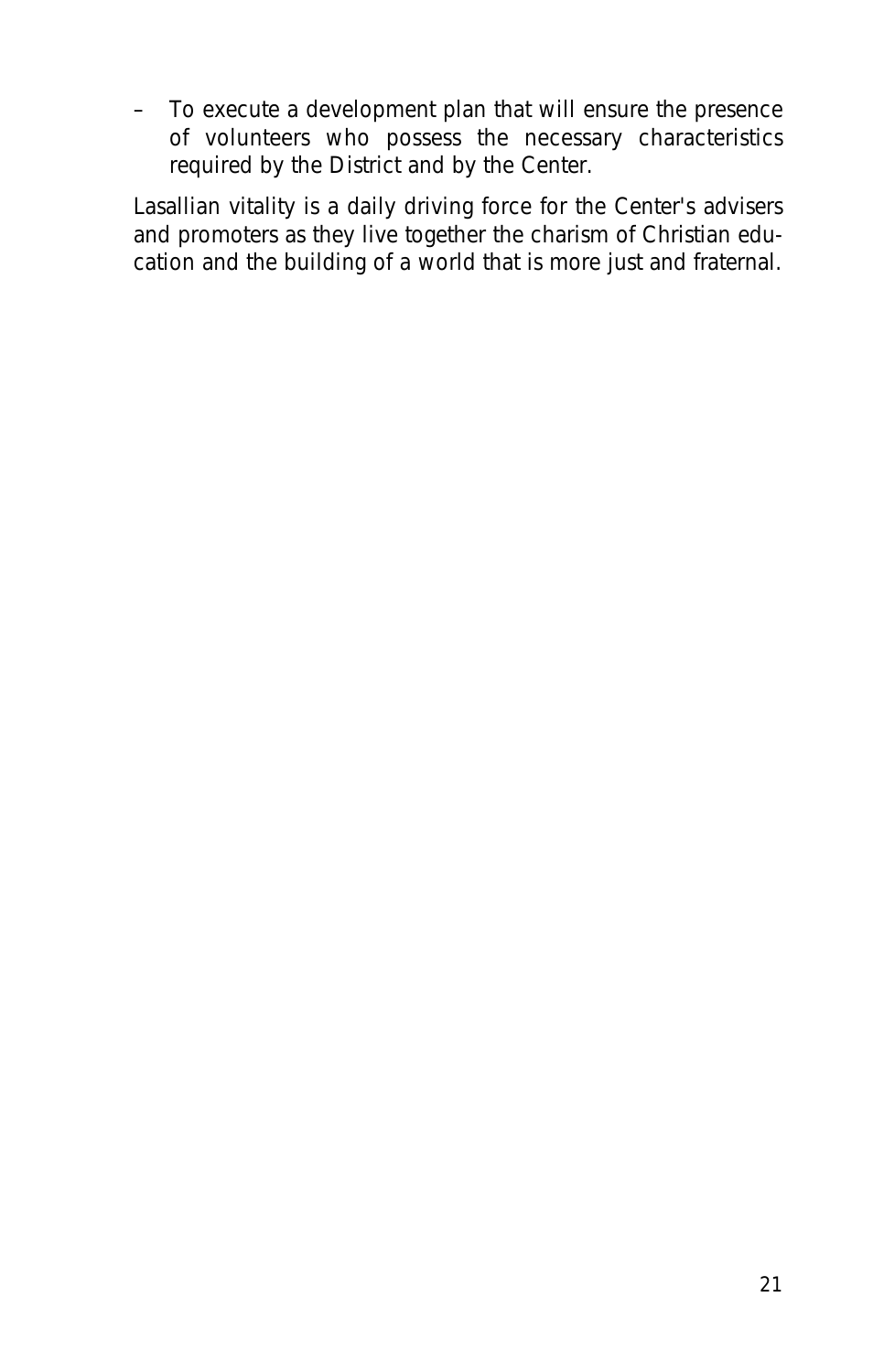What has the La Salle Comprehensive Formation Center of Tijuana meant for me?

#### **Brother Lauro Medina Terrón (former Director)**

Now that I no longer work at the La Salle Center I can see more clearly that it was a very special part of my life story, both on the level of faith and on the human level. The atmosphere of the La Salle Center each day put me face-to-face with God and it helped me to discover "miracles" that happened each day in the life of the people whom I encountered in the classes I taught, on retreats with young people and in the other activities that occurred outside the La Salle Center. Even in the life of the community there was a rich relationship and ongoing reflection on our work as religious in Tijuana. What always impressed me *was the availability of many of the people who helped out at the Center, the lessons drawn from the people in their daily life and their experience but above all the hunger for God that many people had*.

#### **Brother Maurilio Barriga Gaona**

1. A place of ideal Evangelization, where faith is lived and charity is practiced.

2. A place of encounter and friendship.

3. A place where what is human is promoted so that one can live by his work.

4. A place where consecration has witness value as concern for the poor is evident.

#### **Brother Alejandro Bûnsow Wilson (former Director)**

God allowed me to live the experience of the Community Center in Tijuana from 1996 until 2001 and this for me was a true gift. As I took over the administration of the school my eyes filled with tears as I saw the good that we were trying to do for persons with scant financial resources but also with a tremendous ignorance about their religion. These people did not have adequate means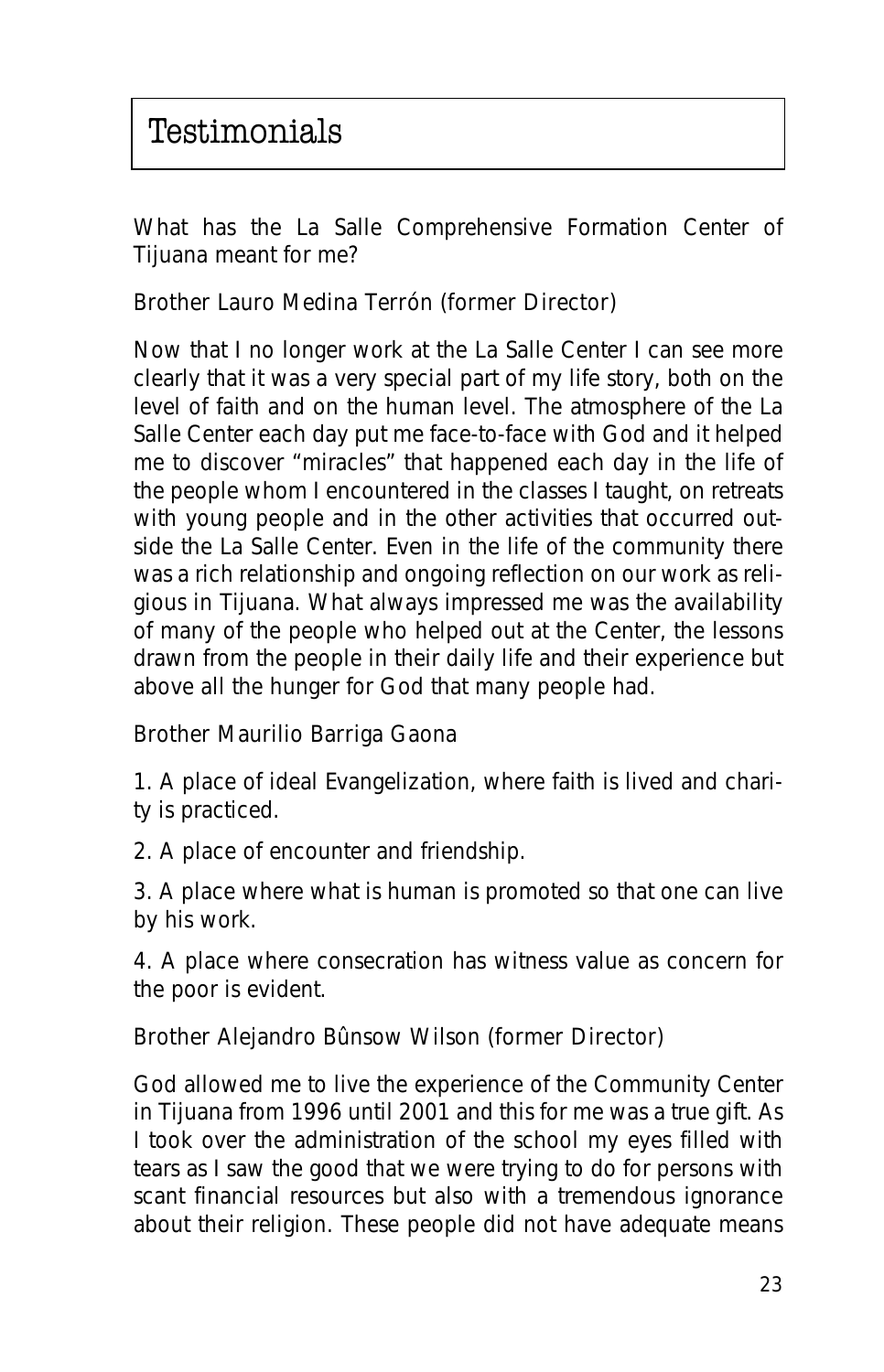to learn about their religion and little by little I was made aware of what was missing and I was falling in love with the people who were leading me try to motivate the Brother Visitors from the Districts of North Mexico and San Francisco to make the Center a place of encounter with Jesus in the Lasallian style. In that way, we could not only give them the tools necessary for more dignified work, but also help them to get to know their religion and, at the same time, they would be in an environment where people are respected which would help in their own self-esteem. All of this leads to living Gospel values and for that reason when I left Tijuana I was even sadder since I felt that I was totally committed to each and every one. This led me to found not one but two community centers based on the Tijuana model.

#### **Elvira and Armando Vázquez (Board members)**

For us this has been a great experience in our lives and we are proud to know that as Catholics we had this great opportunity to prepare thousands of people spiritually and materially, just as De La Salle did, besides providing a space to exercise an apostolate.

#### **Walter and Ma. Eugenia Peralta (Board members)**

We feel fulfilled as persons as we have contributed a little of our time and yet we have been greatly rewarded as we see the daily results achieved by students at the Center.

To study and to analyze the charism of our Founder has led us to commit ourselves more and more firmly each day to always help the disadvantaged.

#### **Patricia Acevedo Castillo (Student and former teacher)**

The Center has been the pillar that has supported me on the way. It has been the staircase that has made me climb and grow in my spirituality. The La Salle Center is a treasure that has enriched me.

The La Salle Center is where I learned what it means to be and to act like a child of God.

#### **Blanca Elizabeth Serrano Limón (Student)**

The Center is an important part of my life. Here I had spiritual formation that I needed and so, for me, the La Salle Center is my second home and family.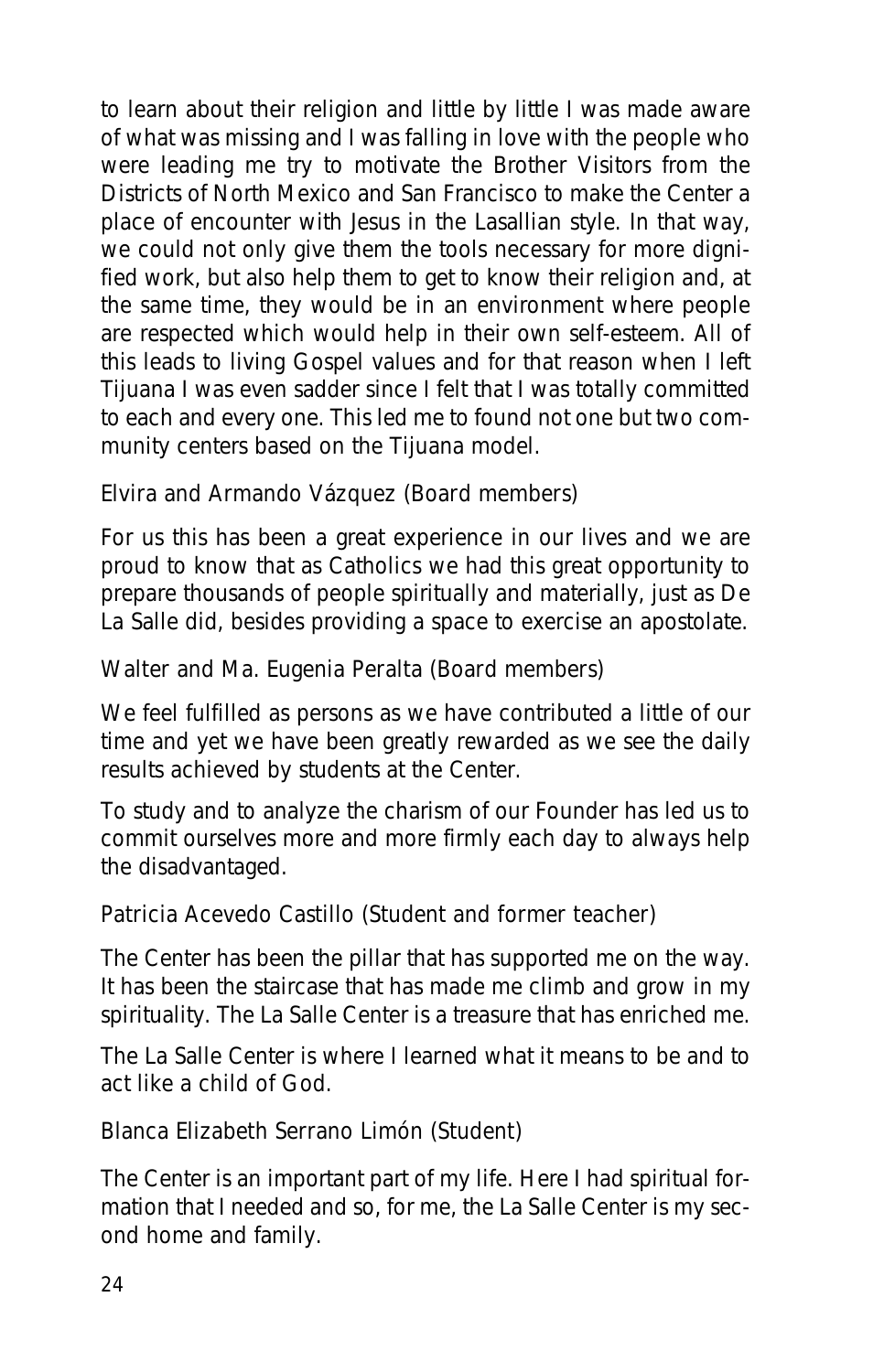#### **José Rafael Falcón (Student)**

The La Salle Center is my home where I have the opportunity to study and to improve in a fraternal setting. I have had good times at the La Salle Center. The La Salle Center has an indescribable "chemistry". The Center is more than a school and that is about all I can say about it; it is something which is sensed and perceived.

The Center has also given me the opportunity to increase my faith in God and to get to know friends, to chat, to dance, to laugh, and to meditate. It is there that I learned what it means to give. Coming to the La Salle Center has been for me a kind of daily Christian festival and it has everything.

#### **Martha Preciado G. (Student)**

I consider our time at the La Salle Center as a great opportunity given to us in order to improve ourselves, both in knowledge and spiritually. The Center has helped me grow as a person and I would like to express my thanks for everything that has been done for me. May God bless all involved at the Center.

#### **Ramon Hernández Carpio (Former Director and teacher)**

The Center is a place where I can give to others in a disinterested way and receive much from others as well.

#### **Nicolas Capelle (Secretary for Lasallian Education)**

While visiting the Centre in Tijuana and remaining several days with the team of assessors and promoters I discovered what is meant by "integral education". People come here driven by the necessities of life, looking for formation and practical skills for confronting their existence: to learn a trade, to put together some knowledge, to prepare for an exam… This is their first motivation; but having come into contact with the proposals for human and spiritual improvement at the Centre, other needs appear, linked notably to a whole process of rebuilding the person and recovering one's own self-esteem.

This seemed to me a distinctive feature of the Tijuana Centre. In fact the people who come there have very often experienced trials which have shaken them to their depths to the extent of mak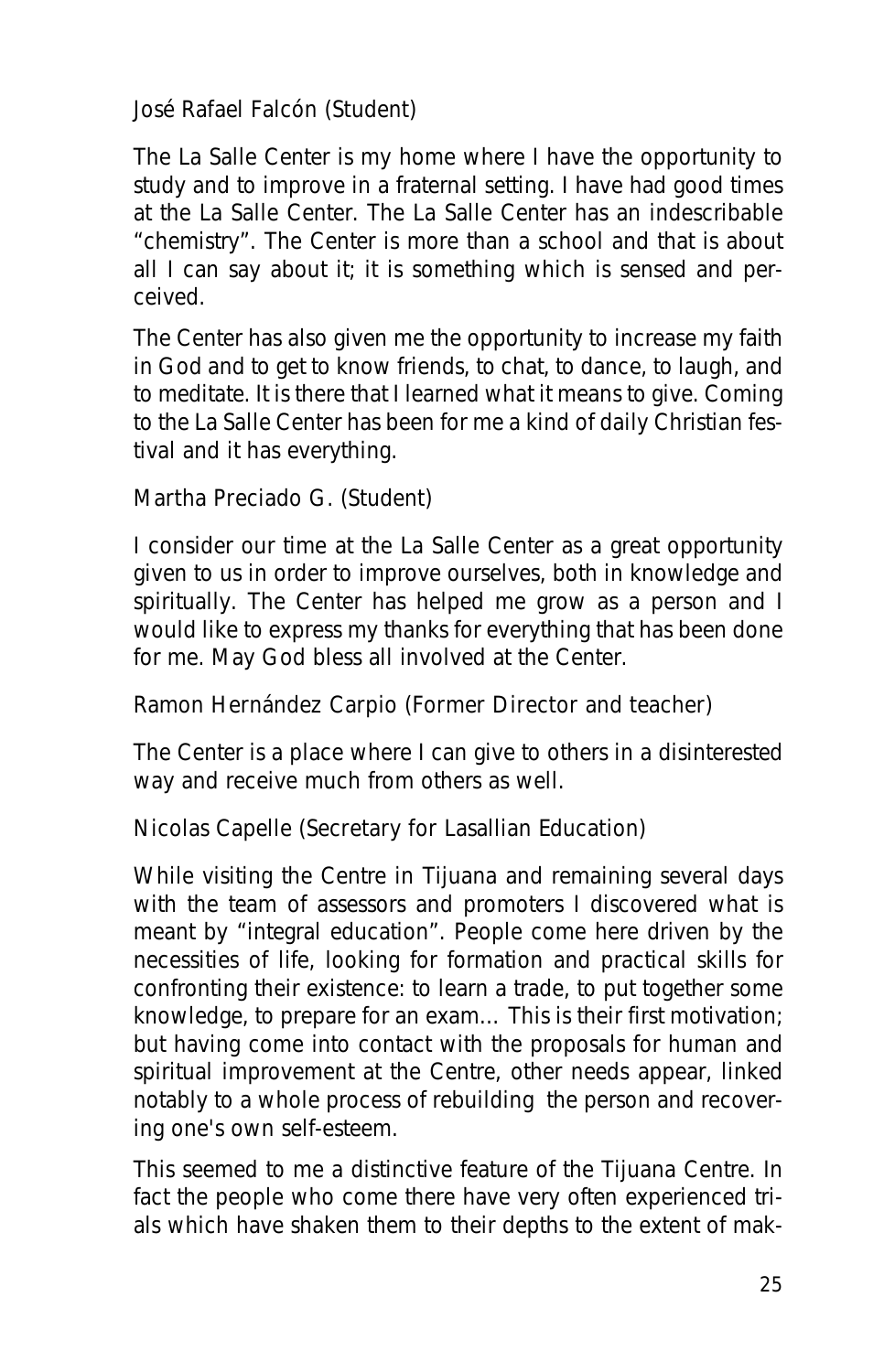ing them strangers to themselves, to the extent of making them doubt their own value and dignity. But the fraternal pedagogy of the Centre applies itself to making them discover that the most urgent matter is the rebuilding of their self-image and their true identity. This is achieved imperceptibly but consciously thanks to three things: first of all from the professional responses given, then from the proposals for spiritual, pastoral and religious formation (they are not imposed but each person has to choose at least one which suits him and is adapted to his present personal development), and finally thanks to the former promoters who have in their turn become assessors and thus bear witness to their own personal reconstruction.

This is what is meant by a Centre of **'integral formation'**: it is the heart (in the biblical sense of the word) which is at stake in the pedagogy of Tijuana. This is why spirituality has its full place here. Because it is in the spirituality of each one that self-esteem, a capacity for welcoming, for the gift of self, for pardon, for commitment, is developed; it is there that new paths of dialogue, a new look at life and the strength to make new beginnings, open up. It is in this inviolable and free centre of the person that our adherence to life and the response we decide to make in spite of the ups and downs we have previously experienced, are mysteriously played out.

The Tijuana Centre is not a technical place of formation, but a place of human and spiritual improvement. Its educational approach is Lasallian.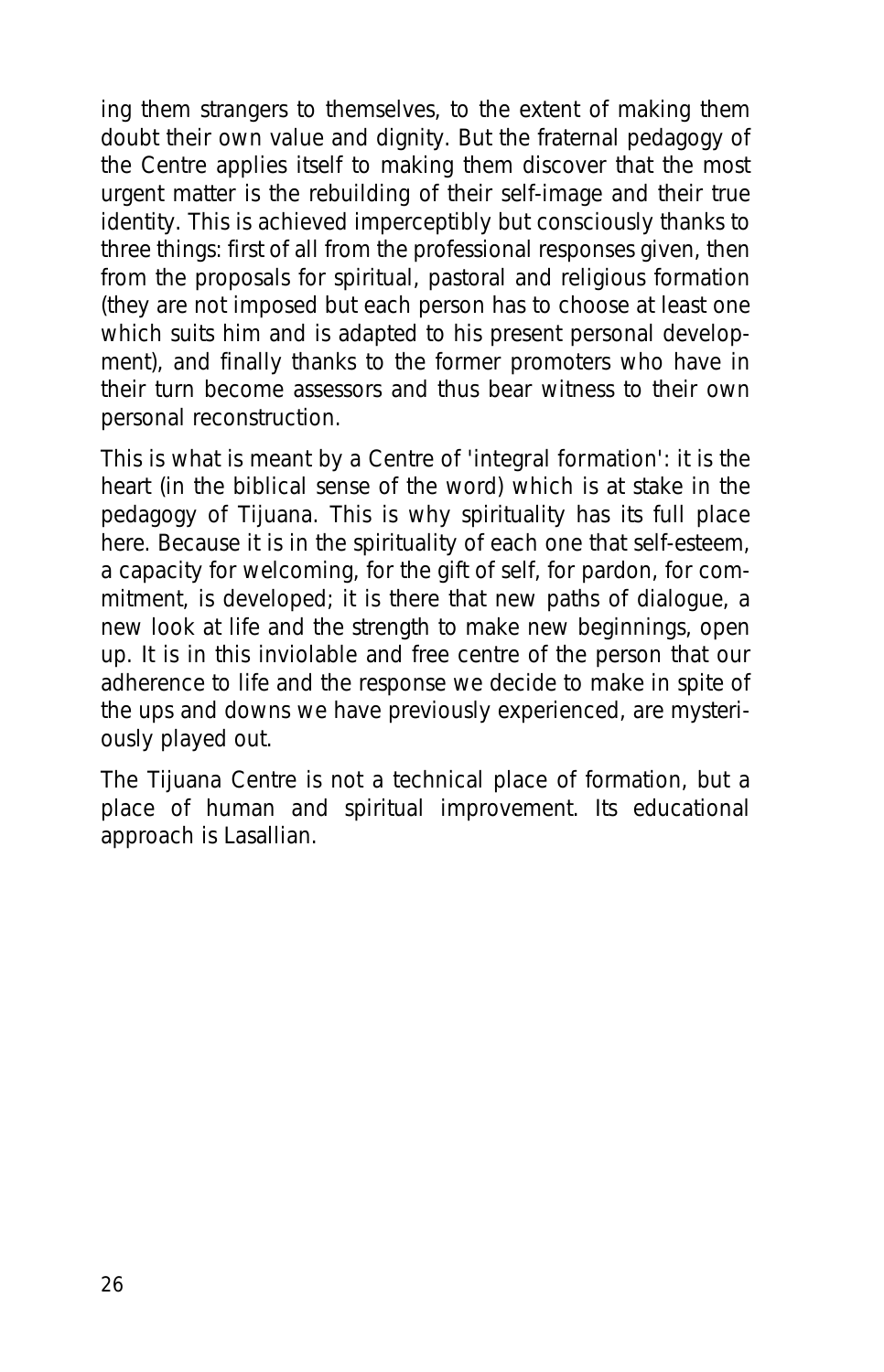# For Reflection

- What place is given to spirituality in your culture?
- Do you think that it is at the heart of the spirituality of the educated that education is really developed?
- Do you develop education practices which favour a fair selfesteem?
- Has this had practical consequences for your Lasallian education approach?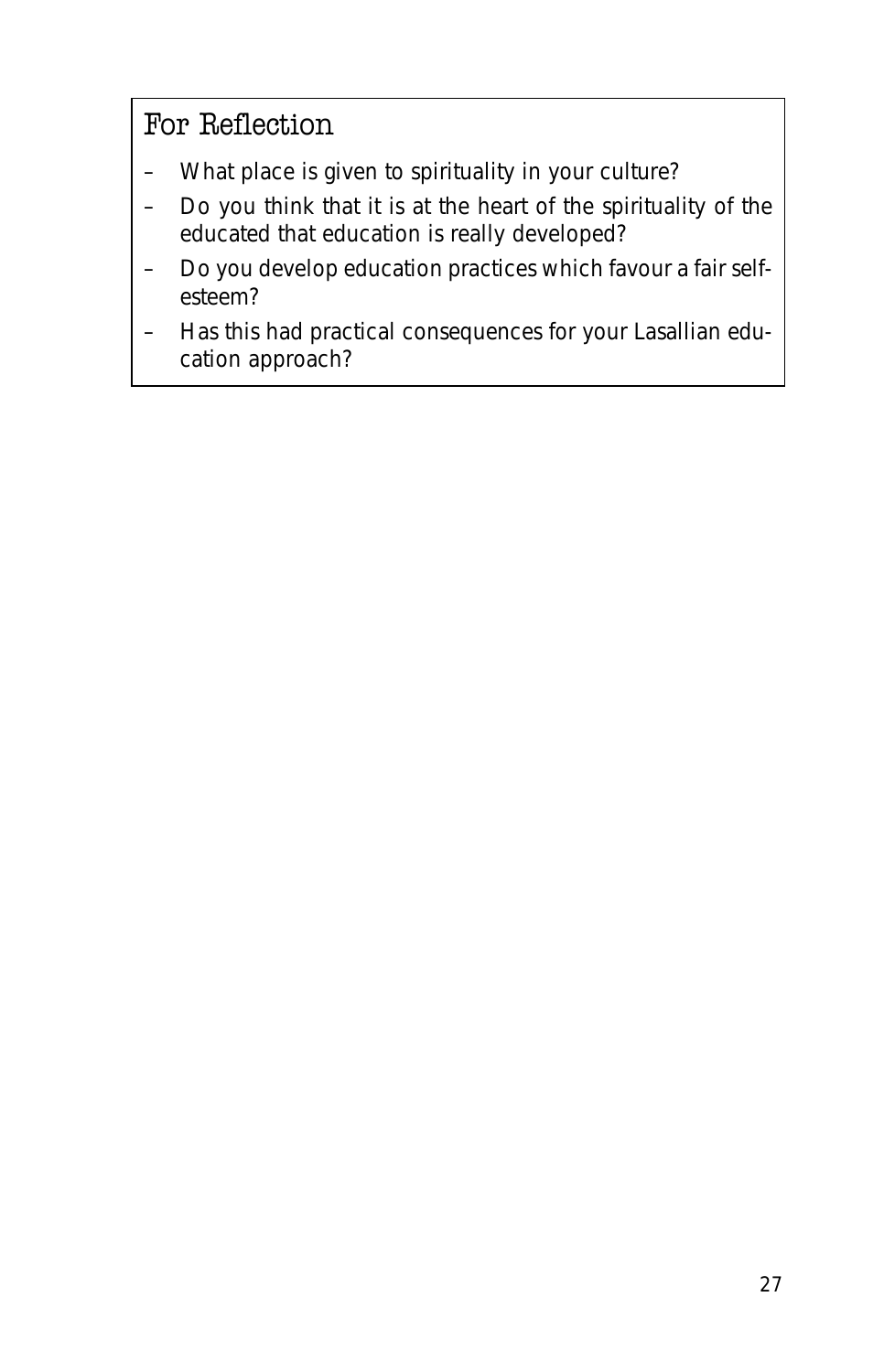Enrique García Ahumada, fsc

# Catechesis of the family for initiation into the Eucharist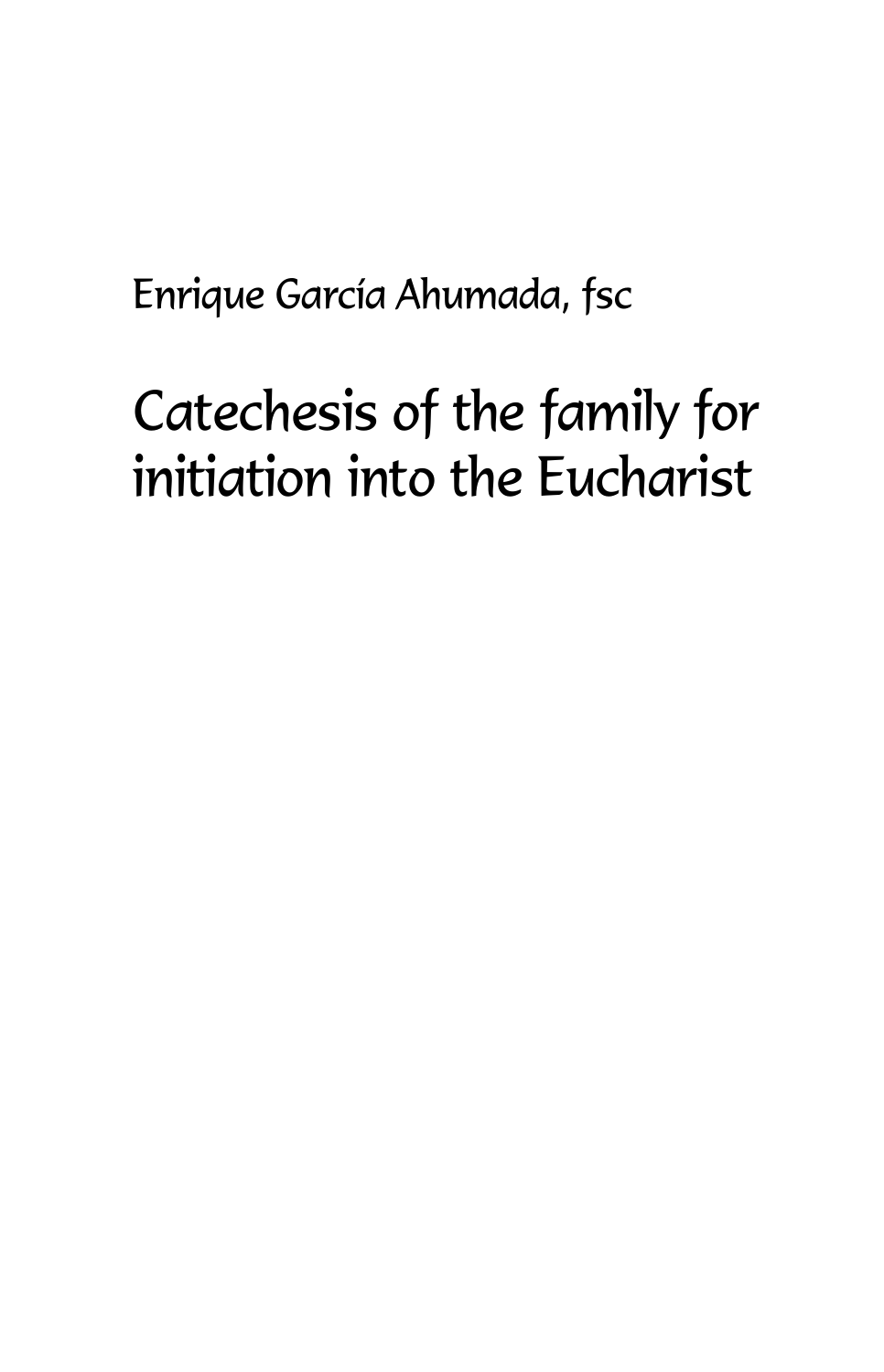#### **About the author:**

Brother Enrique Garcia Ahumada. Director of the Higher Institute of Pastoral Catechetics of Chile, "Catecheticum", Expert in the Catechetical Section of CELAM, Co-founder, in 1995, of SCALA, Society of Latin-American catechists, and pastoral assistant and member of the Administrative Council of the de La Salle Institute in the Florida district in Santiago, Chile, since 2000.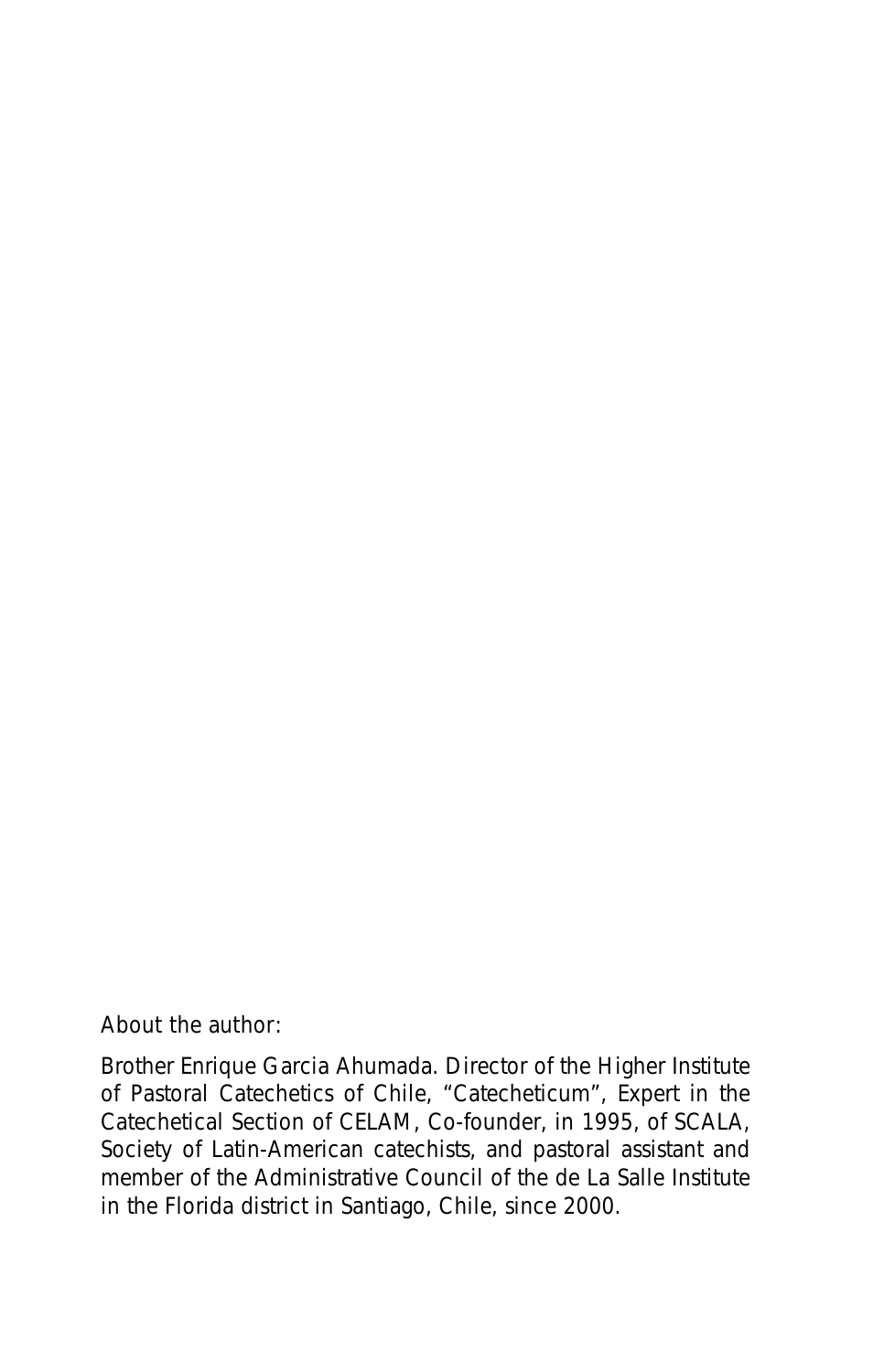Family catechesis for eucharistic initiation is the most important stage in the evangelisation of the parents in the schools in Latin America which use this system. The historical beginnings of this method in our Institute reach back to Saint Brother Miguel (1854- 1910) who placed great importance on the spiritual retreats for the parents of the children he prepared for their first communion in Ecuador over a period of 26 years and who rejoiced in the adult conversions brought about by God on these occasions.

## The beginnings of our experiment

About 1960, several parishes in different parts of Chile gradually changed the catechesis preparing children for first communion, using various formulas aimed always at greater involvement of the parents. Indifference or the religious passivity of the families annulled, over a short time, the sacramental initiation attained by means of catechesis addressed solely to the children. A change was called for.

Starting from Holy Week, 1968, some of us Brothers in La Salle College tentatively began an original experiment. Each week, we gathered together the couples whose children hoped to make their communion at the end of the year to teach them how to prepare them at home. To provide motivation for the change, we began by explaining to them several points from the Council and the Bible in a rather intellectual way. By dividing them into small groups to facilitate participation, several much more vital preoccupations concerning faith and morality came to light. Some responsible persons in the small groups spontaneously assumed the leadership, while, at each session, we Brothers each moved among two or three groups to observe and then complete the doctrinal formation when the groups all came together. The plenary gathering lasted a little less than half of the two hour session. For the purpose of unifying and giving a logical progression to the themes to be treated, we began to supply a pair of duplicated pages each week. These presented certain experiences from daily life, a few gospel texts with brief explanations, some questions to help the children to understand the relationship between the Gospel and life, and an invitation to pray together as a family and to concentrate during the week on some aspect of Christianity.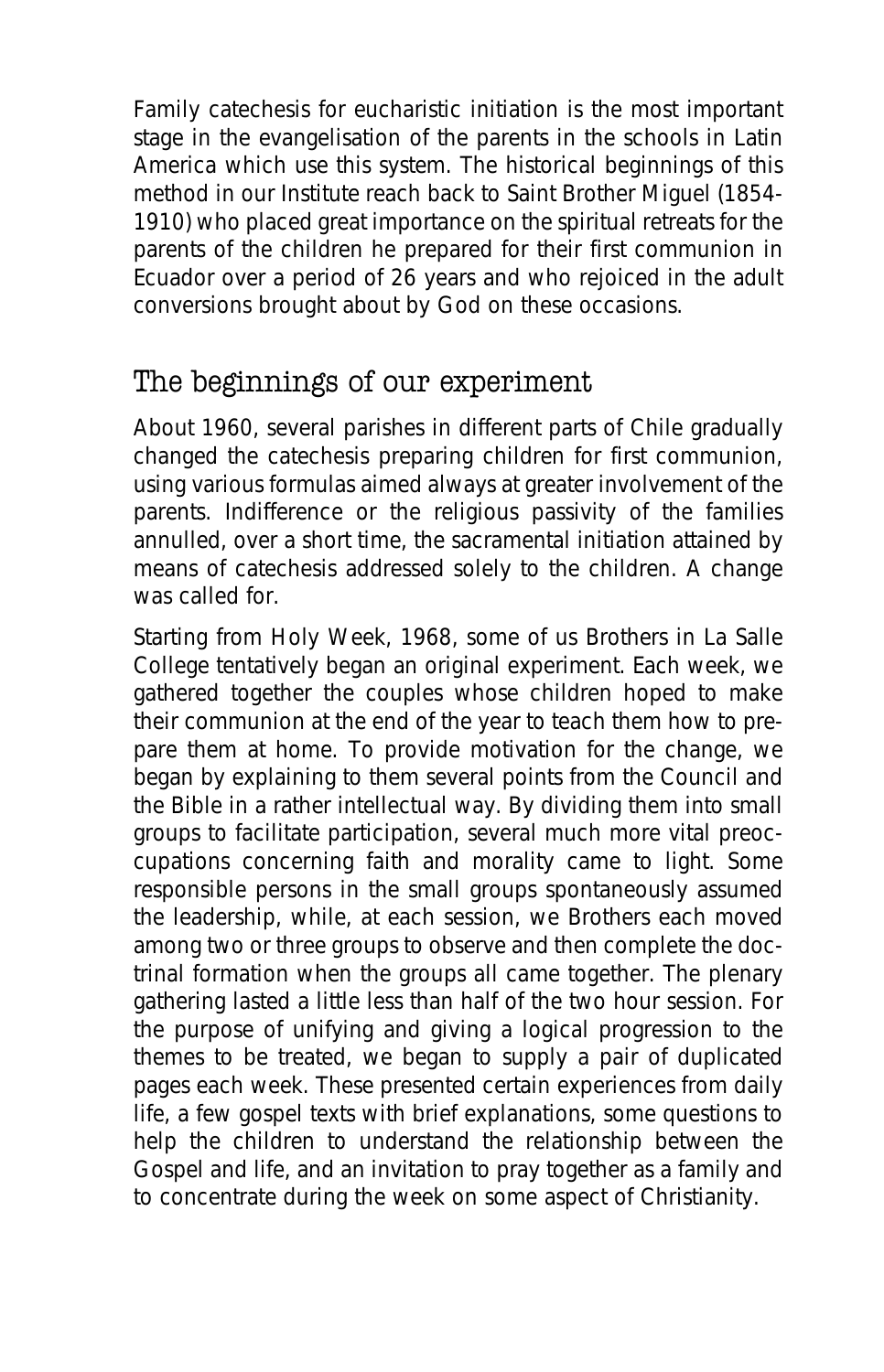Once a month, we gathered the parents and the children in a tripartite session which we used to evaluate and to boost the process. During the first part, the parents were listeners and spectators, proud and sometimes ashamed at what they saw and heard. By means of multiple questions the Brothers elicited from the children what they had learned in their family during the month in the area of doctrine as well as in that of practical living. The sincerity of the children showed clearly that the majority of them had made real progress as well as what aspects still remained insufficiently assimilated. The second part consisted in a celebration of the Word to reinforce, by a reading and a homily, the understanding of the theme for the month, to give thanks for what had been learned from the parents and to express themselves through spontaneous prayers, which made the session very moving. The third part was a feast for the whole group, with drinks and delicacies; sometimes certain parents took the initiative in entertainments, which everyone enjoyed.

This monthly gathering enabled us to give a better focus to the written content for the parents' sessions for the following month. An important moment in the year was the communal celebration of the Sacrament of Penance for the adults, with several confessors. One of them, carefully chosen, gave the homily after the biblical proclamation at the beginning. Up to the present time, on this occasion, there have always been some people who went to confession after long years away. When the children made their first communion, nearly all the parents also received communion. Likewise up to the present time, some people who canonically were excluded from communion, have received from the Brothers the necessary accompaniment to face up to this situation maturely.

In October of that year, Father Carlos Decker Guerra was appointed Director of the Archdiocesan Institute in Santiago and charged with developing and gathering together existing experiments in family catechesis. He is still carrying out this task thanks mainly to the great success obtained throughout the country by this new system of eucharistic initiation. In the course of the summer, in the following January, he was invited to introduce our experiment, which was the only one in a college and not in a parish. At the end of 1969 he published a manual entitled "Meeting the living God" accompanied by a Children's Booklet, which was used to prepare children for communion thanks to the parents or at least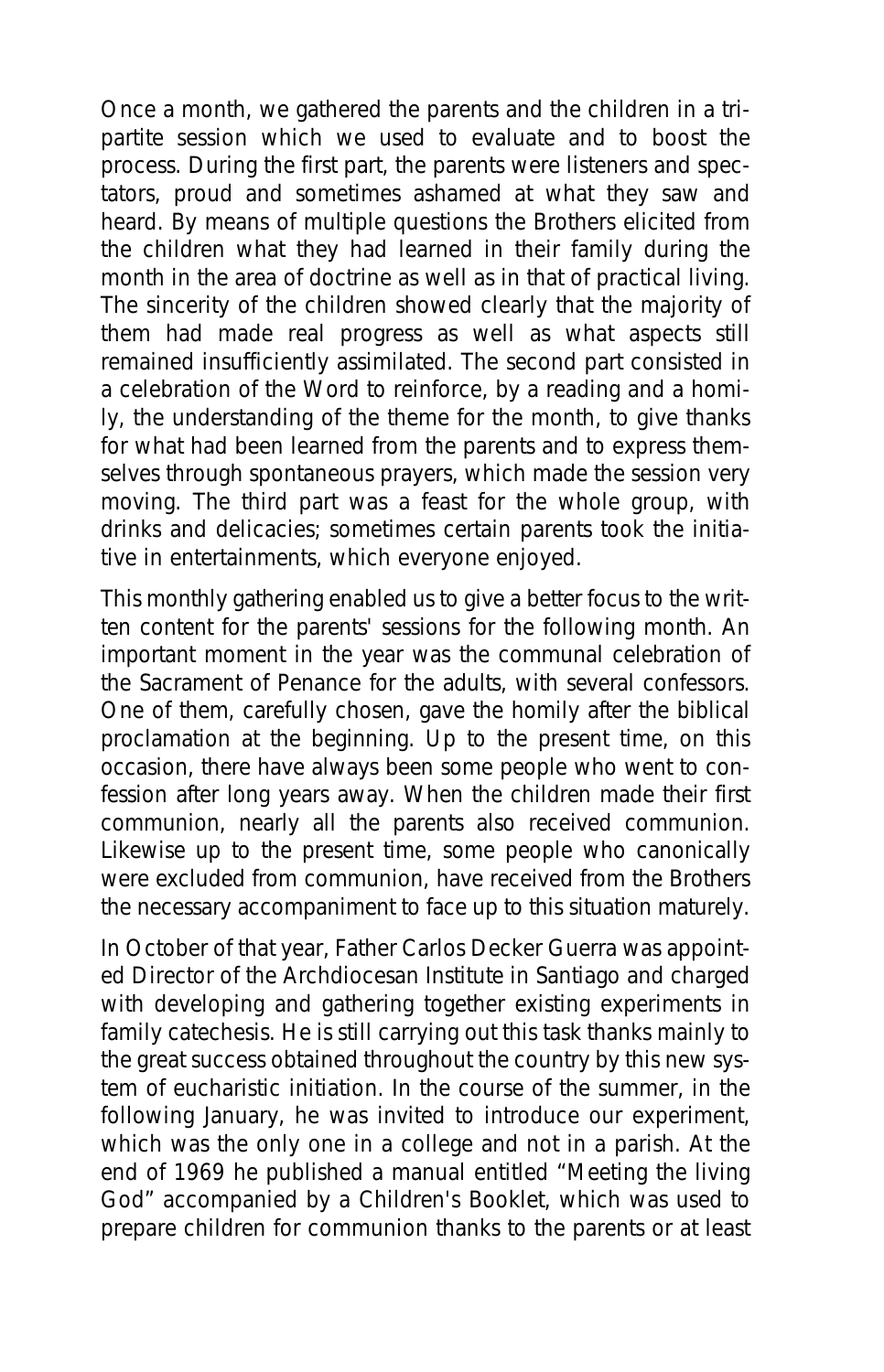the mother, in one year. From the beginning of the following year we began to use this Archdiocesan material in our college.

In Plenary Assembly, the Episcopal Conference of Chile examined, in 1970, the experiments and publications of different dioceses on the new method of initiating children into the Eucharist. Relying on the General Conference of the Latin-american Episcopacy which took place in Medellín in 1968 and stressed evangelisation, it decided:

- 1. Not to promote mother catechists but Christian families.
- 2. To consecrate at least a year to the evangelisation of the parents and a second year more directly to eucharistic initiation.
- 3. Not to impose the system in an obligatory manner but to support it as and when the parish priests or others with pastoral responsibilities could take it up. This decision caused a qualitative leap in ecclesial life in Chile.

In 1971, the Dioceses of Santiago and Valparaiso began to publish new catechetical material for families dedicated mainly to the evangelisation of adults with the object of offering children the support of their parents so that they can help them in their Christian development. But there was a difference: in Valparaiso Father Enrique Barilari Galleguillos, Diocesan Director of Catechesis, considered that it was more realistic to enlist only the mothers, whilst in Santiago there has always been a desire to implicate both parents, devising all possible means of attracting the dads. Brother Enrique Aguilo Bonin, F.S.C., published at the Archdiocesan Institute of Santiago the first manual of Methodology of Family Catechesis, but after the Pinochet coup d'état in 1973 he had to return to Spain, saved by Archbishop Cardinal Raúl Silva Henriquez from death amongst the prisoners in the National Stadium. At present he is directing the Archdiocesan Catechetical Institute in Seville and this allows him to promote principally family catechesis for eucharistic initiation.

Upon my return, in 1974, after two years of specialisation in theology and catechesis at the Lumen Vitae Institute in Brussels I began to work with the Carlos Decker team, for the development of material and the renewal of catechist formation. I was appointed National Director of Catechesis, a responsibility to which I devoted myself half-time for thirteen years. My principal success was in spreading family catechesis for eucharistic initiation (CFIE)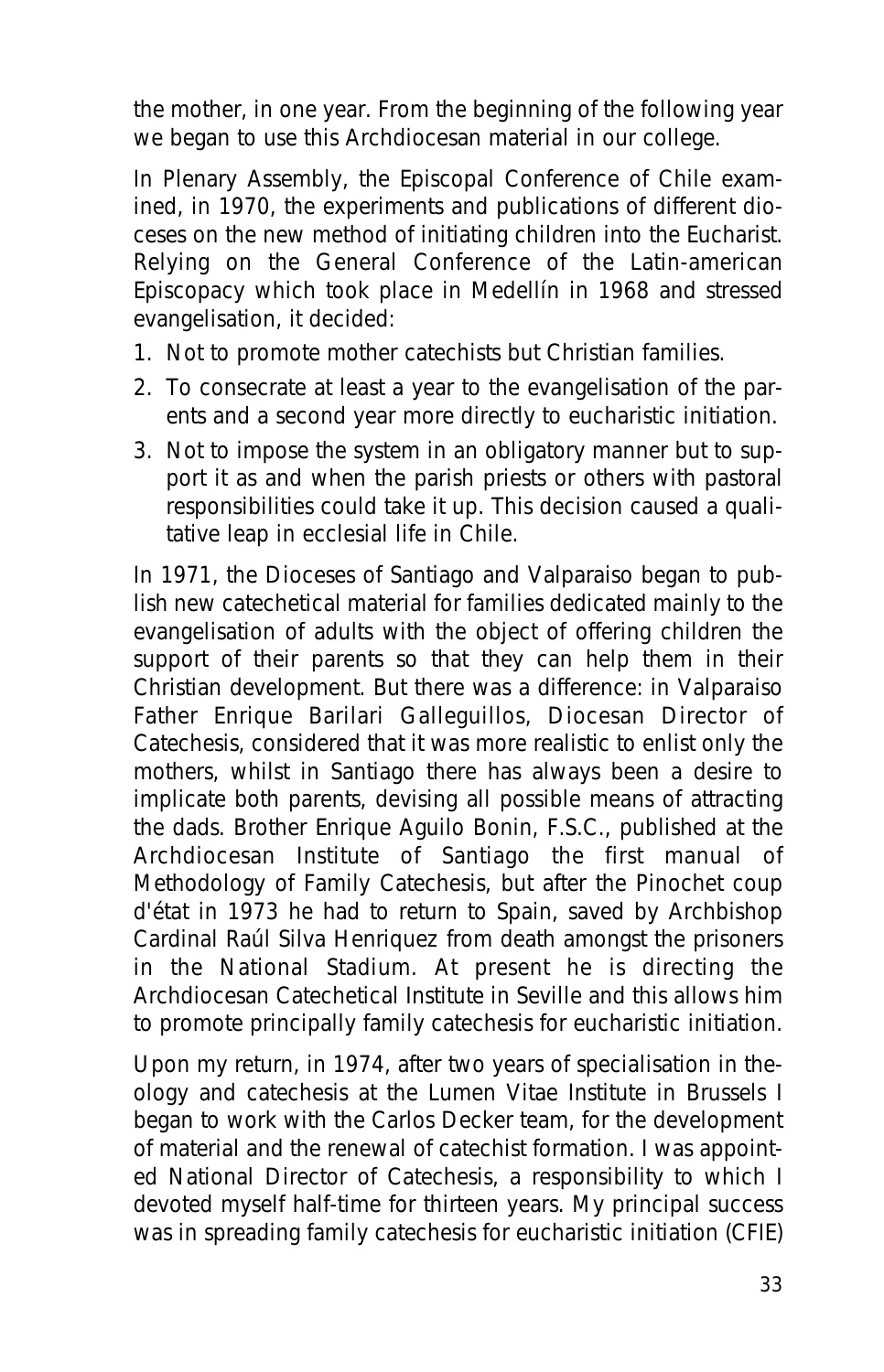into every diocese in the country. Beginning in 1978, invitations came to do the same work in some rural and urban parishes in other countries in Latin America, then into some dioceses and finally on the national level. CELAM, the Latin America Episcopal Council, created in 1954, promoted contacts between Bishop Presidents and the National Directors of Catechesis in regional and sub-regional meetings.

With Father Ramon Echeverria Neira, we published, from 1975 onwards, some manuals for *Celebrations for Children*. These completed the series of the new pastoral courses *"Meeting the living God"*. A youth, aged 18 or more, or an adult, called the Animator of Children's Celebrations (ACN), on the Saturday or Sunday, celebrated with two objectives in view what it was presumed the parents taught during the week with the help of their accompanying adult:

- 1. to enlarge beyond the home the children's ecclesial experience,
- 2. to initiate them into the Sunday liturgy.

That is how the Chilean system of family catechesis for eucharistic initiation is completed.

A group of persons united around certain objectives of education in the faith, with formation, stages, content, processes, equipment and means of evaluation, constitutes a 'catechetical system'.

Over and above the description, the presentation aims at emphasising the most decisive aspects for success in maintaining quality in the functioning of the system. There is variety in the manuals, the programmes, the languages and the processes of formation in use in the various countries, but it is necessary to pay attention to some essential aspects. Some criteria are set for the authors of material, others concern the basic apostolic personnel, and others match the ones for those who give them initial formation or accompany it.

# **Objectives**

In addition to the purpose defined by the system - the evangelisation of the parents of children who are being initiated into the eucharistic life in order to offer them lasting support in the devel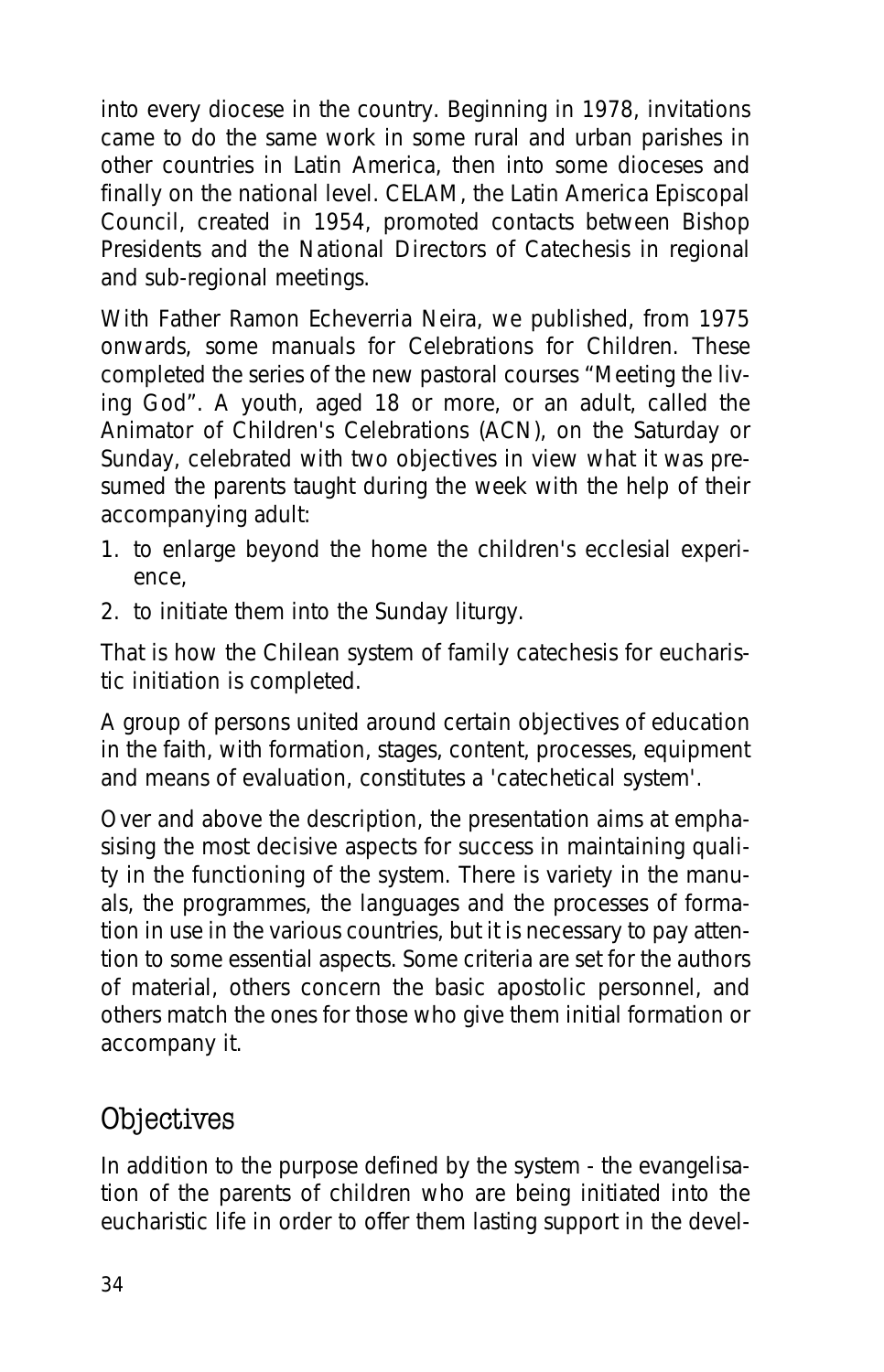opment of their Christian life - there are two other objectives linked together in CFIE:

- to lead families to become actively integrated into the communities of faith - participation in the Sunday eucharist being the minimum desirable
- and to awaken the commitment to social solidarity between the parents and their children, as a result of their being members of Jesus Christ.

# Persons and their formation

CFIE consists in bringing together each week, for two years, small groups of fathers and mothers of families, usually animated by a person accompanying the couple, to form them in communicating the faith to their sons and daughters. Likewise the children gather each week, preferably on Sunday, or, failing that, on Saturday, to accustom them to celebrate the Lord's day. These meet with an animator who, experience showed, should be 18 years of age or more. The role of this person is complementary and is not to be substituted for the role of the parents, who remain primarily responsible for the faith of their children and who are going to enable the incorporation of the child into an ecclesial community bigger than the family.

Those who accompany the couples as well as the animators of the children are prepared in each diocese by courses given in each parish or in neighbouring parishes grouped together. Catholic schools send to these courses apostolic personnel who wish to prepare to take part in CFIE outside the school time table. This is an integral part of the educational plan. It must be recognised that some parishes, without following the diocesan criteria, give a very short initial formation and without much accompaniment for their representatives, and this impacts negatively on the quality.

The normal formation of the two classes of apostolic personnel is divided into three stages:

- The first is a human, Christian and evangelical formation in order to:
	- a) improve the self-esteem and human relationships, using some appropriate group dynamics;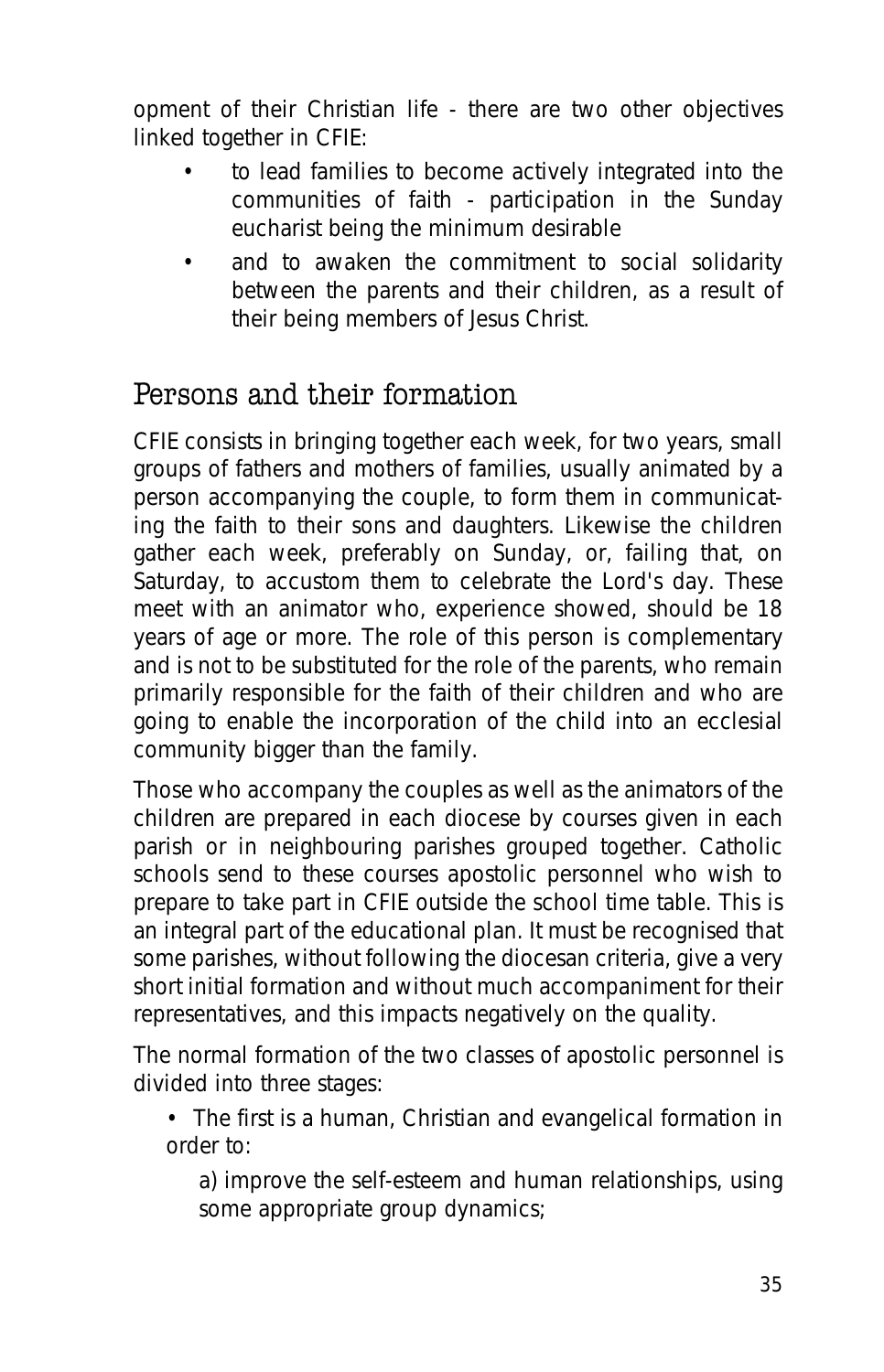b) go from popular religiosity which they usually possess, to a more committed faith in Jesus Christ;

c) understand evangelisation and the criteria of the episcopal conference and of the diocese.

• The other two stages each of which likewise lasts for about forty or fifty hours enables them to use the materials for the first and second years of the CFIE with ease and flexibility. Thus, they can alternate the format of the course of meetings with learning the contents of doctrines, everything being impregnated with biblical, eucharistic and social spirituality. In all the courses for persons accompanying the couples or the children, a community celebration of pardon with individual confession, is included, which supports the habit of living in the grace of God.

The classical error in methodology of those beginning to accompany families is to read the parents' manual at the meeting even when they sometimes divide it up and comment on it. As time goes on and they gain experience, while keeping in mind the said text, they swap other instructive passages to the subject of the meeting but without reading anything other than the biblical passages which are suitable in the circumstances.

In some dioceses the doctrinal formation requires as a pre-condition a complete course of two hundred hours or more of introduction to the Bible, dogmas, morality and the sacraments. In most dioceses the doctrinal preparation of personnel is more functional, being limited to the themes they must treat. Local coordinators must pay attention, by means of special or day-long meetings, to keep very much in mind what they notice about the catechists and the liturgical animators of the children. The Bible must always be brought into relationship with daily life in which God is acting. At the same time they place emphasis on certain pieces of basic knowledge which consolidates Catholic identity and brings about a capacity for a tolerant ecumenical and inter-religious dialogue.

The Brothers, other male and female religious and deacons usually become accustomed to the system by accompanying a group of parents until such time as one or more households arise from the group who may be disposed to prepare to exercise this role at the end of their formation. It is more normal for parents to be guided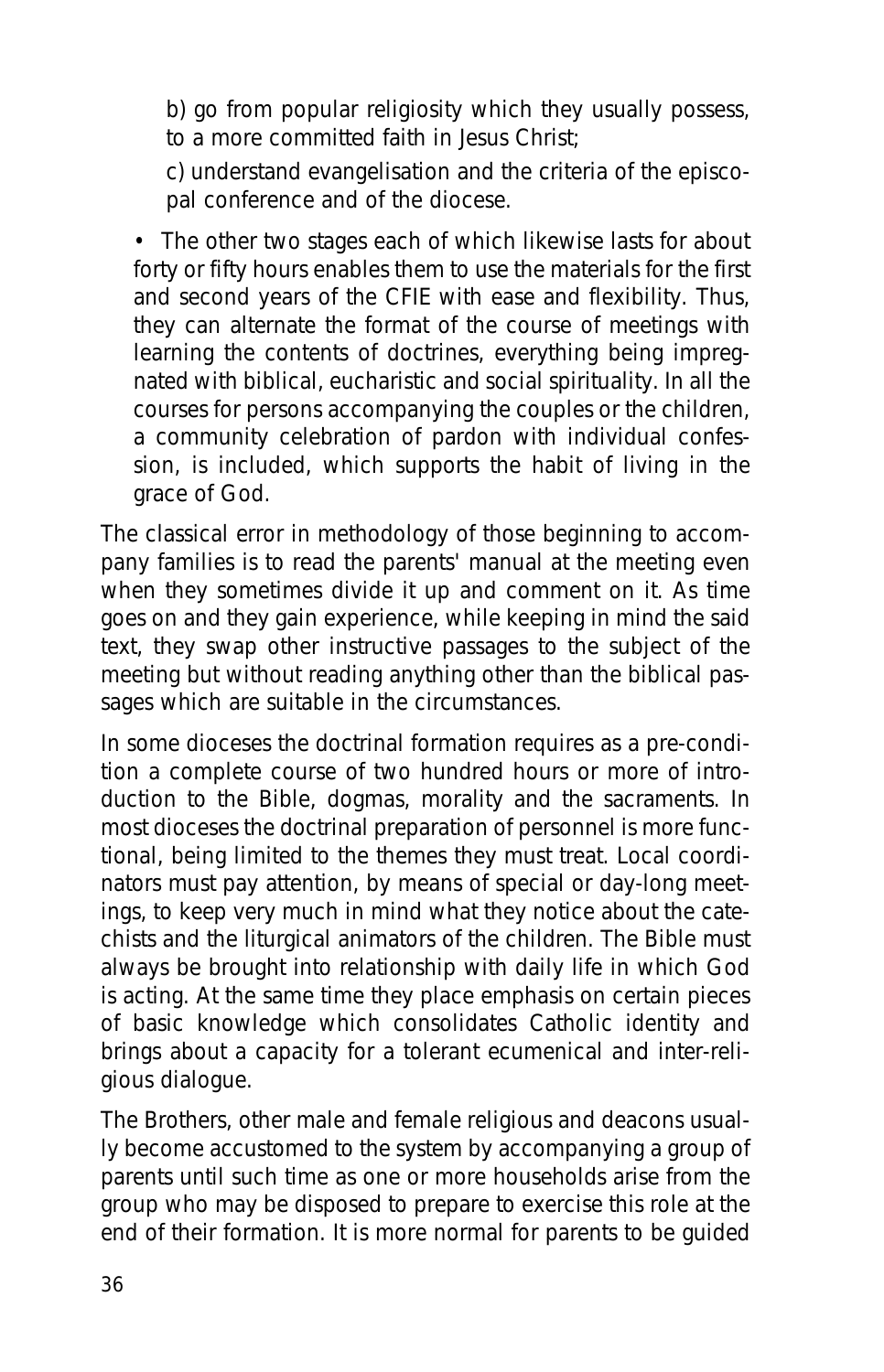by other parents to develop and give direction to their matrimonial, parental and apostolic experience. Thus is developed a Church of Lay communities instead of nourishing a dependence of lay people on clerics. The role of the clergy and religious is to coordinate, animate and form the lay people within the subsidiarity of a Church community.

The initial formation of the animators of the children has quite a few things in common with that of those who accompany the parents, but their methodological formation has to be different because their role is not to be catechists, but liturgical animators, helpers of the parents and promoters of the formative dialogue of the parents with their children. If these animators take centre stage they cause the parents to lose their role as primary educators of their children and can quickly undermine the system. This is a complex question and deserves a flexible case by case accompaniment, because certain parents are really incapable of giving example and Christian formation to their children, or else, the requirements of present-day urban living prevent them from being able to communicate seriously with them.

As well as the planned courses and the yearly apostolic task, ongoing formation exists for those who accompany households on the one hand and for the animators of the children on the other. They come together each week or each fortnight in a climate of prayer so that they may themselves assimilate the Word which they have to pass on to their respective groups, to do preparation and to evaluate their catechetical encounters. The parish, or the pastoral assistant in the Catholic school, ordinarily suggests to the teams of those accompanying the households and to the teams of the animators of the children, coordinators experienced in this type of work to encourage them and help them to resolve the difficulties that are sure to crop up.

## Content

There are three kinds of content in CFIE: testimonial, doctrinal and experiential.

1) It is indispensable that those accompanying households be simple examples of real families, with their normal difficulties which are not passed over in silence, but rather reflected on with their interlocutors during the meetings.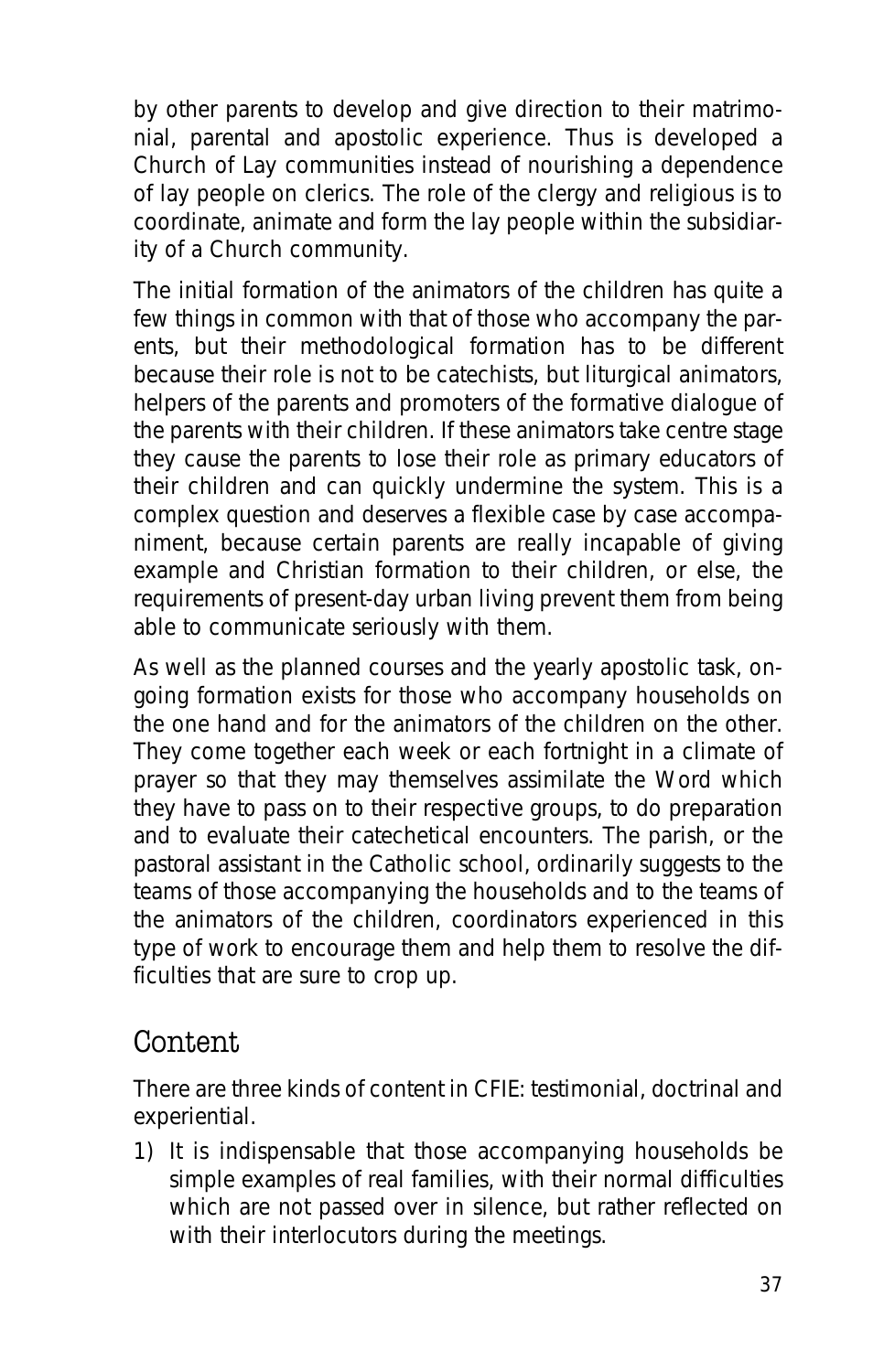- 2) The doctrinal content is essentially a shared reflection on a biblical text which is a focus at each meeting, although sometimes the accompanying person should give the answer straightaway or after a prudent delay to certain demands articulated by the participants.
- 3) The experiential content consists in facts of life as they are related to the particular objectives of each weekly meeting, either suggested by the person accompanying the family or which arise from the discussion of a significant biblical text. This is very important for the interaction between the Word of God and daily life.

As with the parents' meeting, the meeting of the children with their animators has elements of content linked to their age. In this way, what the parents have dealt with in their weekly meeting is useful in conversation with their sons and daughters. These each have a notebook in which they record their own reflections and their obligations, the principal one of which is precisely to deal with the subject with their parents. The subject is reinforced in the week-end meeting with their animator to summarise the topic.

#### Stages in the process

There are two basic stages, lasting about thirty weeks each, because the present conditions of urban life do not allow of having systematic meetings every week of the year.

The first year is taken up mainly with a presentation of Jesus Christ Saviour and this culminates in the sacrament of reconciliation. The second year is a presentation of the Church, the sacrament of salvation, the summit of which is the Eucharist. To call it the summit does not mean that the communion of the children is the last gathering nor that the Eucharist, under its various aspects is the end of the programme.

It is important to show adults and children the different vocations at the heart of the Church and the various activities in which they can take part according to the capacities and inclinations of each one in order to accomplish the second and third of the stated objectives. What is at stake is that the parents live a kind of catechumenal journey. It is indispensable in this case for the majority of Catholics have never had a truly complete Christian initiation;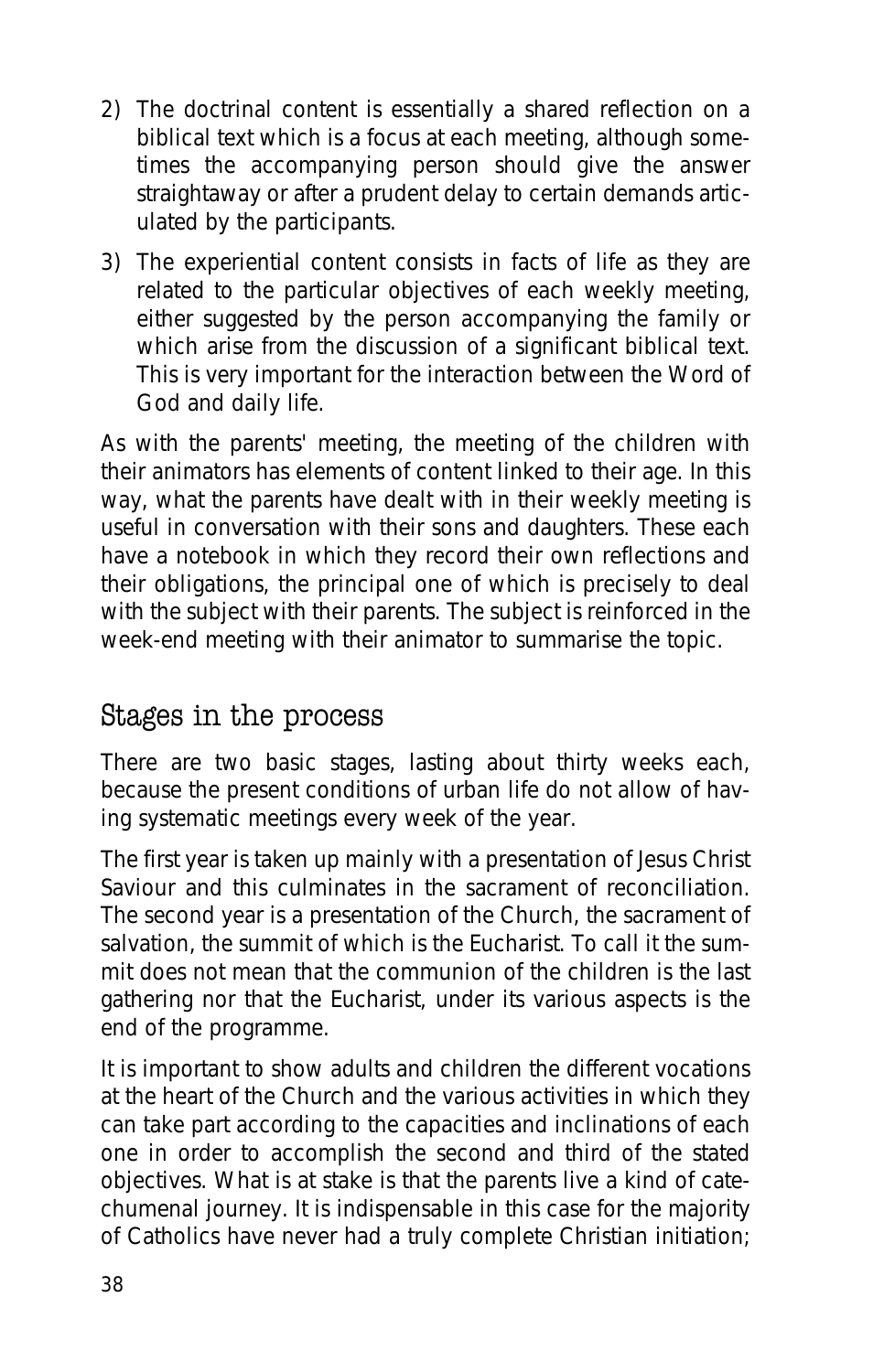in this way they move towards taking on commitments in the Church and in the world. Otherwise, why go to mass and communion?

The length of the process is indispensable to realise the three objectives. Those who limit it to less than two years lose the opportunity of leaving the action of God a favourable ground for the transformation of individuals and communities.

Each of the two years of the cycle is further divided into smaller stages. Each of these leads to a lovely celebration of the Word. For these, different CFIE groups come together to give greater breadth to this Church ceremony.

The first year is devoted to organising several meetings to explain the objectives of the system, to improving the communication of the parents between each other and with their children and to give some directions on family education. The parents are grateful because no one has ever prepared them for it. When the programme is organised around the liturgical year, at least in the first year, this human and family basis of the formation must be kept, by introducing anthropological subjects at opportune moments, obviously from an explicitly Christian perspective. In the course of the following weeks, special attention is given to christocentric biblical initiation, something which is lacking in many families. The following is a theoretical example of the first year programme, inevitably subject to evaluation and re-formulation every four or five years by the team of authors in each college, diocese or country:

- 1. *Celebration*: Welcome to sharing in the Word of God.
- 2. Communication strengthens union.
- 3. It is much better for mum and dad to educate together and by being in agreement.
- 4. How do we treat our children?
- 5. *Celebration*: Being parents and children, what a lovely gift!
- 6. *God chose a people to announce salvation*.
- 7. In the Bible we meet the Word of God.
- 8. The New Testament speaks to us about Jesus.
- 9. Mary listens and reflects on the Word of God.
- 10. *Celebration*: Distributing the Bible.
- 11. Jesus true man.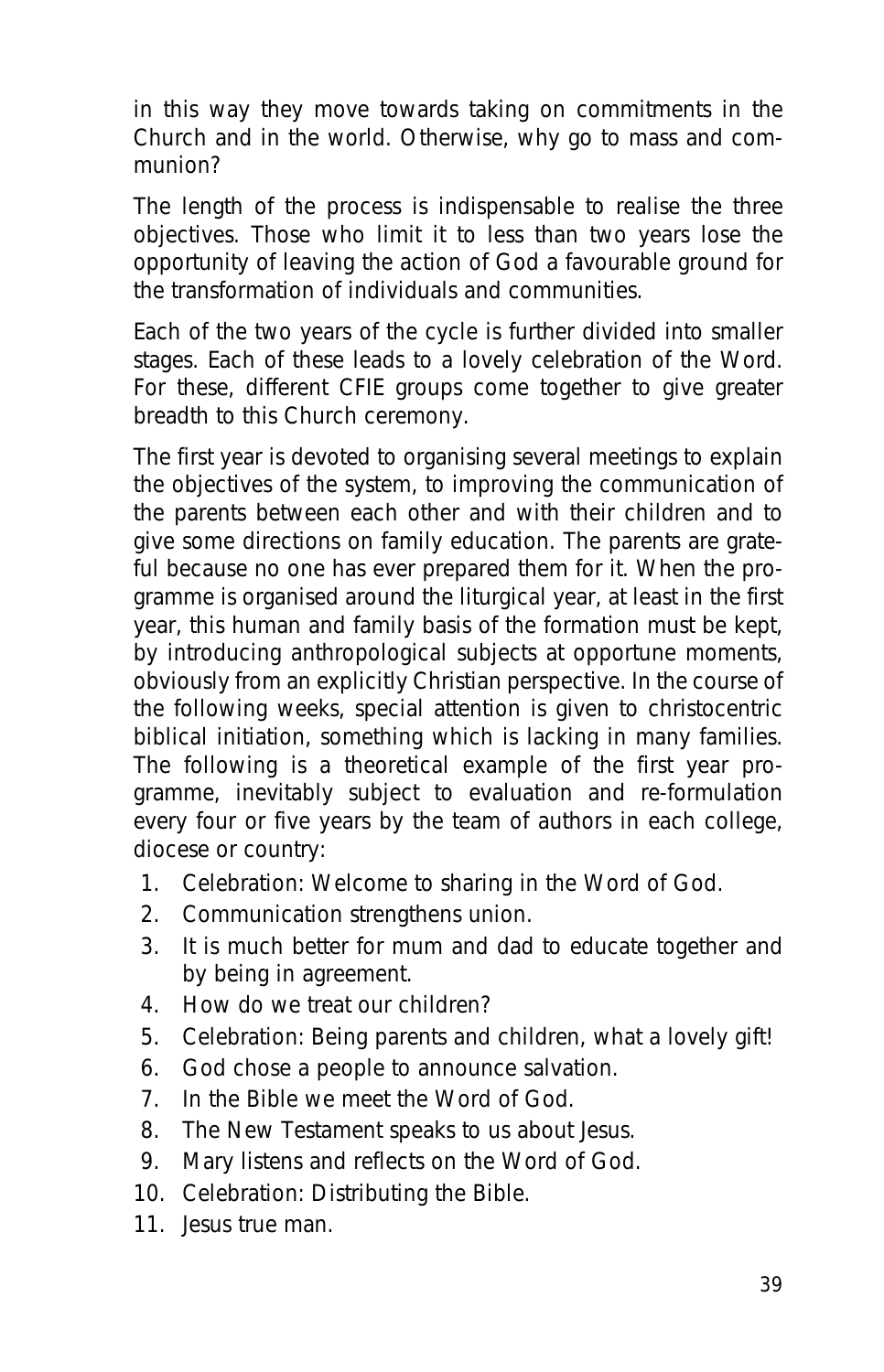- 12. Jesus Son of God.
- 13. Jesus makes God the Father known.
- 14. Jesus man of prayer.
- 15. *Celebration*: gift of Our Father.
- 16. Jesus-Master teaches us to love.
- 17. Jesus promotes conjugal love.
- 18. Jesus liberates from the idolatry of sex.
- 19. *Celebration*: Renewal of marriage vows.
- 20. Jesus liberates from the idolatry of power.
- 21. Jesus liberates from the idolatry of money.
- 22. Jesus liberates from vices.
- 23. Jesus criticised, persecuted and betrayed.
- 24. *Celebration*: Jesus dies on the cross because of our sins.
- 25. The Resurrection of Jesus is the foundation of our faith.
- 26. The Risen Jesus institutes ministers of forgiveness.
- 27. *Celebration*: Celebration of sacramental forgiveness.
	- A. *Celebration*: Jesus born poor in Bethlehem (at a suitable time).
	- B. *Celebration*: On the cross Jesus gives us Mary for our mother (at the right moment).
	- C. The Assumption of Mary (at the right moment).

In the second year, before presenting the Church and the Eucharist, it is fitting to give a plain presentation of the people of Israel, their deliverance and their Covenant, in order to understand the fundamental liberating aspects of community and communion and to achieve a first introduction to the Bible as a whole, and not just the New Testament. A programme for the second year could be the following:

- 1. *Celebration*: God entrusts creation to us to preside over it wisely.
- 2. Christians inherit the promises made to Abraham.
- 3. God frees his people thanks to Moses.
- 4. God, the Liberator, proclaims the commandments of his Covenant.
- 5. *Celebration*: The Jewish people celebrate their deliverance at Passover.
- 6. God the Father proclaims his beloved Son at the baptism by John.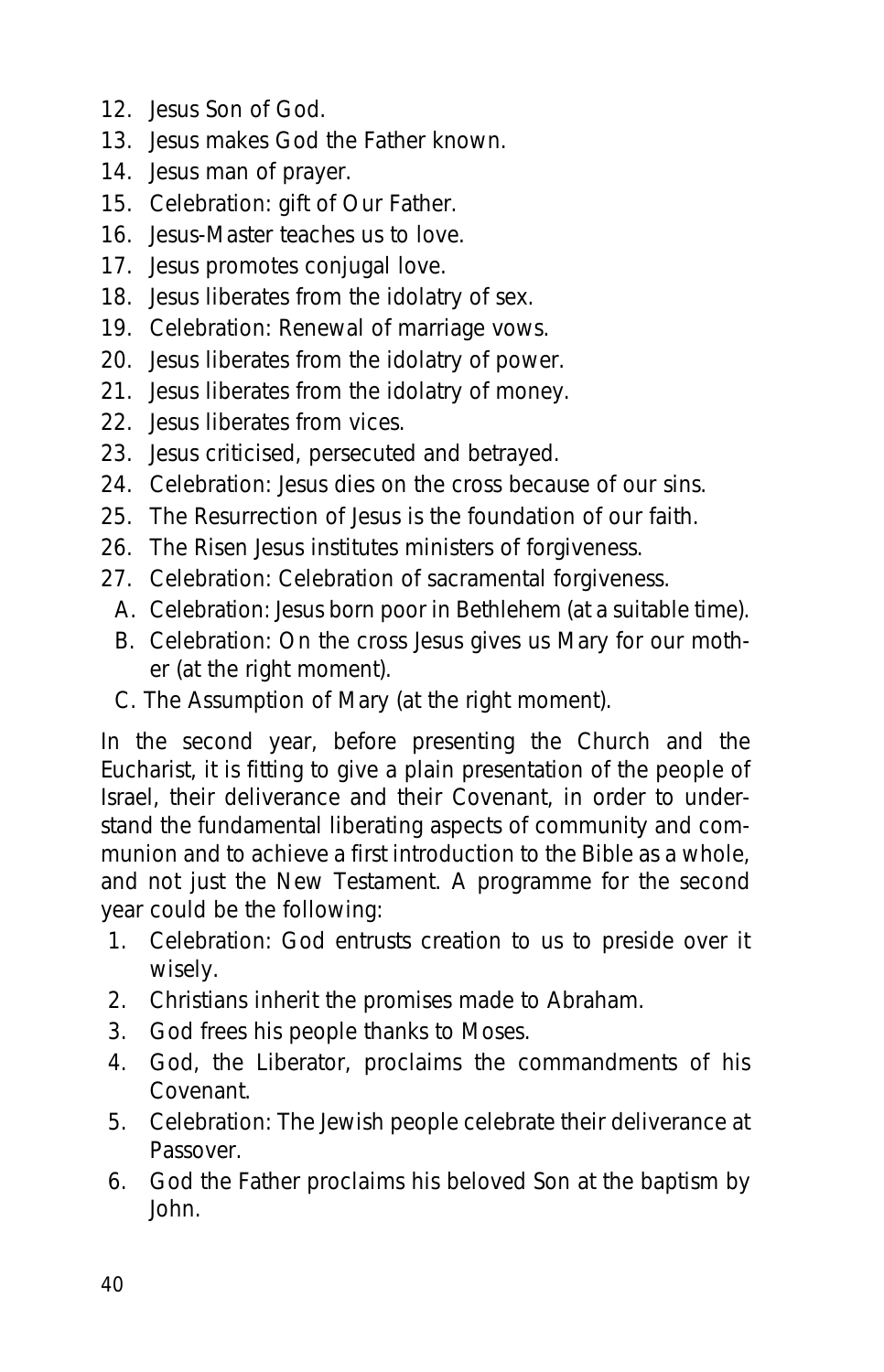- 7. Jesus announces the Kingdom of God.
- 8. Jesus chooses the Apostle of the new People of God.
- 9. Jesus sends the 72 disciples to preach.
- 10. *Celebration*: Through baptism we are chosen and sent.
- 11. Jesus promises resurrection and eternal life.
- 12. Jesus brings a new personal and social life.
- 13. The Holy Spirit animates the Church.
- 14. Within the Body of Christ we have different vocations.
- 15. *Celebration*: Gift of the Creed.
- 16. Jesus washes the feet of his disciples (Penitential rite).
- 17. Jesus speaks to his friends at the Last Supper (Liturgy of the Word).
- 18. Jesus gives thanks to the Father with his community. (Eucharistic Prayer).
- 19. Jesus gives himself under the appearances of bread and wine (Eucharistic communion).
- 20. Jesus sends forth to bring peace to the world (Rite of commissioning).
- 21. *Celebration*: Through the Eucharist we give thanks to God as a community.
- 22. As Church, we serve those in need.
- 23. As Church, we work together to spread the Word of God.
- 24. As Church, we celebrate the sacraments instituted by Jesus.
- 25. Financial contribution to the Church is merely justice.
- 26. Mission of lay people in the world.
- 27. *Celebration*: The Holy Spirit helps us to bear witness.
	- A. *Celebration*: In every pregnancy there is an Annunciation (at a suitable time).
	- B. *Celebration*: The Immaculate Conception of Mary (at a suitable time).
	- C. *Celebration*: National Feast and social Mission (at a favourable time).

This programme plan is a suggestion that can be freely discussed and modified in terms of the needs that come to light in ecclesial life and local culture.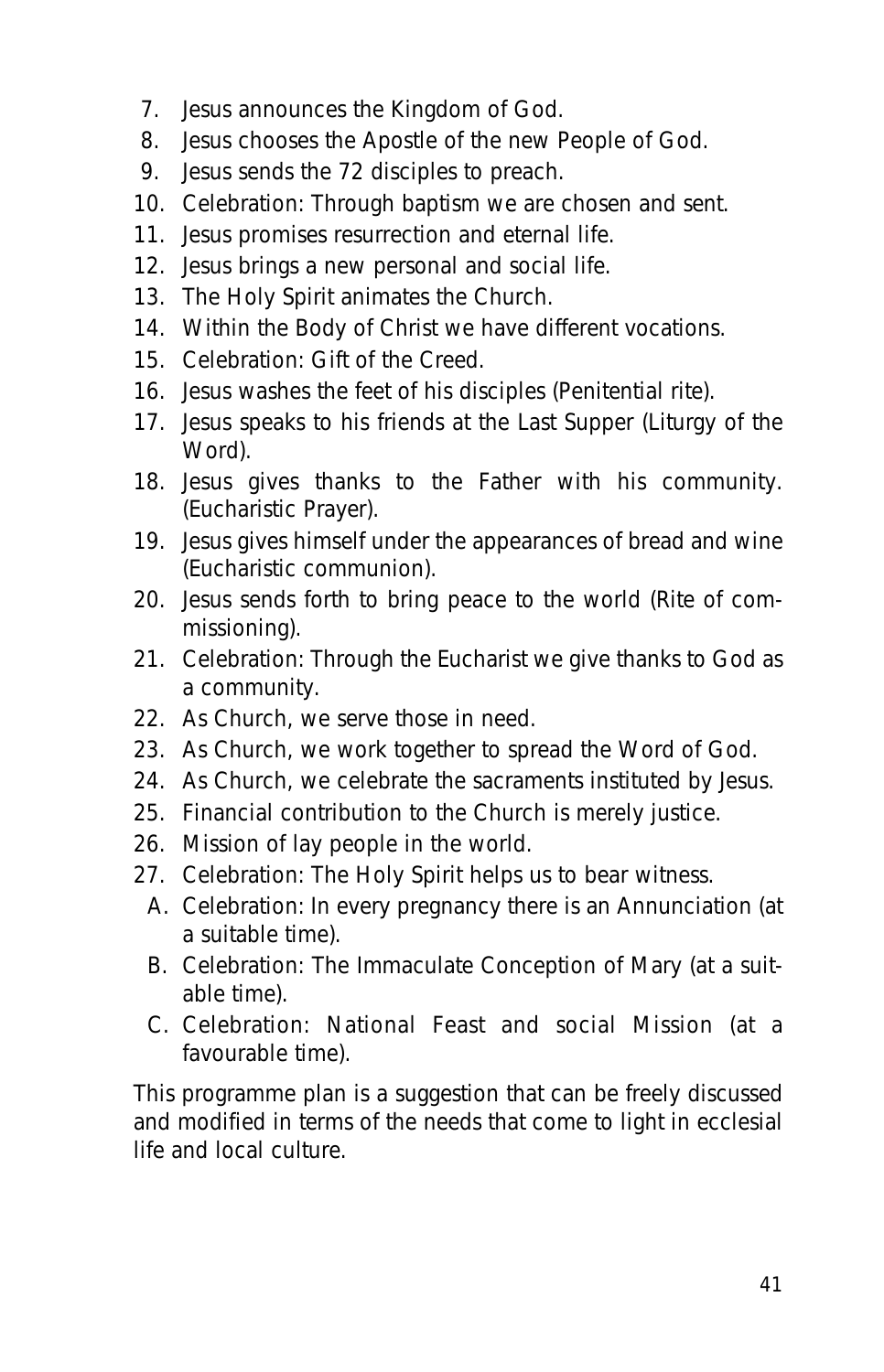# Methods

The way of operating should be collective, active and liberating. If the group of parents reaches twelve or fifteen people representing six to ten families (for various reasons the complete couple cannot always take part), the group of children per animator can include groups of two or three siblings. When there are more than about twenty children, two animators are needed, one being in charge and the other a beginner who helps or possibly replaces that person in case of absence.

Shared prayer and celebrations of the Word are indispensable factors in Christian growth which, although personal, is not individualistic. At each meeting care is taken to give a good balance to reflection and a prayerful attitude, and attention to the Word of God. The whole development begins with liturgical life. The participants, during successive celebrations, take on different roles, and creativity is stimulated by symbols, ornamentation and providing a suitable atmosphere for each celebration according to its subject.

The approach in parents' gatherings is active, with the usual steps of *see, judge, act and pray*. The children's meetings include games - to the extent that they contribute to the success of the objective of the gathering - acting out biblical stories or real life situations, dialogue with the animator and celebration of the Word in as much as it is the central part and sometimes the sole content. Outside of the meetings, the activity encouraged most and the one which, in our experience, is the most difficult to bring about - is dialogue between the parents and the children on the subject for the week. Those who accompany parents and those who accompany children have to check each week if this dialogue has taken place and, in a friendly way, find creative means to develop it.

Everything is done in CFIE to make sure that it is liberating. Persons accompanying couples and the children's animators, by their respectful attitude facilitate the participation, free expression and initiative of the members of each group. None are excluded because of their matrimonial situation; but to the extent that it is requested each case is followed up discreetly to regularise the situation if possible. Nothing is imposed, but the Good News is announced freely and enthusiastically. In the celebrations and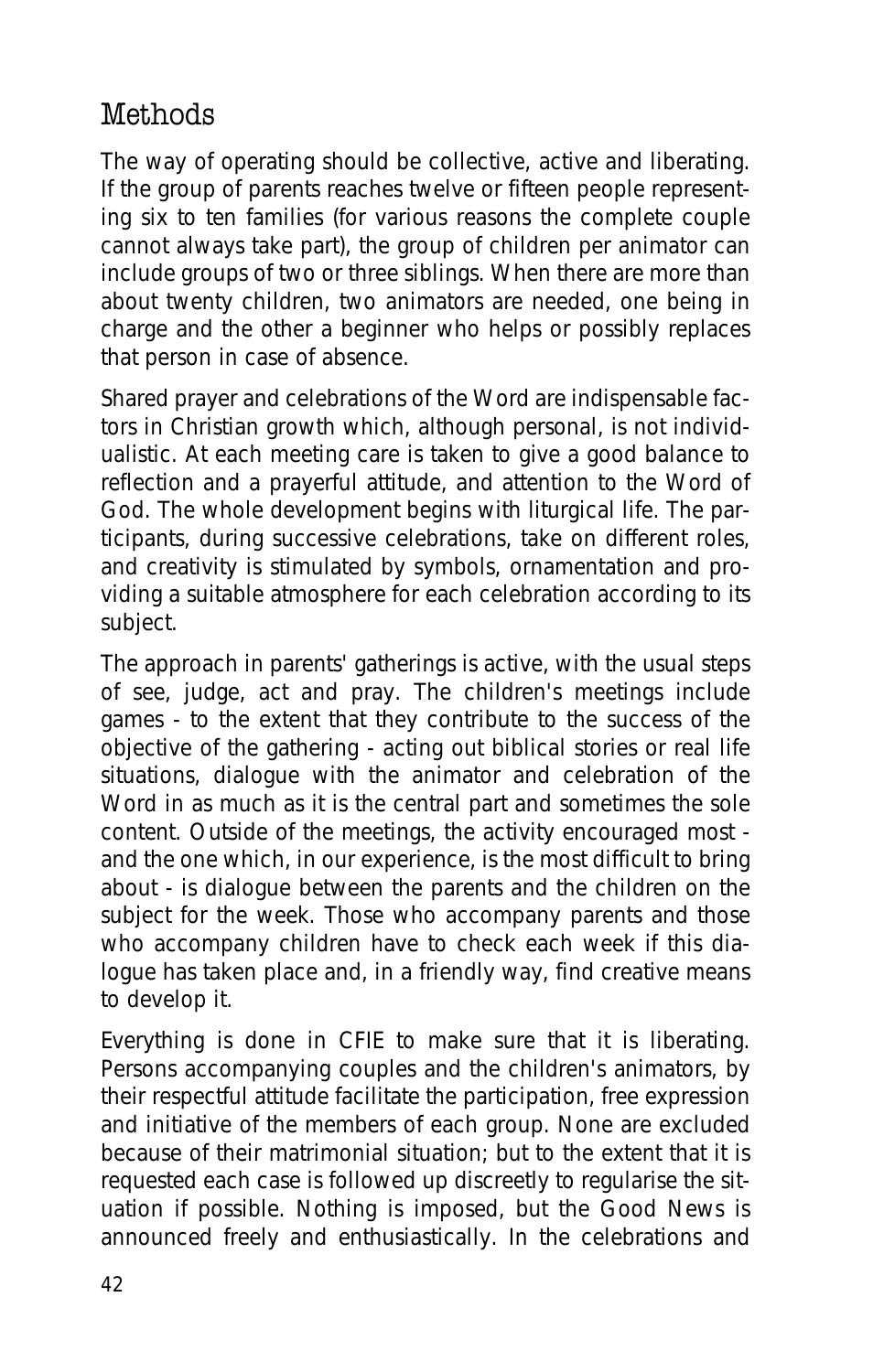other gatherings, it is suggested that each one take on responsibilities in turn. Everything that can favour self-esteem is promoted, and whatever can wound or marginalise anyone is avoided. In the children's games cooperation is preferred to competition, and when there is competition, it is between groups and not individuals. Joy, a healthy physical or mental atmosphere and a friendly way of living are encouraged. Expenses which could be too onerous for the poorest are avoided.

When the person with pastoral responsibility wants to establish the CFIE anywhere - in a parish or a Catholic school - he prepares for setting it up by giving reasons rather than imposing it brusquely. For example: there is an expectation that there will be an improvement in communication between families and their children in order to forestall the tendencies of adolescents to rebellion, violence, drugs and other vices; the desire is to create small friendly groups of neighbouring families to help them educate their children in Christian values with the help of households which have greater experience; it is a way of offering parents a simple but systematic introduction to the Bible so that they can better fit in with the post-conciliar Church through a gospel attitude to today's society.

# Materials

For each year, there is specific material, so that each member of a basic group may know what to stick to. To secure good communication with the beneficiaries, it is important to bring together a multidisciplinary team - in communication, pedagogy, pastoral theology, catechetics - with updated biblical-theological content, awareness of popular practices, of the secularising milieu, of the local culture and of the pastoral situation with its strong points, its opportunities, its weaknesses and its dangers.

The *Parents' Book* helps them to take part in the gatherings, the celebrations and the singing. There is a very clear objective for each meeting and help towards dialogue at home between parents and their children. One country diocese with a very widely scattered population has designed the book solely for use at home, without meetings of the parents. The internet can make new means of communication between scattered families possible and accessible. Each subject needs to be short, with questions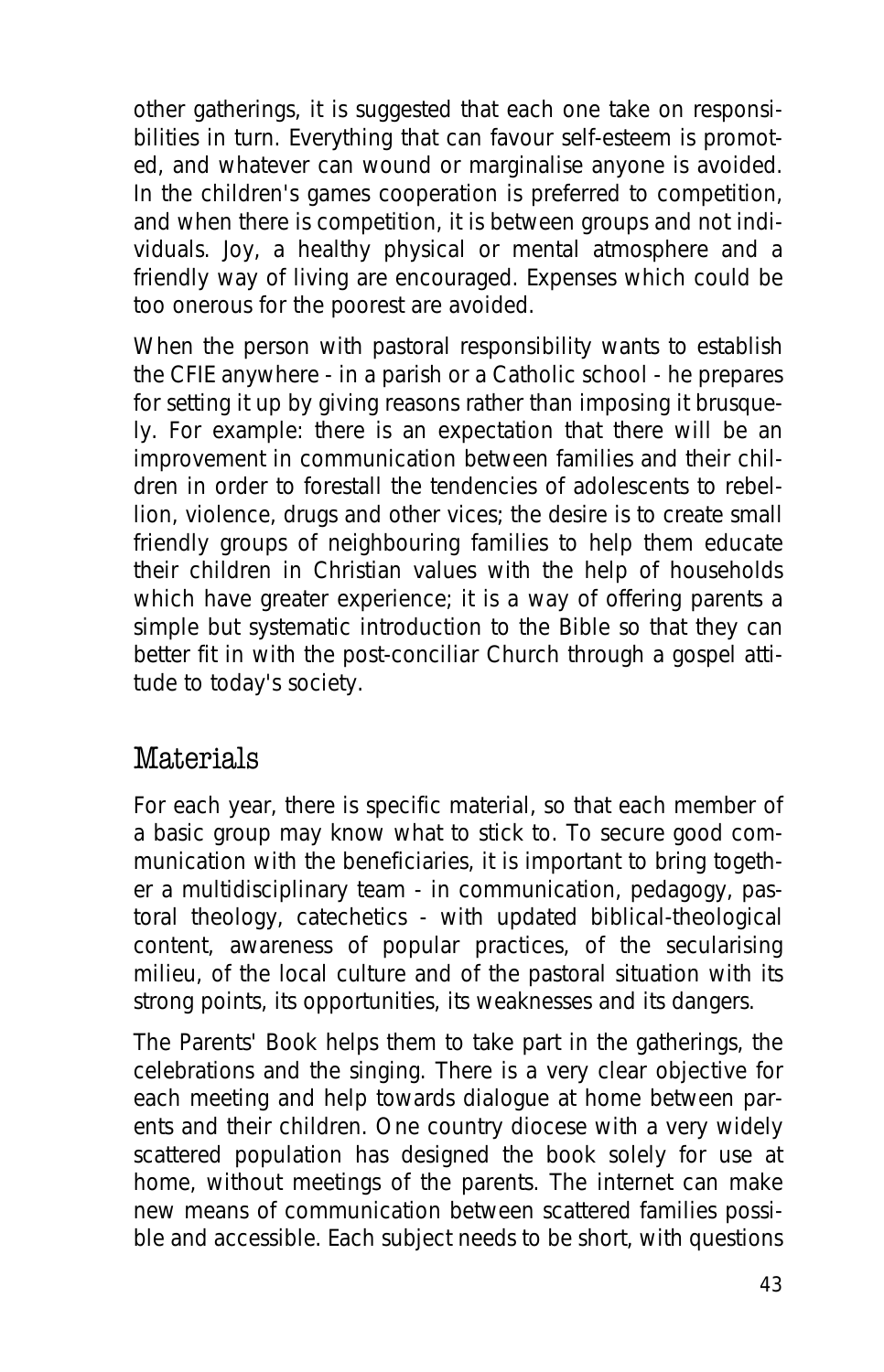that lead to and provoke reflection, with very precise steps in order to:

- 1) *see* a daily reality which raises questions,
- 2) *judge* that situation in the light of the Word of God contained in the Bible and Tradition described in a few short thoughtprovoking texts,
- 3) *act* after freely imagining some commitment to the boy or the girl and also to the others,
- 4) *pray*, leaving complete liberty for spontaneous vocal prayer or for silent prayer.

This manual leads from set prayers to spontaneous prayer, from the prayer of petition to the prayer of repentance, of thanksgiving and of praise; from vocal prayer to prayer of the heart and mind. This book uses a good translation of the Bible, which can be easily understood by the least educated. The book is planned as the first course in adult evangelisation of a catechumenal kind. It requires a series of discussions within a group of interdisciplinary authors to specify, on the occasion of each new edition, what subjects are essential and sufficient and the best order in which they should come.

The *Children's Notebook* encourages personal work, dialogue with parents and the weekly meeting. The subjects correspond to each one in the *Parents' Book*, with an appropriate objective and language. The hymns should include a religious repertoire for children as well as the most usual ones in the local Church; they call for stimulating faith and rhythm. This *Book* prompts the personal reflection of the child and its apostolic creativity in solidarity with others. It calls for the memorisation of only one or two important assertions such as bible maxims, short doctrinal formulas, acclamations or ordinary liturgical responses, commandments, beatitudes… When this *Notebook* is revised each year, before sending it to the printers, there has to be a check on whether these formulas to be learned by heart are sufficient to attain the objective for the year and if they are all pertinent.

The *Teaching Guide* focuses the work of the person accompanying the family for each topic, It provides material for a practical introductory course in the first or second year, for the persons accompanying the families in catechesis. It contains rules for evaluating the quality of the catechetical meetings and the liturgical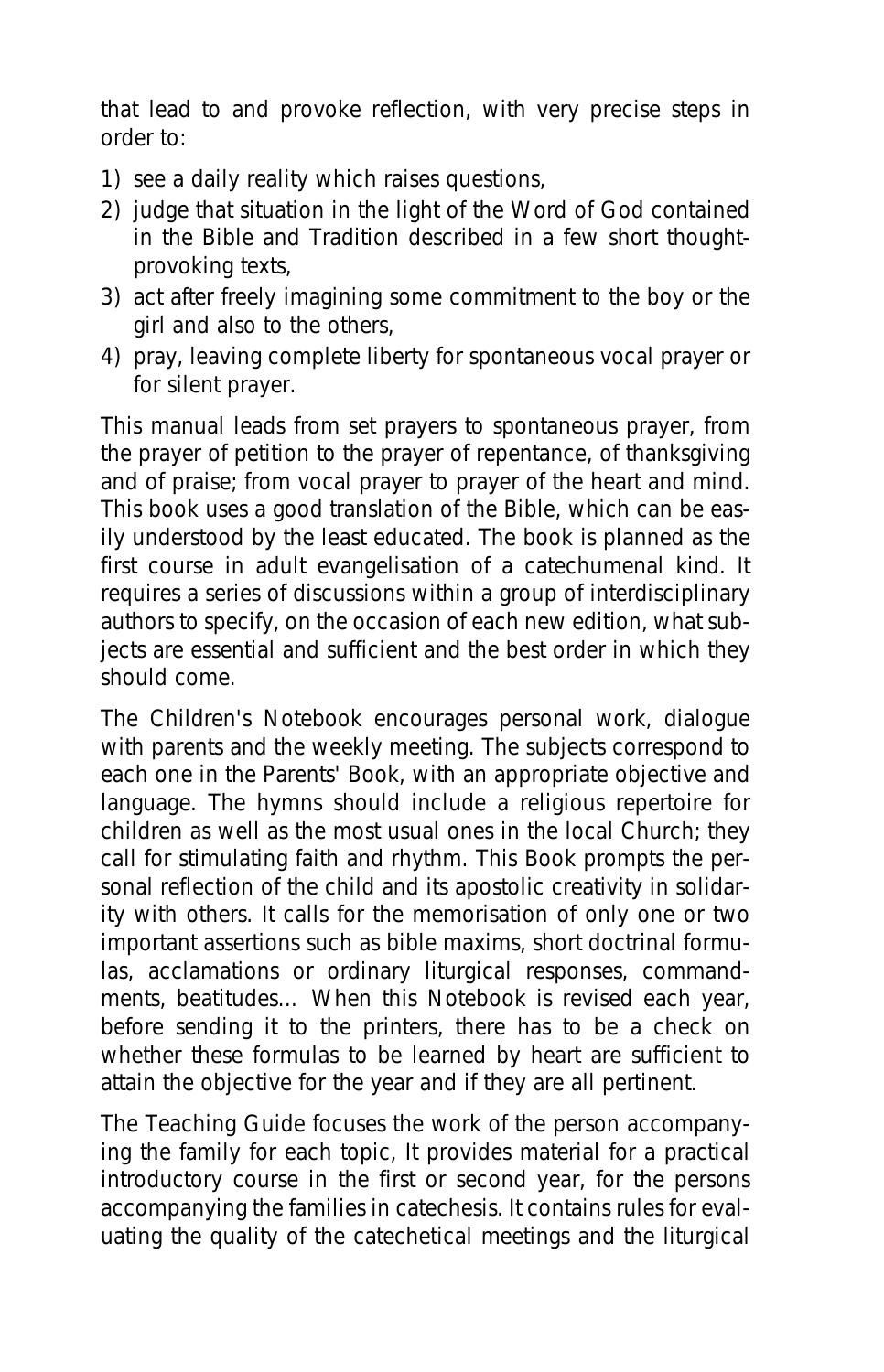celebrations. Its doctrinal content for each gathering answers, in simple words, the usual questions asked about the Catholic faith today by the local adults. It provides indications for bringing the Word of God into touch with life. It supplies leads for making profitable the meetings of teams of those accompanying parents and for preparing and evaluating their interventions with the parents. It puts forward means for attracting fathers to these catechetical instructions. It suggests activities which, especially in the second year, put those who take part in touch with activities in their parish and with lay people who, through a variety of activities, give their Christian witness in society. It also includes advice about books and sites useful for developing and upgrading human, Christian and apostolic formation.

The *Book for Animators* not only gives direction to the weekly gathering with the children, but likewise to carrying out the authentic role of this apostolic agent. It points to ways of making fruitful the weekly or fortnightly meetings of the animators of the children. It indicates ways of establishing good relationships between the animators and the children, and amongst the children themselves, so that all cooperate in creating an interesting, educational and spiritual climate. It suggests a number of different ways of opening dialogue between parents and children. It formulates examples of numerous questions for helping children to understand and live the chief biblical text for each meeting. It suggests to the animator divers ways of encouraging rhymed phrases for repeating in unison, games, children's dances, poetic supports and dramatic presentations connected to the subject and objective of each gathering. It encourages the formulation of good, optional resolutions for the children at the end of each meeting and their revision at the start of the next one. They avoid transforming the gathering into a class and take means to make it a festival with the Lord.

As those accompanying couples and the animators of the children learn their roles starting with the particular activities for each meeting a methodology text helps them situate that in a wider framework: the objectives of the system, the history of that form of catechesis to make them grasp its meaning, each year's objectives, the relationship between the particular tasks and the stated objectives, the relationships it is desirable to establish with those accompanying the families, the animators of the children, the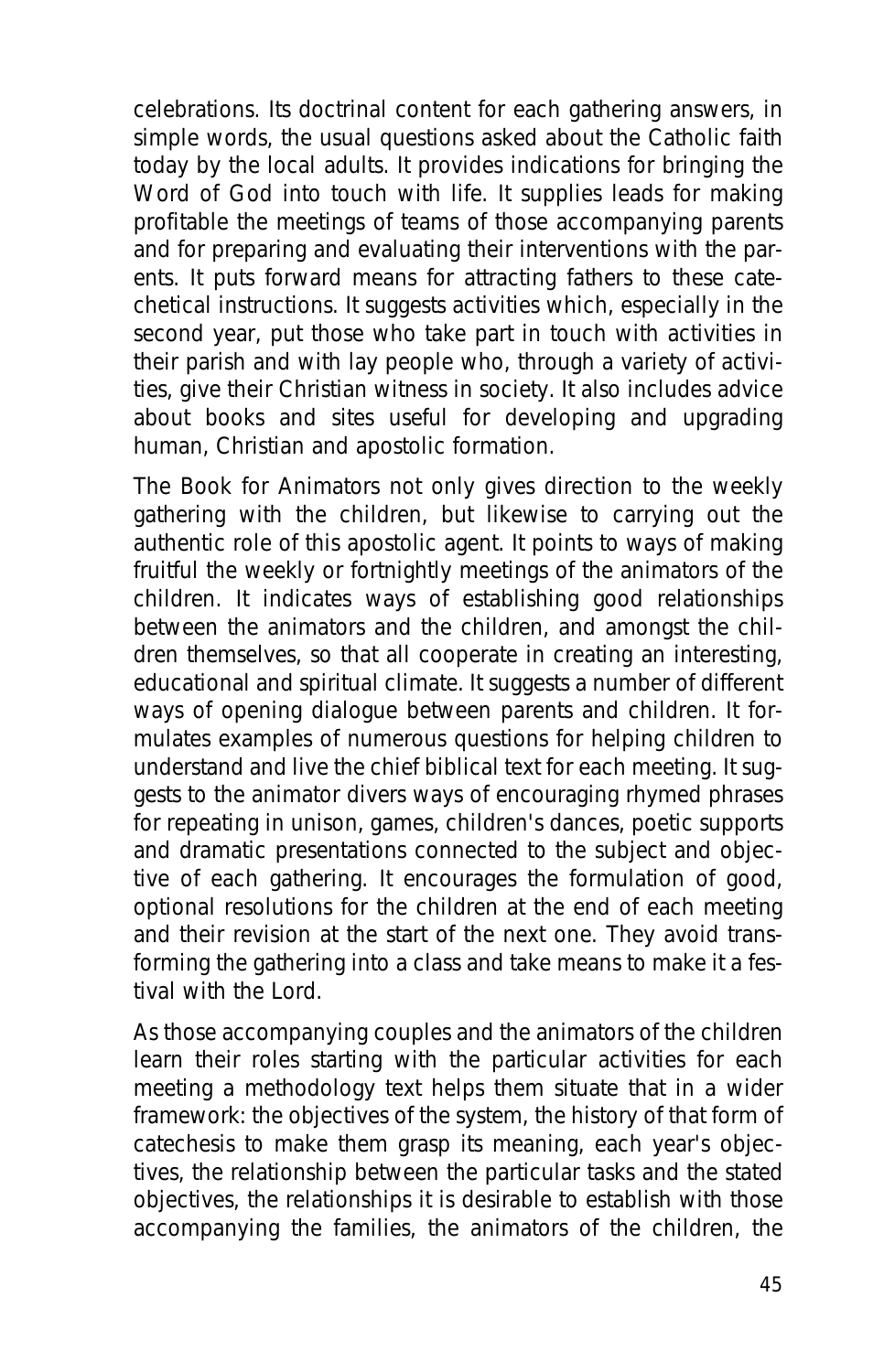coordinators, the parish priest or the person responsible for pastoral care in the school, the Bishop, papal and episcopal guidelines on the family and on family catechesis and how to evaluate the achievement as connected with the aims of the Church. This book is useful in giving minimum uniform content for the courses in the initial formation of the apostolic personnel who take part in this catechesis.

## Evaluation

Evaluating how each gathering went is accomplished on the one hand at the meeting of those accompanying couples, and on the hand, within the teams of the animators of children. After the celebration which marks the culmination of each sub-stage, and at the end of each year, each of these teams is able to evaluate, on a special day, the achievement of the objectives and seek other ways of acting to correct the shortcomings.

Diocesan formators get another somewhat more complete evaluation while giving second level courses. There they can become acquainted with the most frequent difficulties or the newest ones encountered by the basic apostolic personnel in the course of their first year of experience.

Chapels, parishes and catholic schools periodically organise days for those accompanying couples and for animators of children. The aim is to evaluate success and difficulties by offering doctrinal motivation, spiritual stimulus and formation in method. Dioceses and especially diocesan or national teams which develop the material, conduct their own surveys every four or five years to revamp the programmes, the methodology resources and the formation courses for the apostolic personnel of CFIE.

The transformation in the life of the Church that results from this system is such, that in the countries and dioceses that adopt it, the majority of catechists work with adults. A demographic calculation based on the sale of specific catechetical material gives ground for estimating that in Chile in 2004 there are some 25,000 adult family groups. This represents between 25,000 and 50,000 who accompany them depending on whether each group is helped by only one person, as is most frequently the case, or by a couple accompanying the family, which is desirable as a norm.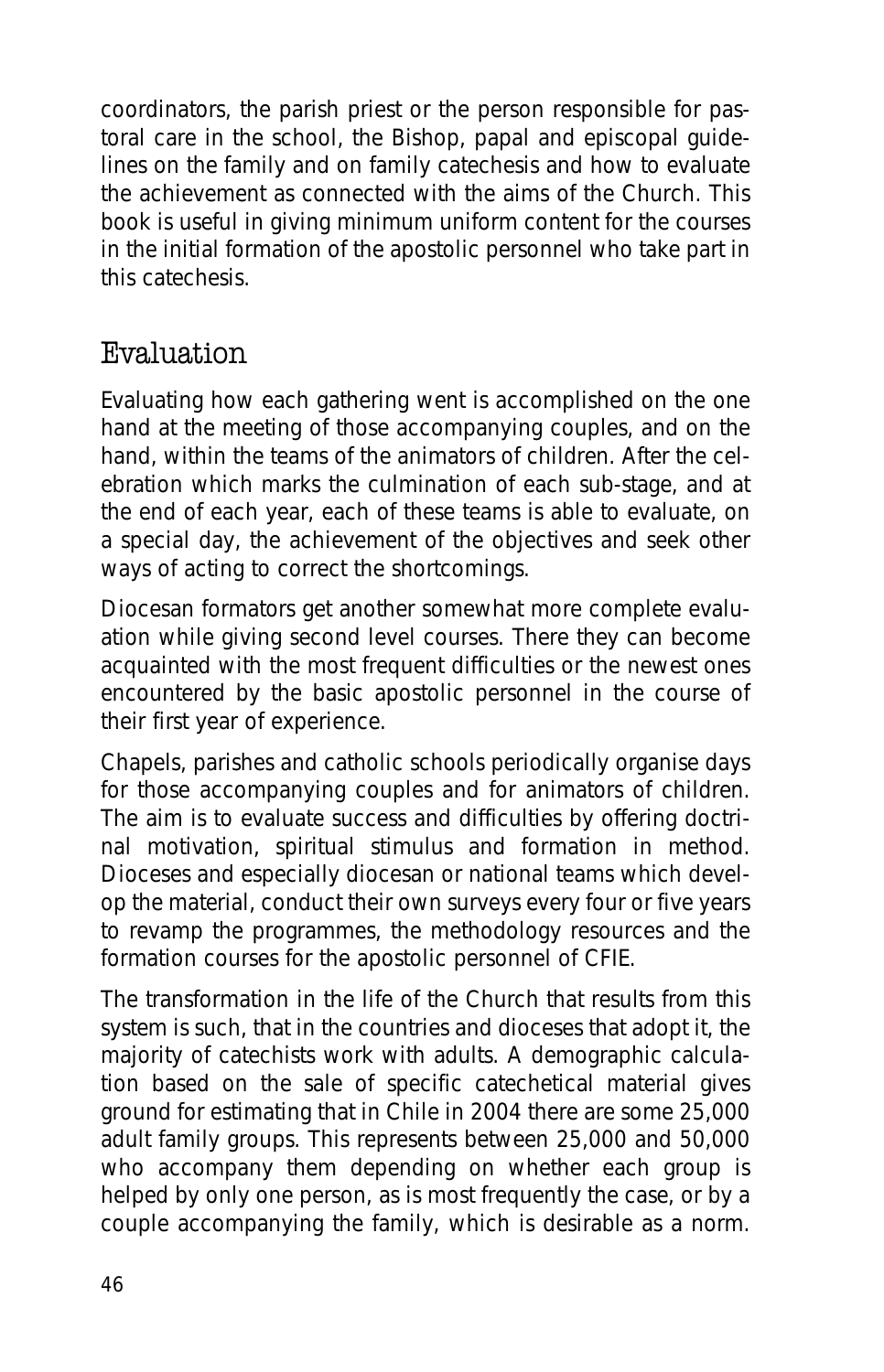Teaching of religion in schools, the other catechetical system most common in the country, in which the personnel work likewise for the Church and evangelisation, including in schools without religious affiliation, accounts for about 15,000 teachers of the Catholic religion. The predominance of adult catechesis to support the action devoted to the young people and adolescents is evident.

One fact of direct personal observation makes it possible to describe the situation as regards quantity and quality. Since 2002, CFIE, in La Salle Institute in La Florida district in Santiago, Chile, included about 1,200 pupils and four teachers of religion. A total of some 160 children in two successive age groups were prepared for the Eucharist with six animators of children and thirteen groups of parents attended to by 10 couples plus two accompanying lay persons and one Brother; a total of 23 catechists worked with the adults and ten with the children and adolescents. While in 2001, there were six adult groups accompanied by their respective family catechists in their first and second years, in 2004, as fruit of the evangelisation of families, there are more persons accompanying families and this permitted a reduction in the size of the groups and the provision of a more personalised Christian formation of the participants. Our colleges have provided persons who accompany families and animators of children who collaborate with CFIE in other colleges or parishes. The effect of this is to keep on multiplying lay apostolic personnel. In this way the affirmation of Paul VI in *Evangelii Nuntiandi* finds fulfillment: real evangelisation produces new evangelisers. (EN 24).

In Santiago, Chile, two sociological analyses external to CFIE were carried out and these enabled successes and deficiencies in functioning to be detected. Not everything is perfect in this catechetical system, and it is always possible to bring about improvements. In 1999, the Chilean Higher Institute of Pastoral Catechetics, "Catecheticum", completed its first critical inter-disciplinary seminar and then published a number of its year book "Catecheticum" 3 (2000). Together with exposés delivered by different specialists, were syntheses of two theological doctoral theses, defended in the Salesian Pontifical University in Rome, on parish experiences of CFIE, one in Buenos Aires and the other in Tenerife. The bibliography lists in "Catehceticum" 3 above likewise evaluate various recently published CFIE documents.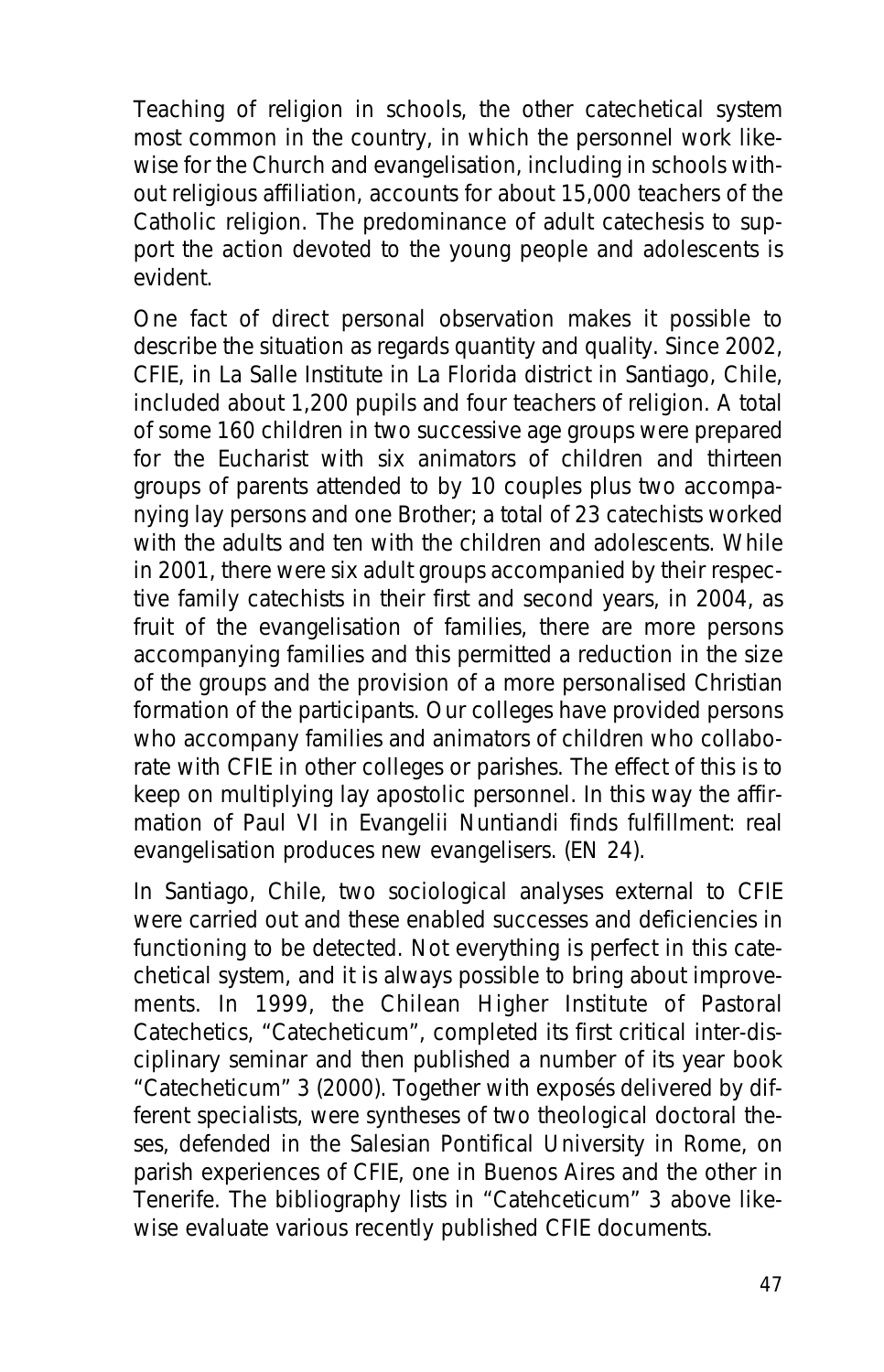# Reasons for the spread of CFIE

In the beginning, parents take some time to accept a new system which requires time and more meetings for their children to be admitted to the Eucharist. They appreciate the support brought to them for preventing, by means of the weekly conversations, the crises they dreaded in adolescence. They are also impressed by the recognition of their primary responsibility for the Christian education of their children and the assistance brought in this way by the Church. From the very first meetings, they appreciate the new friendships made with families which have the same desires and the same kinds of needs, the mutual solidarity shown in times of sickness, loss of employment or other problems. and the friendly rapport with those accompanying their group. Later on they discover why the Bible is the most read book in the world and how it helps them in their spiritual growth to draw closer to God. As young adults they are in what is perhaps a unique period in their lives, during which they can make time to receive a calm and serious introduction into Christianity. For the Church, it is difficult to find a better opportunity.

The children do not have the opportunity to compare this procedure with other alternatives, but they are delighted that their parents devote time each week to talk to them about their concerns and, for this reason, they hurry to the meetings and, when they come home, they are questioned keenly. They are pained if their parents do not show interest or do not speak about their work on the *Notebook*. This is how families are encouraged to persevere with the process.

If, in the beginning, it was necessary to enlist those accompanying from among the better instructed in the ecclesial communities by calling on them to take part in a supplementary service for the Church, nowadays those accompanying families arise each year from groups of parents who, while preparing their children for the Eucharist, discover Jesus as Saviour and want to pass on this good news to others within a process which has the support of the Church. Other parents, without giving accompaniment to families, continue to meet in new small faith communities or join up with existing family groups, or simply exercise in a new and active manner their role as lay persons in the world. Only a small fraction do not change much in the course of the journey, for a variety of reasons. This happens in every missionary system.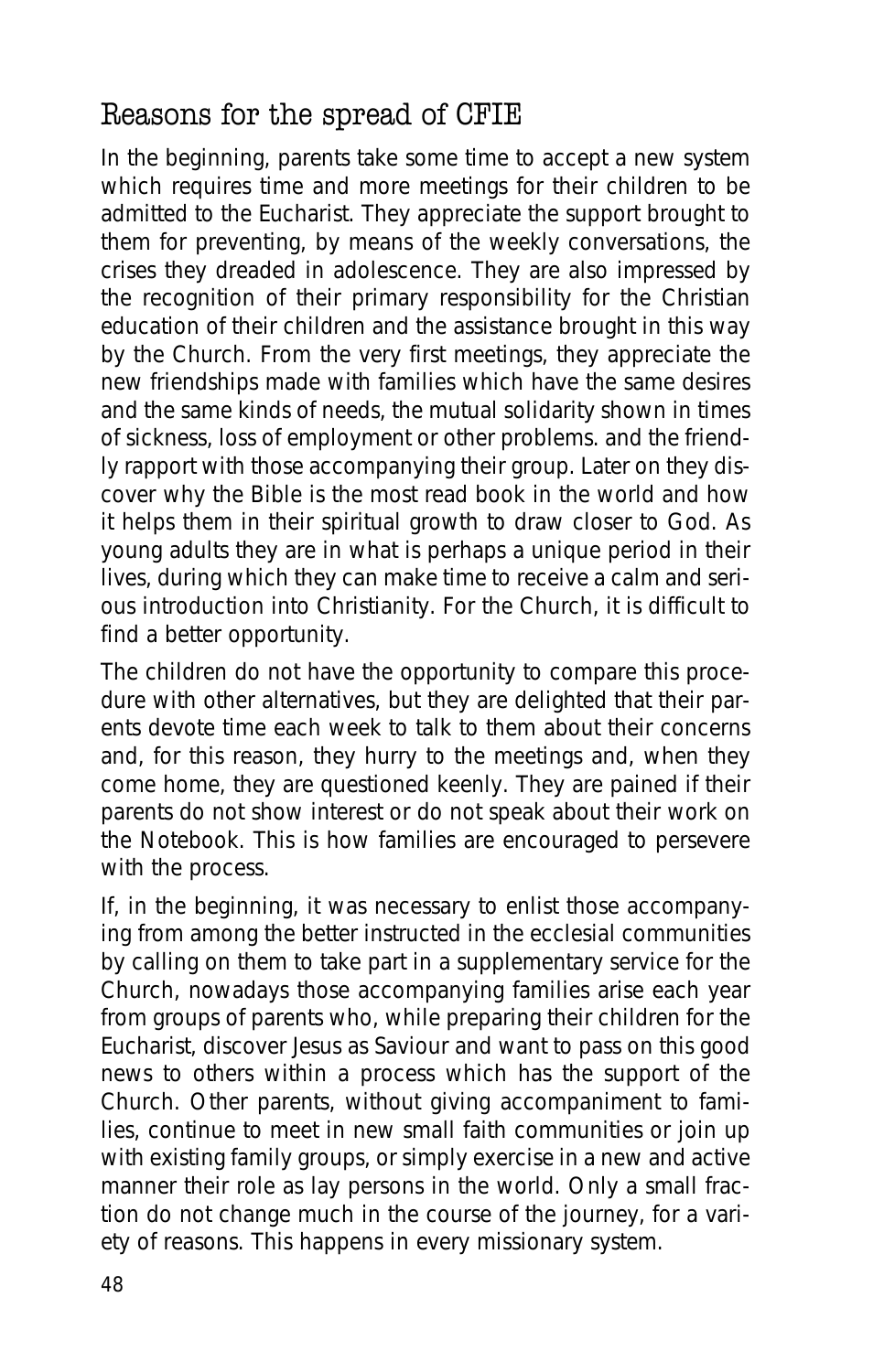Male and female religious who chose to work with this system of eucharistic initiation really notice the difference from the catechetics of days gone by which was addressed directly to the children. They were often quite reluctant seeing the indifference and religious shallowness of the families. Now they feel that they are building up the Church in a manner very different from the ordinary, short and superficial practice because it was directed solely to the children.

Parish priests highly appreciate seeing the lasting conversion of the adults; noticing how much the sacrament of reconciliation is put to advantage; observing a revitalisation in the eucharistic participation of the young couples whom the system leads to eucharistic celebrations well prepared by lay people; noting how marriages formerly outside the Church are being regularised; noticing how much lay apostolic personnel is increasing through the particular dynamism of the system, and seeing the young becoming committed as animators of children within a process which is not only active but also has formative value. They are witnesses to the birth of vocations to the consecrated life.

Pastoral Assistants in the schools appreciate the CFIE because, from the time the parents have had this experience they are the ones most interested in seeing that the evangelising status of the educational establishment is effective. Couples who accompany families become animators of other forms of family pastoral care and of liturgy for adults. Adults who have been evangelised likewise become committed to the pastoral care of parents, in solidarity action and other community activities.

Bishops discover in the CFIE an effective means for giving priority to the family, for preventing it from crumbling, and for setting up a catechumenal system by means of baptised person who have become enthusiastic since the Council.

## The contemporary spread

In Chile, Catechesis of Families for Initiation into the Eucharist (CFIE) has come to be the pivot of parish life. The constant increase of adult apostolic personnel who commit to two years of catechesis convinces parish priests of its advantages. It fuels not only catechesis but also liturgical life and lay social action.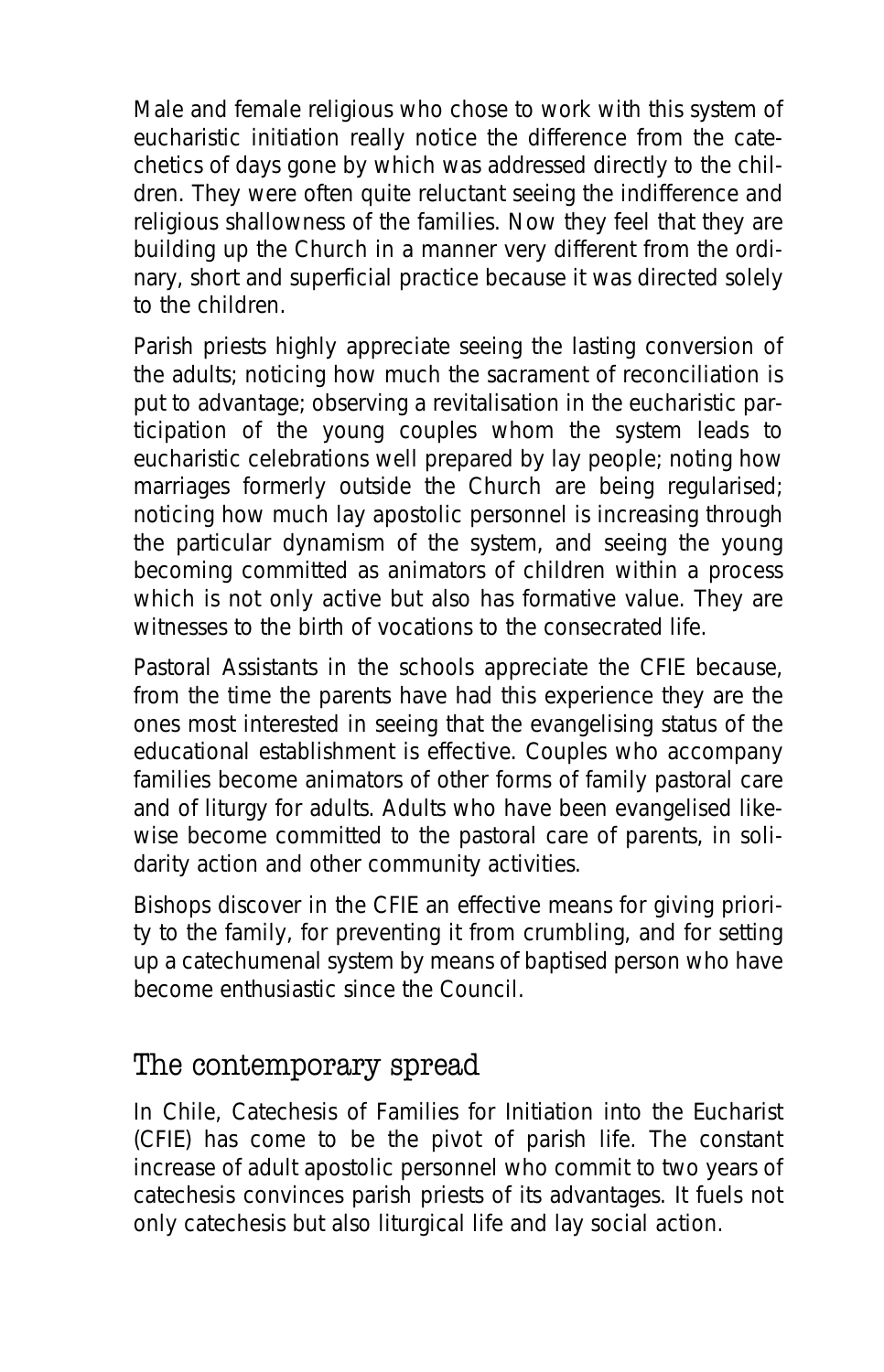In all Lasallian schools and colleges the CFIE represents an important part of the apostolic life in which Brothers of all ages can work. In colleges, not only Lasallian ones, the CFIE changes the majority of parents within two years. When they have experienced it, they become persons interested in supporting an evangelising educational plan. In different countries, as and when the Brothers get to know the system through pastoral and catechetical reviews, or through contact with parishes and education in pastoral care in the dioceses, they adopt it enthusiastically.

National catechetical teams in Argentina, Peru, Bolivia, Honduras and Ecuador have adopted the CFIE with pertinent adaptations. Many dioceses in North and Central America, in the Caribbean and South America are adopting it as soon as they perceive the changes the system produces through the grace of God.

Father Antonio Pérez Morales, in the diocese of San Cristobal de la Laguna, in Spain, after evaluating it by means of a critical theory, began to introduce it using the Chilean material. Emilio Alberich S.D.B., who runs the Catechetical Institute in the Salesian Pontifical University in Rome, became acquainted with the system on a visit to Chile, and continues to study it and promote it. The Professor of Theology and Evangelisation in the University of Tubingen, Dr Albert Biesinger, studied it on Chilean soil and in Peru, adapted it for Germany and his material has recently been translated into Italian, where, however, it is known as the "Biesinger method". Sister Sabina Han who studied at the "Catecheticum" in Santiago transmitted it to Korea, where her Sisters of the Congregation of the Most Blessed Sacrament have adopted it for their country.

In February 2003, the first International Congress of Family Catechesis took place in Lima, in the presence of Cardinal Dario Castrillón, Prefect of the Congregation of the Clergy, fifteen bishops and nearly 4,000 delegates from the dioceses of the country, together with a few invited from Germany, Columbia, Chile, Ecuador and Panama.

The Higher Institute of Pastoral Catechetics in Chile, "Catecheticum", in collaboration with the Faculty of Theology of the Pontifical Catholic University of Chile, with the Faculty of Theology of the University of Tubingen, is preparing for an International Congress on Family catechesis for Eucharistic initia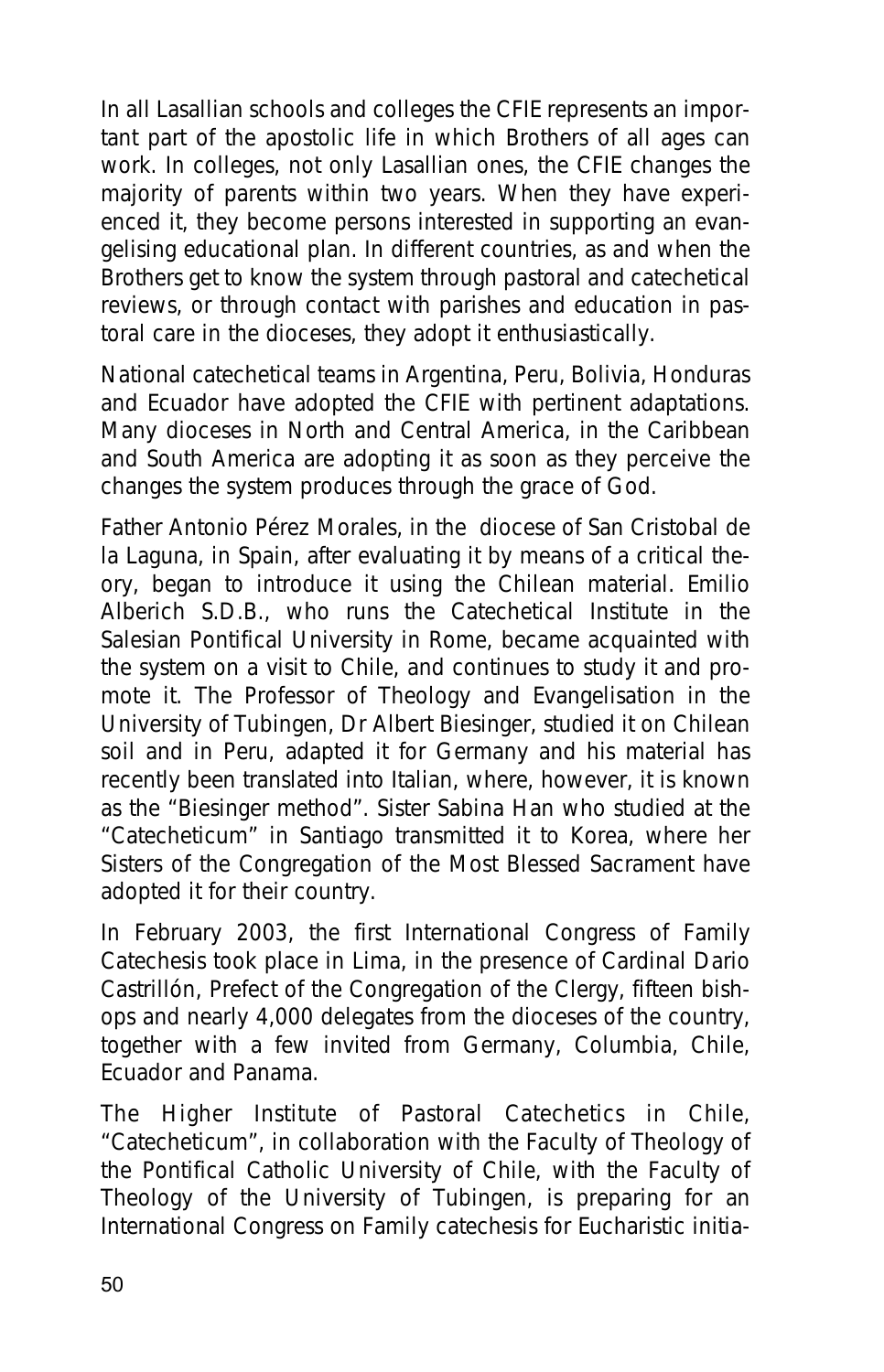tion, from  $4<sup>th</sup>$  to  $7<sup>th</sup>$  April 2005, in Santiago, Chile, to look at the past, the present and the future of this catechetical system. It will be open to hundreds of people.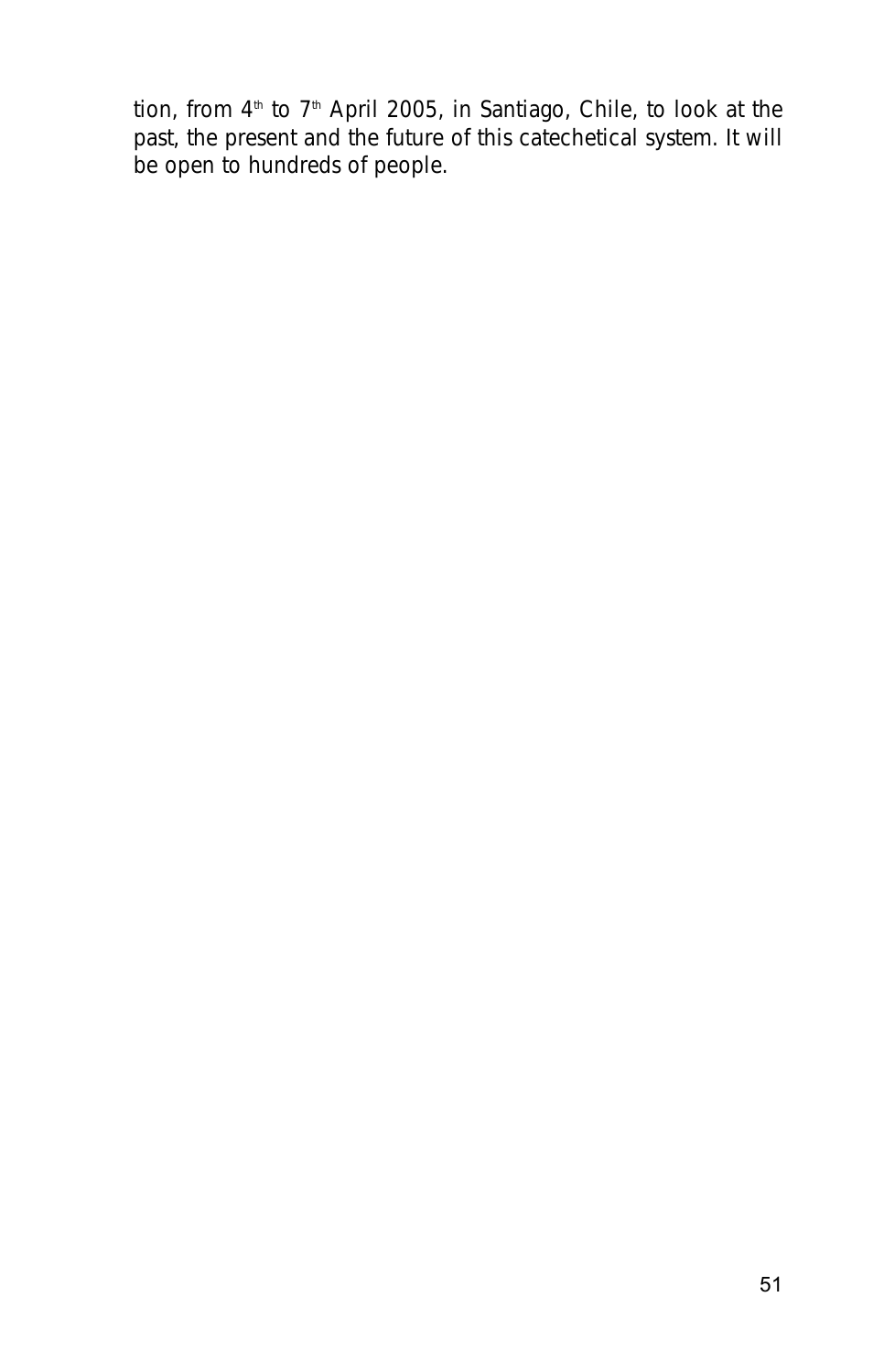# BIBLIOGRAPHY

- AGUILIÓ, E. *Escuela de catequesis para comunidades evangelizadoras de adultos, in: ACTAS DEL CONGRESO INTERNACIONAL DE CATEQUESIS. Del V Centenario al III Milenio*, Sevilla, Septiembre 1992. Centro de Estudios Teológicos "San Damaso", Madrid, 1993, 685-693.
- ALBERICH, S.D.B., E. and BINZ, A. *Formas y modelos de catequesis con adultos. Una panorámica internacional*. Madrid, CCS, 1996, 90-94.
- BIESINGER A., BENDEL H., BIESINGER D. *Gott mit neuen Augen seen. Wege zur Ertskommunion. Für das Leitungsteam - Einführung*. München, Kösel, 1999.

–––––*Gott mit neuen Augen seen. Wege zur Erstkommunion. Familienbuch*. München, Kösel, 1999.

- BIESINGER A., BENDEL H., BERGER Barbara. *Gott mit neuen Augen seen. Wege zur Erstkommunion. Für die Kindertreffen Leitfaden*. München, Kösel, 1999.
- BIESINGER A., BENDEL H., BIESINGER D., HÄNLE J. *Gott mit neuen Augen seen. Wege zur Erstkommunion. Für die Elterntreffen - Leitfaden*. München, Kösel, 1999.
- CASTRILLÓN, Mons. D. Card., UGARTE, Mons. J. y otros. *Primer Congreso Internacional de la Catequesis Familiar. Mensaje final, homilías, ponencias*. Lima, Oficina Nacional de Catequesis Familiar, 2003. También número especial de la revista *"Catequesis Familiar"* 2003: 25 años de presencia en el Perú. www.catequesisfamiliar.org

"Catecheticum" 3 (2000), 183 págs., dedicado a la CFIE. Contacto en: www.catecheticum.cl

- DECAT. *Catequesis familiar*. Bogota, CELAM, 1987. Es el informe final del Encuentro Latinoamericano de Catequesis Familiar realizado en Santiago de Chile en 1985.
- GARCÍA AHUMADA F.S.C., E. *La catéchèse familiale au Chili*. "Lumen Vitae" XXX-2 (1975) 185-197. *Family Catechetics in Chile*. "Lumen Vitae" XXXI-1 (1976) 21-34.

–––––*Un ministère pour les jeunes: animation de célébrations pour les enfants*. "Lumen Vitae" XXXII-4 (1977) 481-492. A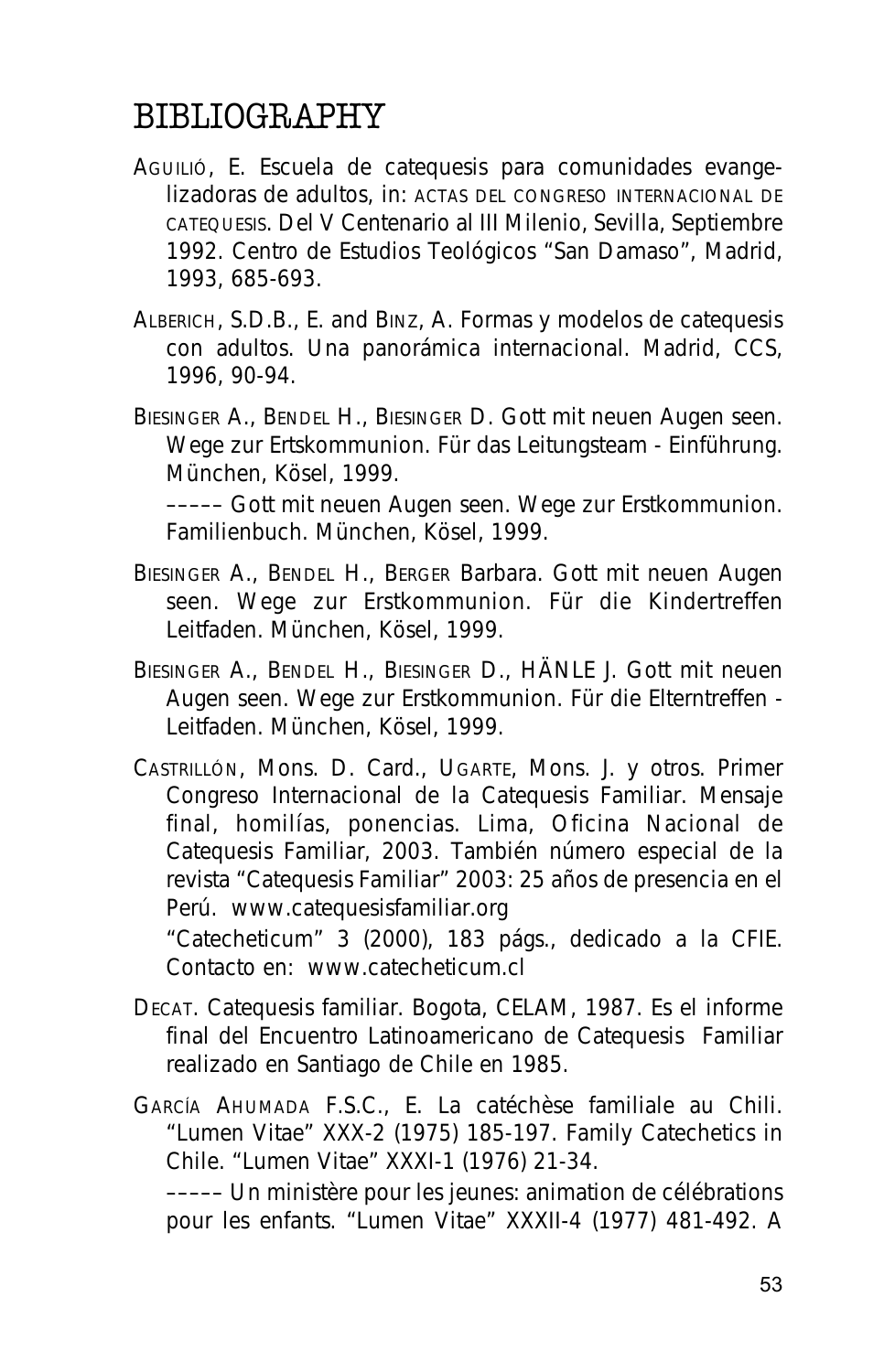Ministry for Young Men and Women. The Animation of Celebrations for Children. "Lumen Vitae" XXXIII-1 (1978) 66- 78.

–––––*A catequese familiar no Chile*. "Revista de Catequese" IV-16 (Sao Paulo, 1981) 60-65.

––––– *Hermanos en el movimiento catequístico chileno*. "Lasaliana" 2 (Roma, 1984) 02-B-07

–––––*Catequesis postconciliar en Chile*. Bogotá, CELAM, 1988, 59-92.

–––––*Crónica de un plan nacional de familias catequistas*, "Sinite" 105 (1994) 169-182.

–––––*¿Qué es la catequesis familiar?* Madrid, San Pio X, 1998.

–––––*Catequesis familiar en América Latina*, en: PEDROSA V.Ma., NAVARRO Maria, LÁZARO R., SASTRE J. (Dirs.). *Nuevo Diccionario de Catequética*. Madrid, San Pablo, 1999, I, 374- 384.

–––––*Catequese familiar de iniciação eucarística. Um modelo chileno de catequese com adultos*.

"Revista de Catequese" 99 (julho-setembro 2002) 49-58.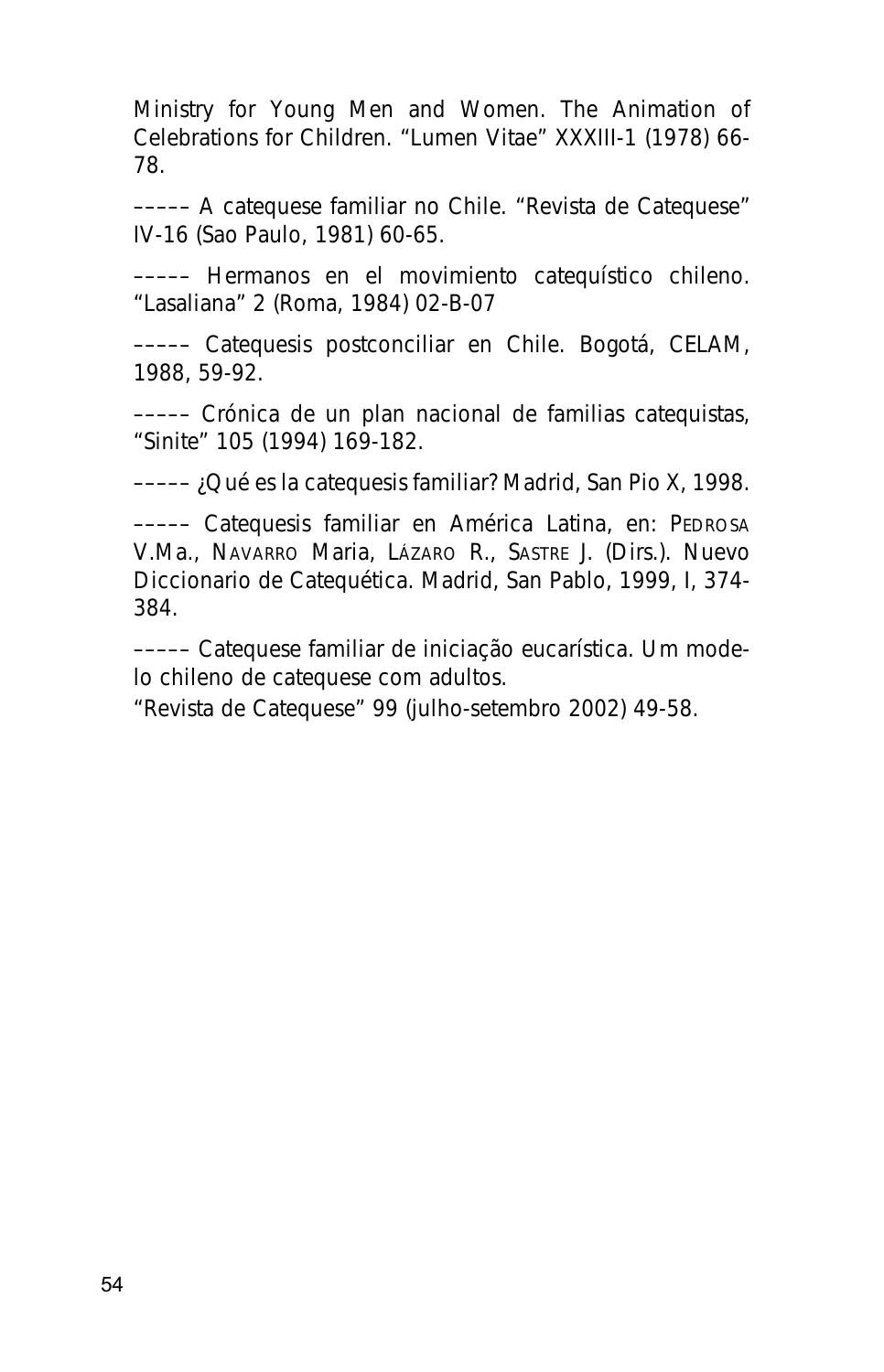# For Reflection

- What do you learn from this catechetical practice?
- Are there some elements which can be transferred into your situation?
- How do you involve families in the catechesis of the young?